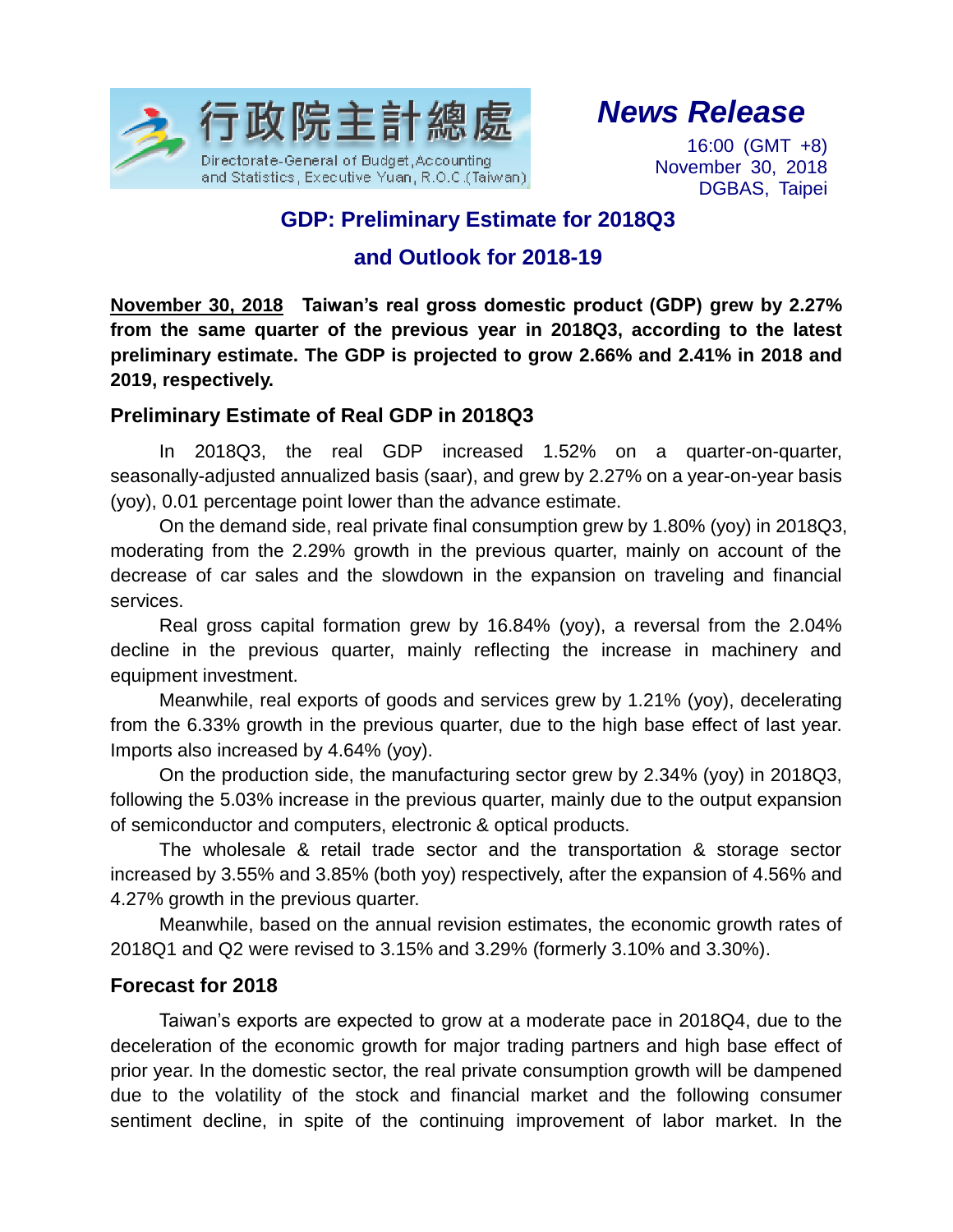meantime, private fixed capital formation is anticipated to remain solid, owing to continuous-growing construction investment. However, deferred capital expenditures in semiconductor industry may offset the growth momentum.

For the whole 2018, real GDP is projected to grow 2.66%, which is revised downwardly by 0.03 percentage point from the forecast in August.

Consumer price Index (CPI) will increase 1.43% in 2018, lower by 0.09 percentage point than the previous forecast, mainly because of food prices tamed by the stable weather conditions and the government's fuel price stabilization mechanism.

#### **Outlook for 2019**

Despite of the competitive advantage in semiconductor industry, together with the emerging demand for new technological applications, such as internet of things (IOT), automotive electronics, and artificial intelligence, growths slowdown in neighboring trading partners and worldwide weaker demand for mobile phone would drag the export growth. Coupling with services exports, real exports of goods and services will grow by 3.06% in 2019.

Regarding domestic demands, real private consumption, supported by the wage lift and the individual income tax cuts, will grow by 2.23%. Real fixed capital formation, driven by the continuing investment of semiconductor industry and government's promoting measures on business investments and forward-looking infrastructure investment program, will grow by 5.40%.

Combining the above components as well as the public sector, Taiwan's real GDP is projected to grow by 2.41% in 2019. CPI will gently increase 0.96%.

#### **Revision for the 2016 and 2017 National Accounts**

Base on the newly available source data, DGBAS released the annual revision of the 2016 and 2017 national accounts. The yearly GDP growth rates have been revised to 1.51% (original 1.41%) for 2016 and 3.08% (2.89%) for 2017.

### **For further information:**

| <b>Statistics Database:</b><br>http://statdb.dgbas.gov.tw/pxweb/dialo<br>g/statfile1L.asp | Ya-Wen Lin<br>yawenlin@dgbas.gov.tw          |
|-------------------------------------------------------------------------------------------|----------------------------------------------|
| <b>DGBAS</b> news releases on the Internet:<br>https://eng.stat.gov.tw/                   | Tel: +886-2-23803487<br>Fax: +886-2-23803502 |
| Next release -Not Later than Jan. 31, 2019 for:                                           |                                              |
| Gross Domestic Products of 2018Q4 (Advance Estimate)                                      |                                              |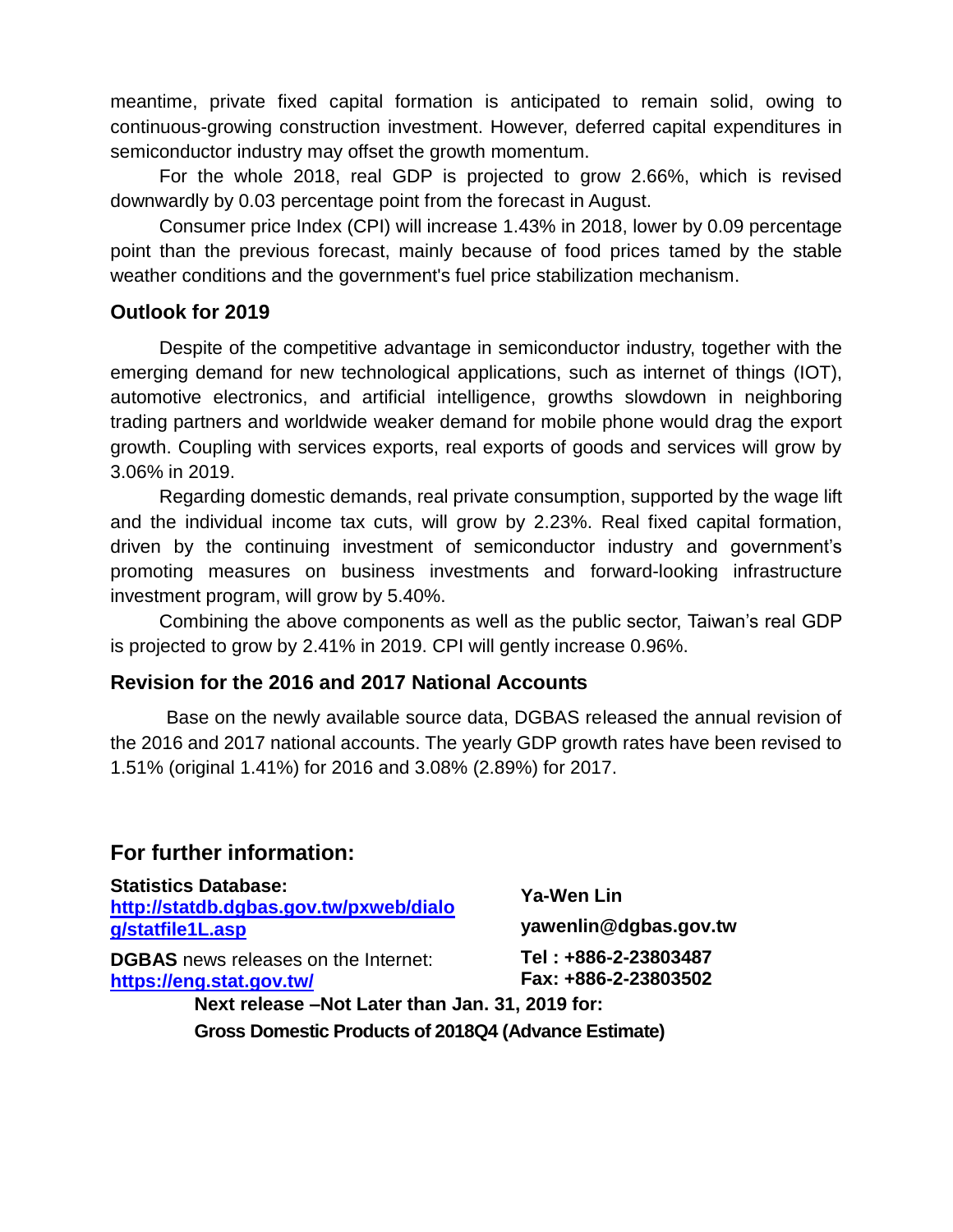|                  |                 | Nominal GDP (At Current Prices) |                 | Real GDP (Chained (2011) dollars) |         | Economic Growth Rate (%) |      |
|------------------|-----------------|---------------------------------|-----------------|-----------------------------------|---------|--------------------------|------|
| Period           | Original Series | Seasonally Adjusted             | Original Series | <b>Seasonally Adjusted</b>        |         |                          |      |
|                  | (Million NT\$)  | (Million NT\$)                  | (Million NT\$)  | (Million NT\$)                    | yoy     | saqr                     | saar |
| 2008             | 13,150,950      | $\overline{\phantom{0}}$        | 12,661,079      | $\qquad \qquad$                   | 0.70    | —                        |      |
| 2009             | 12,961,656      |                                 | 12,462,729      |                                   | $-1.57$ |                          |      |
| 2010             | 14,119,213      |                                 | 13,787,642      |                                   | 10.63   |                          |      |
| 2011             | 14,312,200      |                                 | 14,312,200      |                                   | 3.80    |                          |      |
| 2012             | 14,686,917      |                                 | 14,607,569      |                                   | 2.06    |                          |      |
| 2013             | 15,230,739      |                                 | 14,929,292      |                                   | 2.20    |                          |      |
| 2014             | 16,111,867      |                                 | 15,529,606      |                                   | 4.02    |                          |      |
| 2015             | 16,770,671      |                                 | 15,654,835      |                                   | 0.81    |                          |      |
| 2016(r)          | 17,176,300      |                                 | 15,891,514      |                                   | 1.51    |                          |      |
| I(r)             | 4,272,853       | 4,293,804                       | 3,789,268       | 3,929,558                         | $-0.14$ | 0.78                     | 3.17 |
| $\Pi(r)$         | 4,155,308       | 4,275,930                       | 3,898,159       | 3,966,281                         | 1.22    | 0.93                     | 3.79 |
| $\mathbb{II}(r)$ | 4,298,475       | 4,269,760                       | 4,038,930       | 3,980,903                         | 2.08    | 0.37                     | 1.48 |
| IV(r)            | 4,449,664       | 4,336,806                       | 4,165,157       | 4,014,772                         | 2.79    | 0.85                     | 3.45 |
| 2017(r)          | 17,501,181      |                                 | 16,380,812      |                                   | 3.08    |                          |      |
| I(r)             | 4,319,537       | 4,350,083                       | 3,900,652       | 4,046,250                         | 2.94    | 0.78                     | 3.17 |
| $\Pi(r)$         | 4,190,093       | 4,315,719                       | 3,995,504       | 4,067,834                         | 2.50    | 0.53                     | 2.15 |
| $\mathbb{II}(r)$ | 4,436,866       | 4,404,109                       | 4,174,498       | 4,116,729                         | 3.36    | 1.20                     | 4.90 |
| IV(r)            | 4,554,685       | 4,431,270                       | 4,310,158       | 4,149,999                         | 3.48    | 0.81                     | 3.27 |
| 2018(f)          | 17,813,854      |                                 | 16,817,190      |                                   | 2.66    |                          |      |
| I(r)             | 4,388,994       | 4,423,178                       | 4,023,705       | 4,180,481                         | 3.15    | 0.73                     | 2.97 |
| $\Pi(r)$         | 4,342,607       | 4,480,021                       | 4,127,040       | 4,192,275                         | 3.29    | 0.28                     | 1.13 |
| $\mathbb{II}(p)$ | 4,456,667       | 4,418,561                       | 4,269,156       | 4,208,151                         | 2.27    | 0.38                     | 1.52 |
| IV(f)            | 4,625,586       | 4,492,094                       | 4,397,289       | 4,236,283                         | 2.02    | 0.67                     | 2.70 |
| 2019(f)          | 18,338,952      |                                 | 17,222,532      |                                   | 2.41    | —                        |      |
| I(f)             | 4,493,726       | 4,536,454                       | 4,115,368       | 4,272,355                         | 2.28    | 0.85                     | 3.45 |
| $\Pi(f)$         | 4,457,332       | 4,595,264                       | 4,217,031       | 4,283,726                         | 2.18    | 0.27                     | 1.07 |
| $\mathbb{II}(f)$ | 4,608,508       | 4,571,100                       | 4,376,966       | 4,317,952                         | 2.53    | 0.80                     | 3.23 |
| IV(f)            | 4,779,386       | 4,636,134                       | 4,513,167       | 4,348,499                         | 2.64    | 0.71                     | 2.86 |

### Table 1-1 Gross Domestic Product and Economic Growth Rate

Note: 1. (p) indicates preliminary version, (f) indicates forecast, (r) indicates revised version. These marks mean the same in all tables.

2. The sum of the decomposed items might not be equal to the total due to the rounding of decimals.

 3. yoy (year on year) means the growth rates to the correspondent quarter of previous year, saqr (seasonally adjusted quarterly growth rate) means the growth rate of seasonally adjusted value compared to the previous quarter, saar (seasonally adjusted annualized rate) means the annualized growth rate of seasonally adjusted value compared to the previous quarter; saar= $(1+$ saqr $)^4$ -1.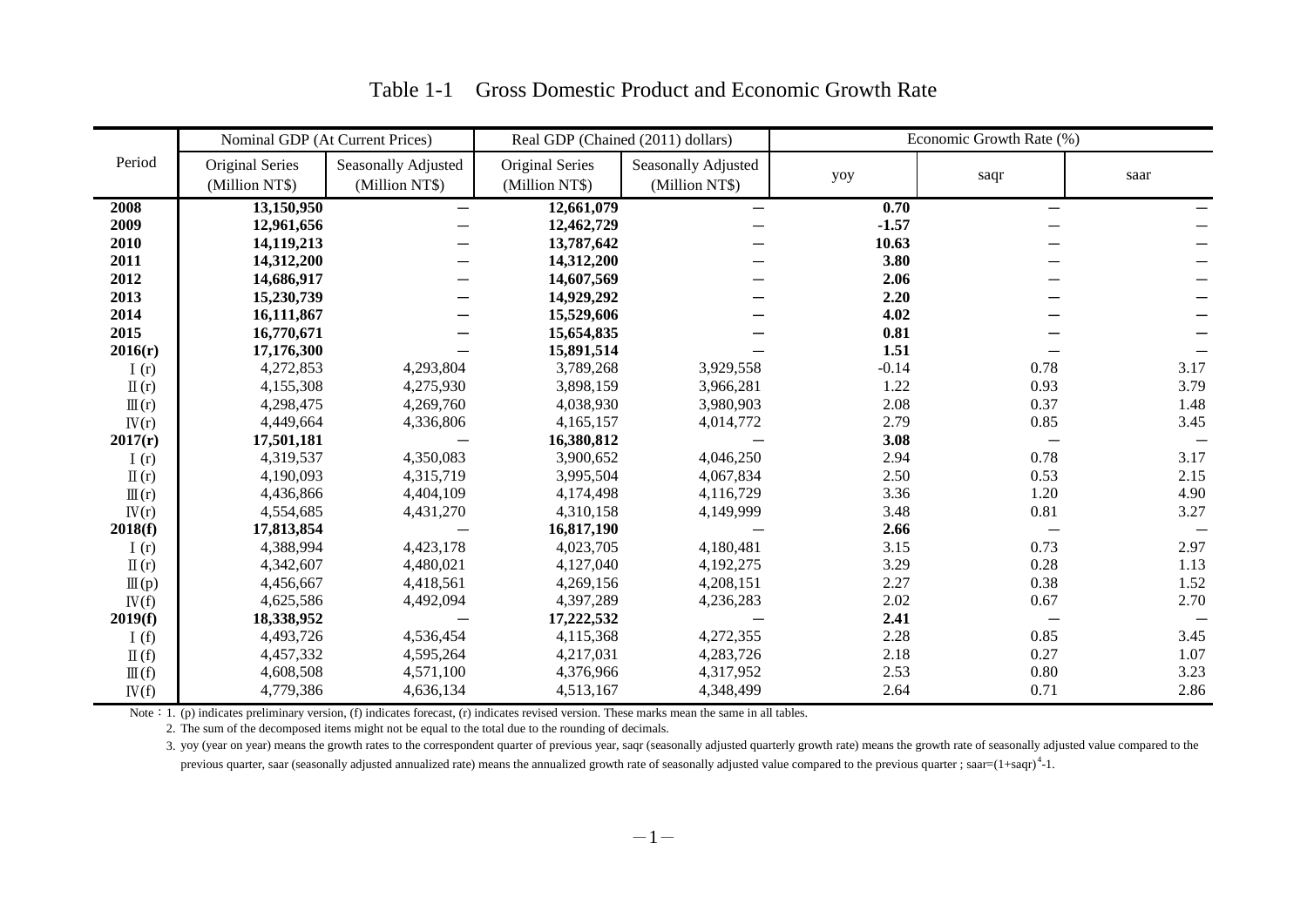|                  |                |                          | <b>GDP</b> |                               |             | <b>GNI</b>          |                |                | National Income          |                        |             |
|------------------|----------------|--------------------------|------------|-------------------------------|-------------|---------------------|----------------|----------------|--------------------------|------------------------|-------------|
|                  |                | <b>At Current Prices</b> |            | Chained (2011) dollars        |             | (At Current Prices) |                |                | <b>At Current Prices</b> | Chained (2011) dollars |             |
| Period           | Amount         | Annual Rate              | Amount     | Amount                        | Annual Rate | Amount              | Amount         | Amount         | Amount                   | Amount                 | Annual Rate |
|                  |                | of Increase              |            |                               | of Increase |                     |                |                |                          |                        | of Increase |
|                  | (Million NT\$) | (% )                     |            | (Million US\$) (Million NT\$) | (% )        | (Million NT\$)      | (Million US\$) | (Million NT\$) | (Million US\$)           | (Million NT\$)         | (% )        |
| 2008             | 13,150,950     | $-1.91$                  | 416,961    | 12,661,079                    | 0.70        | 13,465,596          | 426,937        | 11,161,869     | 353,896                  | 11,203,683             | $-6.90$     |
| 2009             | 12,961,656     | $-1.44$                  | 392,065    | 12,462,729                    | $-1.57$     | 13,375,650          | 404,587        | 10,985,329     | 332,285                  | 11,182,646             | $-0.19$     |
| 2010             | 14,119,213     | 8.93                     | 446,105    | 13,787,642                    | 10.63       | 14,548,852          | 459,679        | 12,194,428     | 385,290                  | 12,343,643             | 10.38       |
| 2011             | 14,312,200     | 1.37                     | 485,653    | 14,312,200                    | 3.80        | 14,700,572          | 498,832        | 12,290,671     | 417,057                  | 12,290,671             | $-0.43$     |
| 2012             | 14,686,917     | 2.62                     | 495,845    | 14,607,569                    | 2.06        | 15,141,108          | 511,179        | 12,493,108     | 421,779                  | 12,490,438             | 1.63        |
| 2013             | 15,230,739     | 3.70                     | 511,614    | 14,929,292                    | 2.20        | 15,654,588          | 525,851        | 13,115,430     | 440,559                  | 12,955,284             | 3.72        |
| 2014             | 16,111,867     | 5.79                     | 530,519    | 15,529,606                    | 4.02        | 16,582,405          | 546,013        | 14,018,941     | 461,605                  | 13,793,650             | 6.47        |
| 2015             | 16,770,671     | 4.09                     | 525,562    | 15,654,835                    | 0.81        | 17,301,397          | 542,194        | 14,652,714     | 459,189                  | 14,604,568             | 5.88        |
| 2016(r)          | 17,176,300     | 2.42                     | 531,281    | 15,891,514                    | 1.51        | 17,705,994          | 547,665        | 14,996,482     | 463,857                  | 14,889,532             | 1.95        |
| I(r)             | 4,272,853      | 1.77                     | 128,021    | 3,789,268                     | $-0.14$     | 4,453,158           | 133,438        | 3,754,051      | 112,484                  | 3,635,451              | 0.71        |
| $\Pi(r)$         | 4,155,308      | 2.15                     | 127,991    | 3,898,159                     | 1.22        | 4,265,328           | 131,395        | 3,619,926      | 111,507                  | 3,603,319              | 1.27        |
| $\mathbb{II}(r)$ | 4,298,475      | 2.00                     | 135,363    | 4,038,930                     | 2.08        | 4,426,452           | 139,410        | 3,770,621      | 118,749                  | 3,751,598              | 2.23        |
| IV(r)            | 4,449,664      | 3.72                     | 139,906    | 4,165,157                     | 2.79        | 4,561,056           | 143,422        | 3,851,884      | 121,117                  | 3,899,164              | 3.51        |
| 2017(r)          | 17,501,181     | 1.89                     | 574,940    | 16,380,812                    | 3.08        | 17,965,345          | 590,189        | 15,279,928     | 501,969                  | 15,154,316             | 1.78        |
| I(r)             | 4,319,537      | 1.09                     | 138,863    | 3,900,652                     | 2.94        | 4,463,251           | 143,488        | 3,792,923      | 121,937                  | 3,677,949              | 1.17        |
| $\Pi(r)$         | 4,190,093      | 0.84                     | 138,395    | 3,995,504                     | 2.50        | 4,289,532           | 141,684        | 3,638,551      | 120,181                  | 3,638,559              | 0.98        |
| $\mathbb{II}(r)$ | 4,436,866      | 3.22                     | 146,497    | 4,174,498                     | 3.36        | 4,504,343           | 148,730        | 3,844,993      | 126,958                  | 3,829,586              | 2.08        |
| $\rm{IV}(r)$     | 4,554,685      | 2.36                     | 151,185    | 4,310,158                     | 3.48        | 4,708,219           | 156,287        | 4,003,461      | 132,893                  | 4,008,222              | 2.80        |
| 2018             |                |                          |            |                               |             |                     |                |                |                          |                        |             |
| I(r)             | 4,388,994      | 1.61                     | 149,693    | 4,023,705                     | 3.15        | 4,551,051           | 155,220        | 3,829,210      | 130,601                  | 3,740,540              | 1.70        |
| $\mathbb{I}(r)$  | 4,342,607      | 3.64                     | 145,823    | 4,127,040                     | 3.29        | 4,389,189           | 147,387        | 3,702,490      | 124,328                  | 3,637,521              | $-0.03$     |
| $\mathbb{II}(p)$ | 4,456,667      | 0.45                     | 145,263    | 4,269,156                     | 2.27        | 4,490,326           | 146,360        | 3,834,215      | 124,974                  | 3,761,681              | $-1.77$     |

Table 1-2 GDP GNI and NI

Note: 1. GNI=GDP+Net Factor Income from the Rest of the World+Gain or Loss Resulting from Changes in the Terms of Trade.

2. NI (at current prices)=GNI-Consumption of Fixed Capital-Statistical Discrepancy.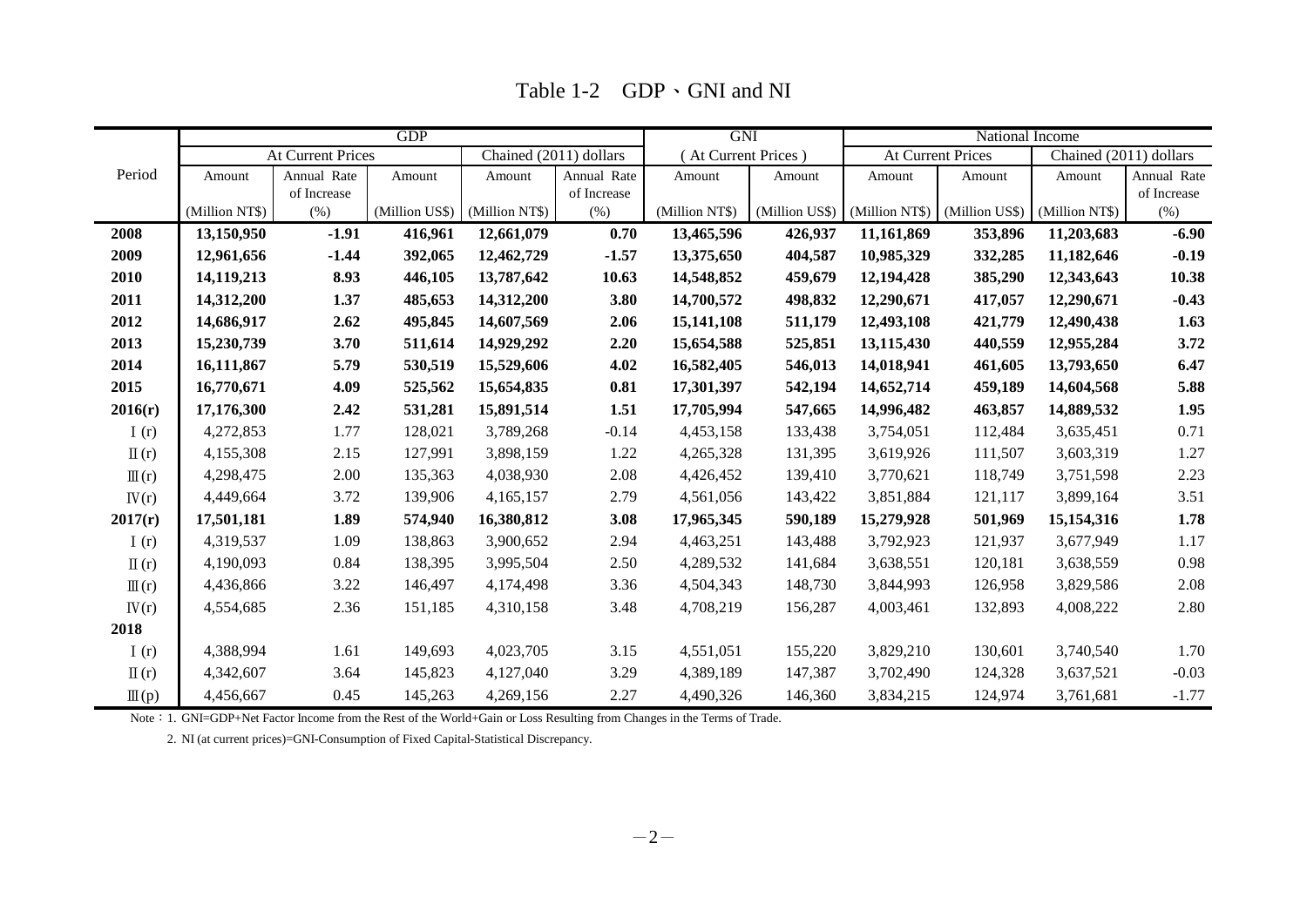|                  |            |                              |                                        |                                         |                |          |            | Unit:%  |
|------------------|------------|------------------------------|----------------------------------------|-----------------------------------------|----------------|----------|------------|---------|
|                  |            |                              |                                        | Deflators                               |                |          |            |         |
| Period           | <b>GDP</b> | Private Final<br>Consumption | <b>Government Final</b><br>Consumption | <b>Gross Fixed</b><br>Capital Formation | <b>Exports</b> | Imports  | <b>CPI</b> | WPI     |
| 2008             | $-2.60$    | 2.60                         | 2.03                                   | 6.93                                    | $-1.81$        | 7.65     | 3.52       | 5.15    |
| 2009             | 0.13       | $-1.17$                      | 0.02                                   | $-0.56$                                 | $-7.41$        | $-9.99$  | $-0.87$    | $-8.73$ |
| 2010             | $-1.54$    | 0.70                         | 1.03                                   | 1.24                                    | 1.80           | 5.46     | 0.97       | 5.46    |
| 2011             | $-2.34$    | 0.88                         | 1.31                                   | 1.49                                    | $-0.14$        | 5.39     | 1.42       | 4.32    |
| 2012             | 0.54       | 1.19                         | 1.80                                   | 0.70                                    | $-1.12$        | $-0.39$  | 1.93       | $-1.16$ |
| 2013             | 1.47       | 0.31                         | 0.27                                   | $-2.24$                                 | $-1.18$        | $-3.83$  | 0.79       | $-2.43$ |
| 2014             | 1.70       | 0.67                         | 0.77                                   | 1.33                                    | 0.48           | $-1.30$  | 1.20       | $-0.56$ |
| 2015             | 3.26       | $-0.68$                      | 0.25                                   | $-1.63$                                 | $-3.90$        | $-11.13$ | $-0.30$    | $-8.85$ |
| 2016(r)          | 0.89       | 0.80                         | 1.33                                   | 0.39                                    | $-1.93$        | $-2.61$  | 1.39       | $-2.98$ |
| I $(r)$          | 1.92       | 0.79                         | 0.62                                   | $-0.49$                                 | $-2.23$        | $-5.31$  | 1.74       | $-4.99$ |
| $\Pi(r)$         | 0.93       | 0.98                         | 2.03                                   | 1.20                                    | $-1.82$        | $-2.02$  | 1.33       | $-3.27$ |
| $\mathbb{II}(r)$ | $-0.08$    | 0.45                         | 1.08                                   | 0.77                                    | $-3.06$        | $-2.45$  | 0.71       | $-3.41$ |
| IV(r)            | 0.91       | 0.97                         | 1.16                                   | 0.13                                    | $-0.41$        | $-0.67$  | 1.79       | $-0.16$ |
| 2017(r)          | $-1.15$    | 0.01                         | 0.57                                   | $-0.02$                                 | $-1.85$        | 0.16     | 0.62       | 0.90    |
| I(r)             | $-1.79$    | 0.03                         | 1.10                                   | 0.03                                    | $-0.66$        | 2.80     | 0.79       | 2.31    |
| $\Pi(r)$         | $-1.62$    | $-0.30$                      | 0.12                                   | $-1.33$                                 | $-2.57$        | $-0.97$  | 0.57       | $-0.69$ |
| $\mathbb{II}(r)$ | $-0.13$    | $-0.01$                      | 1.12                                   | 0.05                                    | $-1.74$        | $-1.07$  | 0.74       | 0.81    |
| IV(r)            | $-1.09$    | 0.30                         | 0.65                                   | 0.95                                    | $-2.27$        | 0.12     | 0.41       | 1.17    |
| 2018(f)          | $-0.85$    | 1.11                         | 1.19                                   | 1.81                                    | 1.24           | 4.99     | 1.43       | 4.10    |
| I(r)             | $-1.50$    | 0.93                         | $-1.88$                                | 1.00                                    | $-3.12$        | $-0.04$  | 1.55       | $-0.12$ |
| $\Pi(r)$         | 0.33       | 1.38                         | 5.60                                   | 2.38                                    | 1.44           | 4.98     | 1.72       | 4.90    |
| $\mathbb{II}(p)$ | $-1.79$    | 1.47                         | $-2.94$                                | 2.43                                    | 3.15           | 8.07     | 1.67       | 6.71    |
| IV(f)            | $-0.45$    | 0.68                         | 3.55                                   | 1.51                                    | 3.05           | 6.64     | 0.79       | 4.99    |
| 2019(f)          | 0.52       | 0.80                         | 0.49                                   | 0.66                                    | 1.52           | 2.06     | 0.96       | 1.60    |
| I $(f)$          | 0.10       | 0.78                         | 0.66                                   | 0.93                                    | 3.89           | 5.60     | 0.91       | 4.39    |
| $\Pi(f)$         | 0.46       | 0.86                         | $-0.04$                                | 0.58                                    | 2.28           | 2.97     | 1.01       | 2.37    |
| $\mathbb{II}(f)$ | 0.86       | 0.72                         | 1.12                                   | 0.53                                    | 0.39           | 0.23     | 0.90       | 0.07    |
| IV(f)            | 0.67       | 0.84                         | 0.89                                   | 0.61                                    | $-0.09$        | $-0.03$  | 1.03       | $-0.26$ |

Table 2 Changes in Prices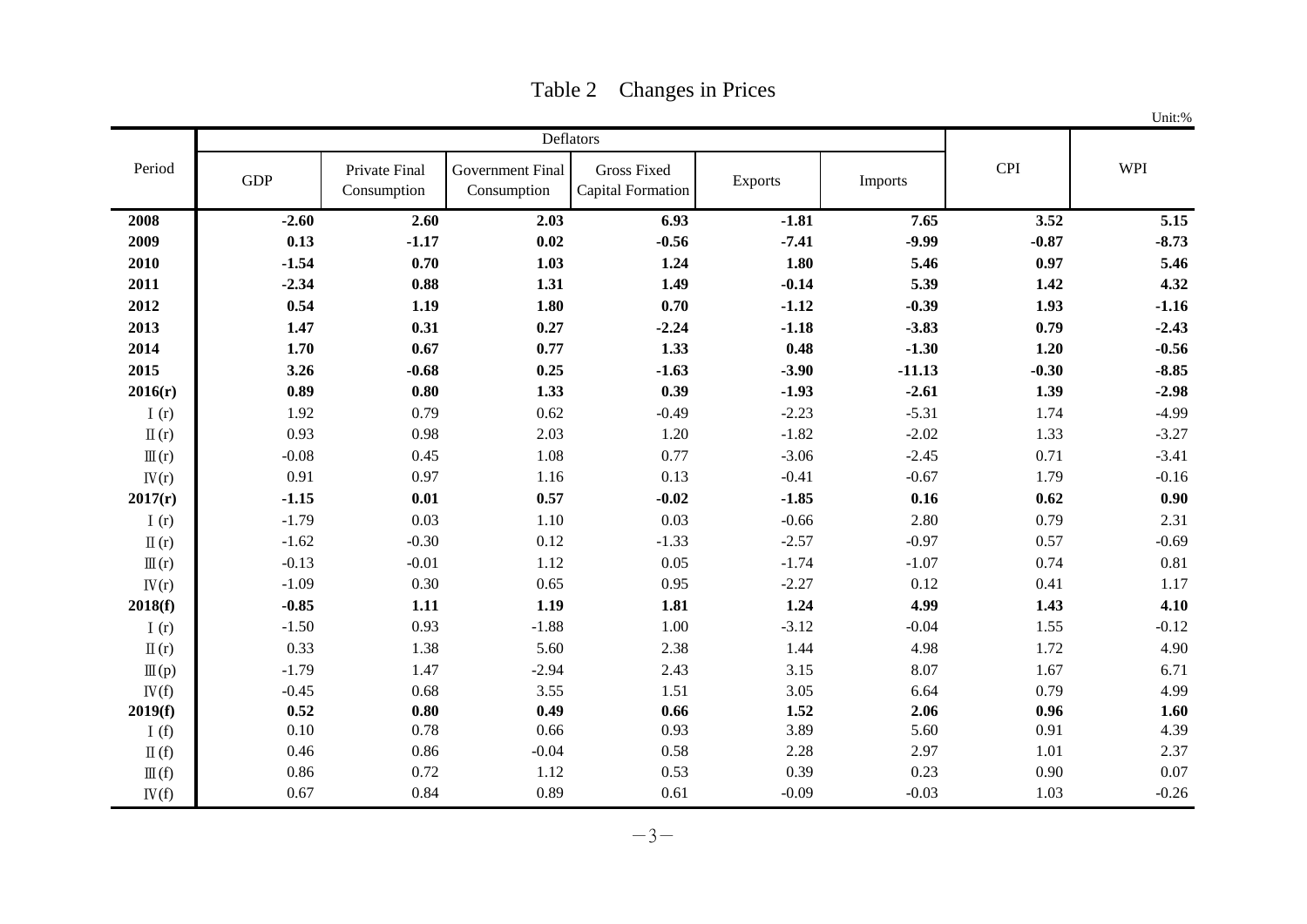# Table 3-1 Expenditures on Gross Domestic Product At Current Prices

Unit:Million NT\$

|                          |            |            |                              |                      |           | Domestic Demand                      |                       |            |                           |           | Demand of Rest of The World |                          |
|--------------------------|------------|------------|------------------------------|----------------------|-----------|--------------------------------------|-----------------------|------------|---------------------------|-----------|-----------------------------|--------------------------|
|                          |            |            |                              | Government           |           | <b>Gross Fixed Capital Formation</b> |                       |            |                           |           | Exports of                  | Less: Imports            |
| Period                   | <b>GDP</b> | Subtotal   | Private Final<br>Consumption | Final<br>Consumption |           | Private<br>Enterprises               | Public<br>Enterprises | Government | Changes in<br>Inventories | Subtotal  | Goods and<br>Services       | of Goods and<br>Services |
| 2008                     | 13,150,950 | 12,468,377 | 7,260,169                    | 1,991,181            | 3,045,433 | 2,284,331                            | 217,618               | 543,484    | 171,594                   | 682,573   | 9,230,775                   | 8,548,202                |
| 2009                     | 12,961,656 | 11,811,481 | 7,175,511                    | 2,055,721            | 2,761,737 | 1,935,945                            | 231,018               | 594,774    | $-181,488$                | 1,150,175 | 7,827,336                   | 6,677,161                |
| 2010                     | 14,119,213 | 13,121,044 | 7,497,682                    | 2,098,717            | 3,335,881 | 2,496,978                            | 249,845               | 589,058    | 188,764                   | 998,169   | 10,013,538                  | 9,015,369                |
| 2011                     | 14,312,200 | 13,349,437 | 7,798,976                    | 2,167,595            | 3,346,945 | 2,558,491                            | 219,898               | 568,556    | 35,921                    | 962,763   | 10,419,700                  | 9,456,937                |
| 2012                     | 14,686,917 | 13,593,547 | 8,035,105                    | 2,254,282            | 3,282,131 | 2,567,030                            | 204,125               | 510,976    | 22,029                    | 1,093,370 | 10,345,375                  | 9,252,005                |
| 2013                     | 15,230,739 | 13,851,218 | 8,248,385                    | 2,242,637            | 3,378,731 | 2,685,854                            | 200,417               | 492,460    | $-18,535$                 | 1,379,521 | 10,579,884                  | 9,200,363                |
| 2014                     | 16,111,867 | 14,452,652 | 8,588,741                    | 2,342,754            | 3,493,834 | 2,820,686                            | 210,978               | 462,170    | 27,323                    | 1,659,215 | 11,254,123                  | 9,594,908                |
| 2015                     | 16,770,671 | 14,615,051 | 8,755,829                    | 2,346,110            | 3,493,267 | 2,863,172                            | 191,105               | 438,990    | 19,845                    | 2,155,620 | 10,775,522                  | 8,619,902                |
| 2016(r)                  | 17,176,300 | 15,059,581 | 9,034,473                    | 2,462,919            | 3,589,298 | 2,960,295                            | 185,562               | 443,441    | $-27,109$                 | 2,116,719 | 10,770,722                  | 8,654,003                |
| I(r)                     | 4,272,853  | 3,737,940  | 2,243,321                    | 665,947              | 847,101   | 738,295                              | 27,504                | 81,302     | $-18,429$                 | 534,913   | 2,510,117                   | 1,975,204                |
| $\Pi(r)$                 | 4,155,308  | 3,666,195  | 2,227,000                    | 561,865              | 866,974   | 718,895                              | 47,751                | 100,328    | 10,356                    | 489,113   | 2,617,563                   | 2,128,450                |
| $\mathbb{II}(r)$         | 4,298,475  | 3,811,280  | 2,280,702                    | 596,684              | 943,712   | 796,105                              | 39,772                | 107,835    | $-9,818$                  | 487,195   | 2,694,206                   | 2,207,011                |
| IV(r)                    | 4,449,664  | 3,844,166  | 2,283,450                    | 638,423              | 931,511   | 707,000                              | 70,535                | 153,976    | $-9,218$                  | 605,498   | 2,948,836                   | 2,343,338                |
| 2017(r)                  | 17,501,181 | 15,269,816 | 9,265,072                    | 2,461,568            | 3,584,358 | 2,927,444                            | 182,994               | 473,920    | $-41,182$                 | 2,231,365 | 11,356,769                  | 9,125,404                |
| I(r)                     | 4,319,537  | 3,821,012  | 2,288,351                    | 643,208              | 888,684   | 768,320                              | 31,829                | 88,535     | 769                       | 498,525   | 2,675,410                   | 2,176,885                |
| $\mathbb{I}(\mathbf{r})$ | 4,190,093  | 3,727,449  | 2,271,845                    | 570,632              | 864,623   | 713,169                              | 42,241                | 109,213    | 20,349                    | 462,644   | 2,674,617                   | 2,211,973                |
| $\mathbb{II}(r)$         | 4,436,866  | 3,824,003  | 2,340,552                    | 613,061              | 921,440   | 765,265                              | 38,942                | 117,233    | $-51,050$                 | 612,863   | 2,949,069                   | 2,336,206                |
| IV(r)                    | 4,554,685  | 3,897,352  | 2,364,324                    | 634,667              | 909,611   | 680,690                              | 69,982                | 158,939    | $-11,250$                 | 657,333   | 3,057,673                   | 2,400,340                |
| 2018(f)                  | 17,813,854 | 15,958,950 | 9,571,372                    | 2,564,253            | 3,780,433 | 3,072,067                            | 204,830               | 503,536    | 42,892                    | 1,854,904 | 11,884,999                  | 10,030,095               |
| I(r)                     | 4,388,994  | 3,941,333  | 2,368,627                    | 672,946              | 900,760   | 780,168                              | 31,139                | 89,453     | $-1,000$                  | 447,661   | 2,758,499                   | 2,310,838                |
| $\mathbb{I}(r)$          | 4,342,607  | 3,885,221  | 2,355,735                    | 637,951              | 885,322   | 729,503                              | 45,394                | 110,425    | 6,213                     | 457,386   | 2,884,770                   | 2,427,384                |
| $\mathbb{II}(p)$         | 4,456,667  | 4,019,862  | 2,417,811                    | 586,135              | 994,813   | 823,841                              | 49,287                | 121,685    | 21,103                    | 436,805   | 3,078,656                   | 2,641,851                |
| IV(f)                    | 4,625,586  | 4,112,534  | 2,429,199                    | 667,221              | 999,538   | 738,555                              | 79,010                | 181,973    | 16,576                    | 513,052   | 3,163,074                   | 2,650,022                |
| 2019(f)                  | 18,338,952 | 16,441,013 | 9,863,217                    | 2,583,568            | 4,010,532 | 3,219,080                            | 228,276               | 563,176    | $-16,304$                 | 1,897,939 | 12,436,203                  | 10,538,264               |
| I(f)                     | 4,493,726  | 4,056,002  | 2,435,322                    | 657,884              | 953,332   | 817,016                              | 35,610                | 100,706    | 9,464                     | 437,724   | 2,909,859                   | 2,472,135                |
| $\Pi(f)$                 | 4,457,332  | 4,000,230  | 2,427,794                    | 615,585              | 961,121   | 780,467                              | 54,697                | 125,957    | $-4,270$                  | 457,102   | 3,034,217                   | 2,577,115                |
| $\mathbb{II}(f)$         | 4,608,508  | 4,140,158  | 2,493,421                    | 611,885              | 1,036,754 | 846,638                              | 51,492                | 138,624    | $-1,902$                  | 468,350   | 3,204,405                   | 2,736,055                |
| IV(f)                    | 4,779,386  | 4,244,623  | 2,506,680                    | 698,214              | 1,059,325 | 774,959                              | 86,477                | 197,889    | $-19,596$                 | 534,763   | 3,287,722                   | 2,752,959                |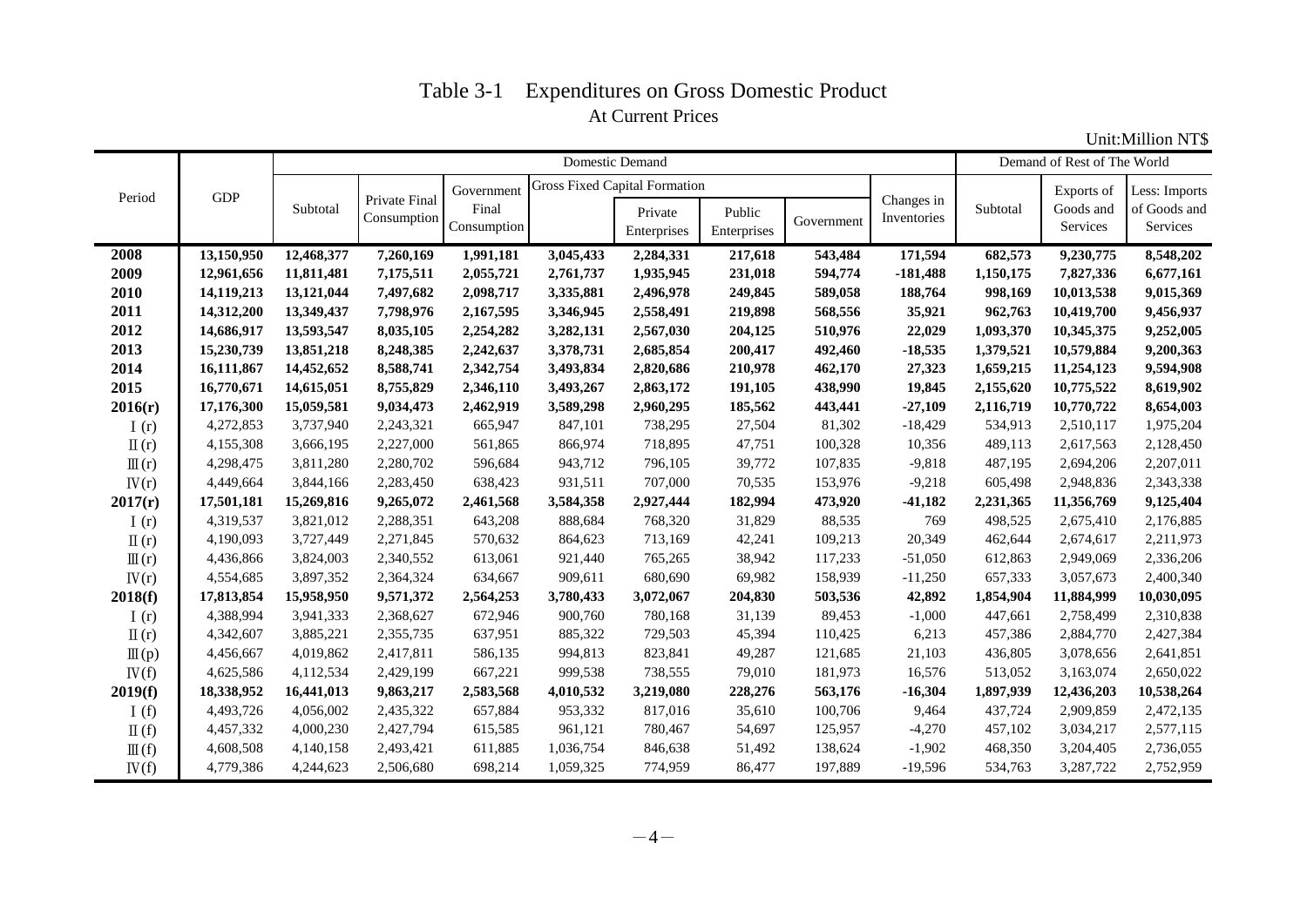## Table 3-2 Expenditures on Gross Domestic Product Composition at Current Prices

|                  |            |          |                              |                      |                                      | Domestic Demand        |                       |            |                           |          | Demand of Rest of The World |                          |
|------------------|------------|----------|------------------------------|----------------------|--------------------------------------|------------------------|-----------------------|------------|---------------------------|----------|-----------------------------|--------------------------|
|                  |            |          |                              | Government           | <b>Gross Fixed Capital Formation</b> |                        |                       |            |                           |          | Exports of                  | Less: Imports            |
| Period           | <b>GDP</b> | Subtotal | Private Final<br>Consumption | Final<br>Consumption |                                      | Private<br>Enterprises | Public<br>Enterprises | Government | Changes in<br>Inventories | Subtotal | Goods and<br>Services       | of Goods and<br>Services |
| 2008             | 100.00     | 94.81    | 55.21                        | 15.14                | 23.16                                | 17.37                  | 1.65                  | 4.13       | 1.30                      | 5.19     | 70.19                       | 65.00                    |
| 2009             | 100.00     | 91.13    | 55.36                        | 15.86                | 21.31                                | 14.94                  | 1.78                  | 4.59       | $-1.40$                   | 8.87     | 60.39                       | 51.51                    |
| 2010             | 100.00     | 92.93    | 53.10                        | 14.86                | 23.63                                | 17.68                  | 1.77                  | 4.17       | 1.34                      | 7.07     | 70.92                       | 63.85                    |
| 2011             | 100.00     | 93.27    | 54.49                        | 15.15                | 23.39                                | 17.88                  | 1.54                  | 3.97       | 0.25                      | 6.73     | 72.80                       | 66.08                    |
| 2012             | 100.00     | 92.56    | 54.71                        | 15.35                | 22.35                                | 17.48                  | 1.39                  | 3.48       | 0.15                      | 7.44     | 70.44                       | 62.99                    |
| 2013             | 100.00     | 90.94    | 54.16                        | 14.72                | 22.18                                | 17.63                  | 1.32                  | 3.23       | $-0.12$                   | 9.06     | 69.46                       | 60.41                    |
| 2014             | 100.00     | 89.70    | 53.31                        | 14.54                | 21.68                                | 17.51                  | 1.31                  | 2.87       | 0.17                      | 10.30    | 69.85                       | 59.55                    |
| 2015             | 100.00     | 87.15    | 52.21                        | 13.99                | 20.83                                | 17.07                  | 1.14                  | 2.62       | 0.12                      | 12.85    | 64.25                       | 51.40                    |
| 2016(r)          | 100.00     | 87.68    | 52.60                        | 14.34                | 20.90                                | 17.23                  | 1.08                  | 2.58       | $-0.16$                   | 12.32    | 62.71                       | 50.38                    |
| I $(r)$          | 100.00     | 87.48    | 52.50                        | 15.59                | 19.83                                | 17.28                  | 0.64                  | 1.90       | $-0.43$                   | 12.52    | 58.75                       | 46.23                    |
| $\Pi(r)$         | 100.00     | 88.23    | 53.59                        | 13.52                | 20.86                                | 17.30                  | 1.15                  | 2.41       | 0.25                      | 11.77    | 62.99                       | 51.22                    |
| $\mathbb{II}(r)$ | 100.00     | 88.67    | 53.06                        | 13.88                | 21.95                                | 18.52                  | 0.93                  | 2.51       | $-0.23$                   | 11.33    | 62.68                       | 51.34                    |
| IV(r)            | 100.00     | 86.39    | 51.32                        | 14.35                | 20.93                                | 15.89                  | 1.59                  | 3.46       | $-0.21$                   | 13.61    | 66.27                       | 52.66                    |
| 2017(r)          | 100.00     | 87.25    | 52.94                        | 14.07                | 20.48                                | 16.73                  | 1.05                  | 2.71       | $-0.24$                   | 12.75    | 64.89                       | 52.14                    |
| I(r)             | 100.00     | 88.46    | 52.98                        | 14.89                | 20.57                                | 17.79                  | 0.74                  | 2.05       | 0.02                      | 11.54    | 61.94                       | 50.40                    |
| $\Pi(r)$         | 100.00     | 88.96    | 54.22                        | 13.62                | 20.63                                | 17.02                  | 1.01                  | 2.61       | 0.49                      | 11.04    | 63.83                       | 52.79                    |
| $\mathbb{II}(r)$ | 100.00     | 86.19    | 52.75                        | 13.82                | 20.77                                | 17.25                  | 0.88                  | 2.64       | $-1.15$                   | 13.81    | 66.47                       | 52.65                    |
| IV(r)            | 100.00     | 85.57    | 51.91                        | 13.93                | 19.97                                | 14.94                  | 1.54                  | 3.49       | $-0.25$                   | 14.43    | 67.13                       | 52.70                    |
| 2018(f)          | 100.00     | 89.59    | 53.73                        | 14.39                | 21.22                                | 17.25                  | 1.15                  | 2.83       | 0.24                      | 10.41    | 66.72                       | 56.31                    |
| I(r)             | 100.00     | 89.80    | 53.97                        | 15.33                | 20.52                                | 17.78                  | 0.71                  | 2.04       | $-0.02$                   | 10.20    | 62.85                       | 52.65                    |
| $\Pi(r)$         | 100.00     | 89.47    | 54.25                        | 14.69                | 20.39                                | 16.80                  | 1.05                  | 2.54       | 0.14                      | 10.53    | 66.43                       | 55.90                    |
| $\mathbb{II}(p)$ | 100.00     | 90.20    | 54.25                        | 13.15                | 22.32                                | 18.49                  | 1.11                  | 2.73       | 0.47                      | 9.80     | 69.08                       | 59.28                    |
| IV(f)            | 100.00     | 88.91    | 52.52                        | 14.42                | 21.61                                | 15.97                  | 1.71                  | 3.93       | 0.36                      | 11.09    | 68.38                       | 57.29                    |
| 2019(f)          | 100.00     | 89.65    | 53.78                        | 14.09                | 21.87                                | 17.55                  | 1.24                  | 3.07       | $-0.09$                   | 10.35    | 67.81                       | 57.46                    |
| I $(f)$          | 100.00     | 90.26    | 54.19                        | 14.64                | 21.21                                | 18.18                  | 0.79                  | 2.24       | 0.21                      | 9.74     | 64.75                       | 55.01                    |
| $\Pi(f)$         | 100.00     | 89.74    | 54.47                        | 13.81                | 21.56                                | 17.51                  | 1.23                  | 2.83       | $-0.10$                   | 10.26    | 68.07                       | 57.82                    |
| $\mathbb{II}(f)$ | 100.00     | 89.84    | 54.10                        | 13.28                | 22.50                                | 18.37                  | 1.12                  | 3.01       | $-0.04$                   | 10.16    | 69.53                       | 59.37                    |
| IV(f)            | 100.00     | 88.81    | 52.45                        | 14.61                | 22.16                                | 16.21                  | 1.81                  | 4.14       | $-0.41$                   | 11.19    | 68.79                       | 57.60                    |

Unit:%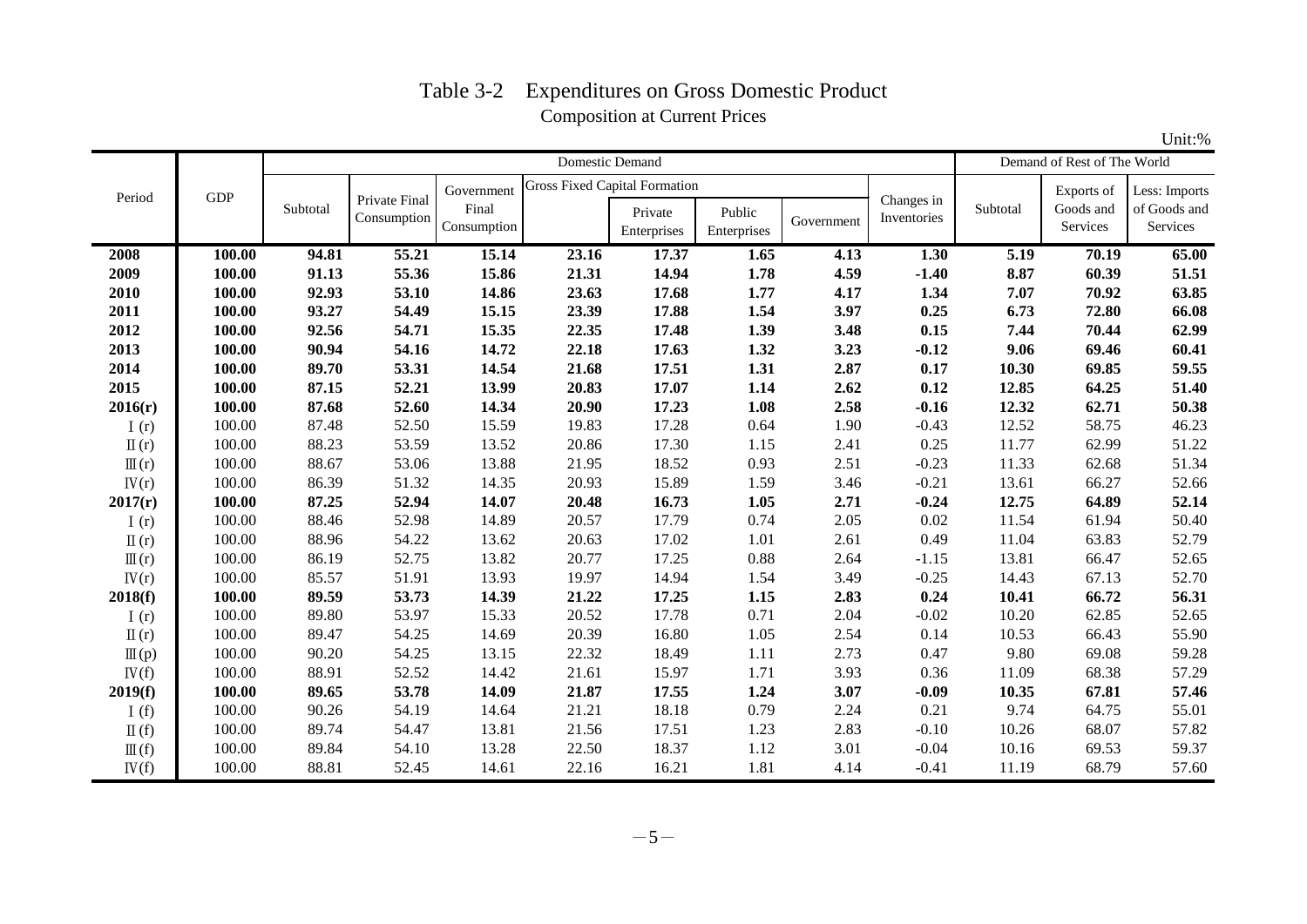# Table 3-3 Expenditures on Gross Domestic Product Growth Rates In Chained Volume Indexes (yoy)

|                  |                    |          |                              |             |          | Domestic Demand                      |             |            |                           |                          | Demand of Rest of The World |               |
|------------------|--------------------|----------|------------------------------|-------------|----------|--------------------------------------|-------------|------------|---------------------------|--------------------------|-----------------------------|---------------|
|                  | Economic           |          |                              | Government  |          | <b>Gross Fixed Capital Formation</b> |             |            |                           |                          | Exports of                  | Less: Imports |
| Period           | <b>Growth Rate</b> | Subtotal | Private Final<br>Consumption | Final       |          | Private                              | Public      |            | Changes in<br>Inventories | Subtotal                 | Goods and                   | of Goods and  |
|                  |                    |          |                              | Consumption |          | Enterprises                          | Enterprises | Government |                           |                          | Services                    | Services      |
| 2008             | $\overline{0.70}$  | $-2.44$  | $-1.69$                      | 1.54        | $-11.13$ | $-14.15$                             | $-1.98$     | 0.44       | $\sim$ $\sim$             | $\sim$                   | 0.55                        | $-4.13$       |
| 2009             | $-1.57$            | $-4.51$  | 0.01                         | 3.22        | $-8.81$  | $-15.32$                             | 2.37        | 14.07      | ۰.                        | $\overline{\phantom{a}}$ | $-8.42$                     | $-13.22$      |
| 2010             | 10.63              | 10.29    | 3.76                         | 1.05        | 19.31    | 27.63                                | 7.49        | $-2.92$    | ۰.                        | $\sim$                   | 25.67                       | 28.03         |
| 2011             | 3.80               | 0.57     | 3.12                         | 1.95        | $-1.15$  | 1.20                                 | $-13.44$    | $-5.78$    | ۰.                        | $\sim$                   | 4.20                        | $-0.46$       |
| 2012             | 2.06               | 0.63     | 1.82                         | 2.16        | $-2.61$  | $-0.35$                              | $-7.42$     | $-10.95$   | --                        | $\sim$                   | 0.41                        | $-1.78$       |
| 2013             | 2.20               | 2.03     | 2.34                         | $-0.79$     | 5.30     | 7.09                                 | 2.99        | $-2.79$    | $\sim$ $\sim$             | $\sim$                   | 3.50                        | 3.40          |
| 2014             | 4.02               | 3.71     | 3.44                         | 3.66        | 2.05     | 3.58                                 | 4.95        | $-7.52$    | $\overline{\phantom{a}}$  | $\sim$                   | 5.86                        | 5.67          |
| 2015             | 0.81               | 1.91     | 2.63                         | $-0.10$     | 1.64     | 3.02                                 | $-7.09$     | $-2.74$    | ۰.                        | $\sim$                   | $-0.37$                     | 1.09          |
| 2016(r)          | 1.51               | 2.14     | 2.37                         | 3.60        | 2.36     | 2.84                                 | $-3.87$     | 1.59       | ۰.                        | $\sim$                   | 1.92                        | 3.08          |
| I $(r)$          | $-0.14$            | 2.10     | 2.79                         | 6.52        | 0.10     | 0.45                                 | $-4.55$     | $-1.60$    | $\mathbf{u}$              | $- -$                    | $-4.22$                     | $-1.51$       |
| $\Pi(r)$         | 1.22               | 0.95     | 1.74                         | 2.30        | 0.22     | 1.53                                 | $-4.20$     | $-6.22$    | $\mathbf{u}$              | $\overline{\phantom{a}}$ | $-0.01$                     | $-0.54$       |
| $\mathbb{II}(r)$ | 2.08               | 2.60     | 2.81                         | 3.43        | 3.49     | 3.99                                 | $-7.51$     | 3.80       | $-$                       | $- -$                    | 3.44                        | 4.65          |
| IV(r)            | 2.79               | 2.87     | 2.11                         | 2.49        | 5.34     | 5.42                                 | $-1.22$     | 7.55       | $\overline{a}$            | $\mathbf{u}$             | 8.00                        | 9.41          |
| 2017(r)          | 3.08               | 1.24     | 2.54                         | $-0.63$     | $-0.12$  | $-1.09$                              | 0.17        | 5.77       | $\sim$ $\sim$             | $\sim$                   | 7.43                        | 5.28          |
| I(r)             | 2.94               | 2.33     | 1.97                         | $-4.46$     | 4.88     | 3.92                                 | 18.75       | 8.28       | $\mathbf{u}$              | $- -$                    | 7.29                        | 7.22          |
| $\Pi(r)$         | 2.50               | 2.20     | 2.32                         | 1.43        | 1.07     | 0.60                                 | $-8.08$     | 8.81       | $\mathbf{u}$              | $\overline{\phantom{a}}$ | 4.89                        | 4.95          |
| $\mathbb{II}(r)$ | 3.36               | $-0.28$  | 2.64                         | 1.61        | $-2.41$  | $-4.00$                              | $-1.13$     | 7.18       | $-$                       | $- -$                    | 11.39                       | 7.00          |
| IV(r)            | 3.48               | 0.79     | 3.23                         | $-1.23$     | $-3.26$  | $-4.60$                              | $-0.67$     | 1.57       | $-$                       | $- -$                    | 6.10                        | 2.31          |
| 2018(f)          | 2.66               | 3.34     | 2.17                         | 2.95        | 3.59     | 3.15                                 | 10.27       | 3.84       | $\sim$                    | $\sim$                   | 3.37                        | 4.68          |
| I(r)             | 3.15               | 2.57     | 2.55                         | 6.63        | 0.36     | 0.62                                 | $-2.92$     | $-0.84$    | $-$                       | $- -$                    | 6.42                        | 6.19          |
| $\Pi(r)$         | 3.29               | 1.82     | 2.29                         | 5.87        | 0.02     | $-0.12$                              | 4.76        | $-1.44$    | $\overline{a}$            | $\overline{a}$           | 6.33                        | 4.53          |
| $\mathbb{II}(p)$ | 2.27               | 4.62     | 1.80                         | $-1.50$     | 5.40     | 5.21                                 | 24.88       | 1.29       | $\overline{a}$            | $\overline{\phantom{a}}$ | 1.21                        | 4.64          |
| IV(f)            | 2.02               | 4.31     | 2.05                         | 1.54        | 8.25     | 7.08                                 | 11.51       | 11.86      | $-$                       | $- -$                    | 0.39                        | 3.53          |
| 2019(f)          | 2.41               | 2.26     | 2.23                         | 0.26        | 5.40     | 4.12                                 | 10.84       | 11.03      | $\overline{\phantom{a}}$  | $\sim$                   | 3.06                        | 2.94          |
| I $(f)$          | 2.28               | 2.20     | 2.02                         | $-2.87$     | 4.86     | 3.77                                 | 13.26       | 11.60      | $\overline{\phantom{m}}$  | $\overline{\phantom{m}}$ | 1.54                        | 1.30          |
| $\Pi(f)$         | 2.18               | 2.22     | 2.17                         | $-3.47$     | 7.93     | 6.37                                 | 19.95       | 13.37      | $\mathbf{u}$              | $\overline{\phantom{a}}$ | 2.84                        | 3.11          |
| $\mathbb{II}(f)$ | 2.53               | 2.22     | 2.39                         | 3.23        | 3.67     | 2.27                                 | 4.07        | 13.00      | $-$                       | $-$                      | 3.68                        | 3.33          |
| IV(f)            | 2.64               | 2.39     | 2.33                         | 3.72        | 5.33     | 4.28                                 | 8.85        | 8.00       | $\mathbf{u}$              | $\overline{\phantom{m}}$ | 4.02                        | 3.92          |

Unit:%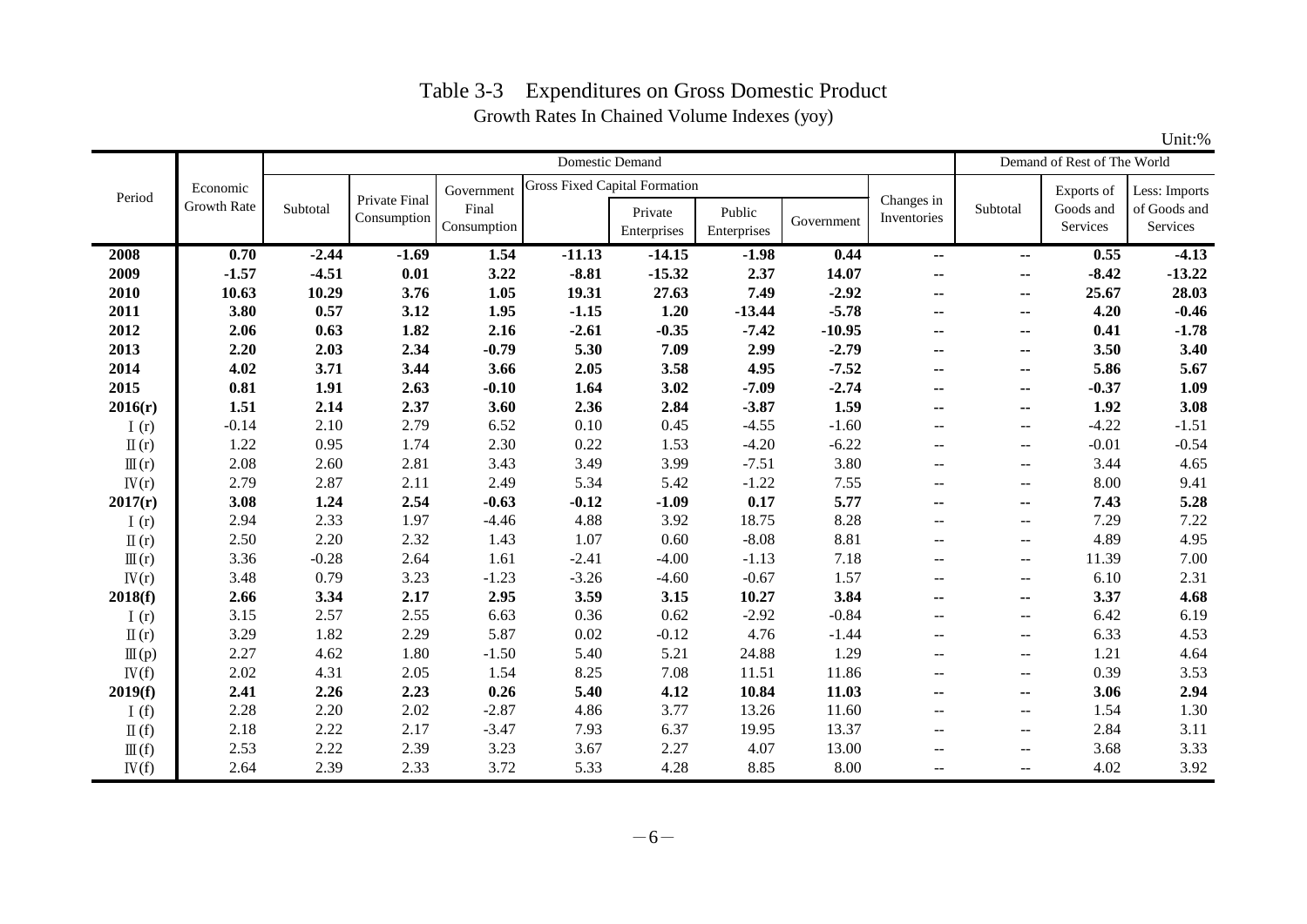### Table 3-4 Expenditures on Gross Domestic Product Contributions to Economic Growth Rate (yoy)

|                                                                                                                                                                                                                                                                                                               |                    |          |               |             | <b>Domestic Demand</b> |                                      |             |            |                           |          | Demand of Rest of The World |               |
|---------------------------------------------------------------------------------------------------------------------------------------------------------------------------------------------------------------------------------------------------------------------------------------------------------------|--------------------|----------|---------------|-------------|------------------------|--------------------------------------|-------------|------------|---------------------------|----------|-----------------------------|---------------|
|                                                                                                                                                                                                                                                                                                               | Economic           |          | Private Final | Government  |                        | <b>Gross Fixed Capital Formation</b> |             |            |                           |          | Exports of                  | Less: Imports |
| Period<br>2008<br>2009<br>2010<br>2011<br>2012<br>2013<br>2014<br>2015<br>2016(r)<br>I(r)<br>$\Pi(r)$<br>$\mathbb{II}(r)$<br>IV(r)<br>2017(r)<br>I(r)<br>$\Pi(r)$<br>$\mathbb{II}(r)$<br>IV(r)<br>2018(f)<br>I(r)<br>$\Pi(r)$<br>$\mathbb{II}(p)$<br>IV(f)<br>2019(f)<br>I(f)<br>$\Pi(f)$<br>$\mathbb{II}(f)$ | <b>Growth Rate</b> | Subtotal | Consumption   | Final       |                        | Private                              | Public      |            | Changes in<br>Inventories | Subtotal | Goods and                   | of Goods and  |
|                                                                                                                                                                                                                                                                                                               |                    |          |               | Consumption |                        | Enterprises                          | Enterprises | Government |                           |          | Services                    | Services      |
|                                                                                                                                                                                                                                                                                                               | 0.70               | $-2.24$  | $-0.91$       | 0.22        | $-2.66$                | $-2.64$                              | $-0.03$     | 0.02       | 1.11                      | 2.94     | 0.39                        | $-2.55$       |
|                                                                                                                                                                                                                                                                                                               | $-1.57$            | $-4.25$  | 0.01          | 0.49        | $-2.04$                | $-2.66$                              | 0.04        | 0.58       | $-2.70$                   | 2.68     | $-5.91$                     | $-8.59$       |
|                                                                                                                                                                                                                                                                                                               | 10.63              | 9.56     | 2.08          | 0.17        | 4.12                   | 4.13                                 | 0.13        | $-0.13$    | 3.20                      | 1.07     | 15.50                       | 14.44         |
|                                                                                                                                                                                                                                                                                                               | 3.80               | 0.53     | 1.65          | 0.29        | $-0.27$                | 0.21                                 | $-0.24$     | $-0.24$    | $-1.14$                   | 3.27     | 2.98                        | $-0.29$       |
|                                                                                                                                                                                                                                                                                                               | 2.06               | 0.59     | 0.99          | 0.33        | $-0.61$                | $-0.06$                              | $-0.11$     | $-0.44$    | $-0.12$                   | 1.47     | 0.30                        | $-1.18$       |
|                                                                                                                                                                                                                                                                                                               | 2.20               | 1.88     | 1.28          | $-0.12$     | 1.18                   | 1.24                                 | 0.04        | $-0.10$    | $-0.46$                   | 0.32     | 2.46                        | 2.14          |
|                                                                                                                                                                                                                                                                                                               | 4.02               | 3.37     | 1.86          | 0.54        | 0.46                   | 0.63                                 | 0.07        | $-0.24$    | 0.52                      | 0.65     | 4.07                        | 3.42          |
|                                                                                                                                                                                                                                                                                                               | 0.81               | 1.71     | 1.40          | $-0.02$     | 0.36                   | 0.53                                 | $-0.09$     | $-0.08$    | $-0.03$                   | $-0.91$  | $-0.26$                     | 0.65          |
|                                                                                                                                                                                                                                                                                                               | 1.51               | 1.86     | 1.23          | 0.50        | 0.49                   | 0.49                                 | $-0.04$     | 0.04       | $-0.37$                   | $-0.35$  | 1.24                        | 1.59          |
|                                                                                                                                                                                                                                                                                                               | $-0.14$            | 1.84     | 1.44          | 0.88        | 0.05                   | 0.05                                 | 0.00        | 0.01       | $-0.53$                   | $-1.98$  | $-2.74$                     | $-0.76$       |
|                                                                                                                                                                                                                                                                                                               | 1.22               | 0.79     | 0.90          | 0.32        | 0.04                   | 0.26                                 | $-0.05$     | $-0.16$    | $-0.47$                   | 0.42     | 0.02                        | $-0.40$       |
|                                                                                                                                                                                                                                                                                                               | 2.08               | 2.26     | 1.47          | 0.48        | 0.72                   | 0.68                                 | $-0.07$     | 0.10       | $-0.41$                   | $-0.17$  | 2.23                        | 2.40          |
|                                                                                                                                                                                                                                                                                                               | 2.79               | 2.51     | 1.13          | 0.34        | 1.11                   | 0.95                                 | $-0.05$     | 0.21       | $-0.07$                   | 0.28     | 5.15                        | 4.87          |
|                                                                                                                                                                                                                                                                                                               | 3.08               | 1.08     | 1.34          | $-0.09$     | $-0.02$                | $-0.17$                              | 0.00        | 0.15       | $-0.14$                   | 2.00     | 4.66                        | 2.66          |
|                                                                                                                                                                                                                                                                                                               | 2.94               | 2.07     | 1.08          | $-0.63$     | 0.99                   | 0.70                                 | 0.12        | 0.17       | 0.62                      | 0.87     | 4.46                        | 3.58          |
|                                                                                                                                                                                                                                                                                                               | 2.50               | 1.94     | 1.23          | 0.20        | 0.22                   | 0.10                                 | $-0.09$     | 0.21       | 0.29                      | 0.56     | 3.04                        | 2.48          |
|                                                                                                                                                                                                                                                                                                               | 3.36               | $-0.25$  | 1.38          | 0.23        | $-0.53$                | $-0.70$                              | $-0.01$     | 0.18       | $-1.33$                   | 3.61     | 7.15                        | 3.54          |
|                                                                                                                                                                                                                                                                                                               | 3.48               | 0.68     | 1.63          | $-0.18$     | $-0.69$                | $-0.72$                              | $-0.01$     | 0.04       | $-0.08$                   | 2.80     | 3.94                        | 1.14          |
|                                                                                                                                                                                                                                                                                                               | 2.66               | 2.92     | 1.15          | 0.42        | 0.74                   | 0.53                                 | 0.11        | 0.10       | 0.62                      | $-0.25$  | 2.19                        | 2.44          |
|                                                                                                                                                                                                                                                                                                               | 3.15               | 2.32     | 1.44          | 0.86        | 0.08                   | 0.13                                 | $-0.02$     | $-0.03$    | $-0.05$                   | 0.83     | 4.01                        | 3.18          |
|                                                                                                                                                                                                                                                                                                               | 3.29               | 1.64     | 1.23          | 0.83        | 0.01                   | 0.00                                 | 0.05        | $-0.04$    | $-0.42$                   | 1.65     | 3.96                        | 2.32          |
|                                                                                                                                                                                                                                                                                                               | 2.27               | 3.95     | 0.94          | $-0.21$     | 1.12                   | 0.87                                 | 0.22        | 0.03       | 2.10                      | $-1.69$  | 0.79                        | 2.48          |
|                                                                                                                                                                                                                                                                                                               | 2.02               | 3.63     | 1.02          | 0.23        | 1.63                   | 1.03                                 | 0.17        | 0.43       | 0.75                      | $-1.61$  | 0.24                        | 1.85          |
|                                                                                                                                                                                                                                                                                                               | 2.41               | 2.02     | 1.20          | 0.04        | 1.15                   | 0.71                                 | 0.12        | 0.31       | $-0.36$                   | 0.39     | 2.04                        | 1.66          |
|                                                                                                                                                                                                                                                                                                               | 2.28               | 2.02     | 1.17          | $-0.41$     | 0.99                   | 0.70                                 | 0.09        | 0.21       | 0.26                      | 0.26     | 0.98                        | 0.72          |
|                                                                                                                                                                                                                                                                                                               | 2.18               | 1.98     | 1.18          | $-0.51$     | 1.61                   | 1.07                                 | 0.20        | 0.33       | $-0.30$                   | 0.20     | 1.83                        | 1.64          |
|                                                                                                                                                                                                                                                                                                               | 2.53               | 2.00     | 1.26          | 0.45        | 0.82                   | 0.43                                 | 0.04        | 0.35       | $-0.54$                   | 0.53     | 2.52                        | 1.99          |
| IV(f)                                                                                                                                                                                                                                                                                                         | 2.64               | 2.09     | 1.17          | 0.56        | 1.17                   | 0.65                                 | 0.16        | 0.35       | $-0.80$                   | 0.54     | 2.75                        | 2.21          |

Unit: percentage points

Note: Contributions of component X on s season at t year={ $Px_{t-1}/P_{GDPt-1} \times (rX_{t,s}-rX_{t-1,s})/rGDP_{t-1,s} + (rX_{t-1,s}/rGDP_{t-1,s}-rX_{t-1}/rGDP_{t-1}) \times (Px_{t-1}/P_{GDPt-1}-Px_{t-2}/P_{GDPt-2})\}$  × 100%, where rX : Chained dollar of component X; rGDP : real GDP(reference year = 2011); Px : Deflators of component X; P<sub>GDP</sub> : Deflators of GDP.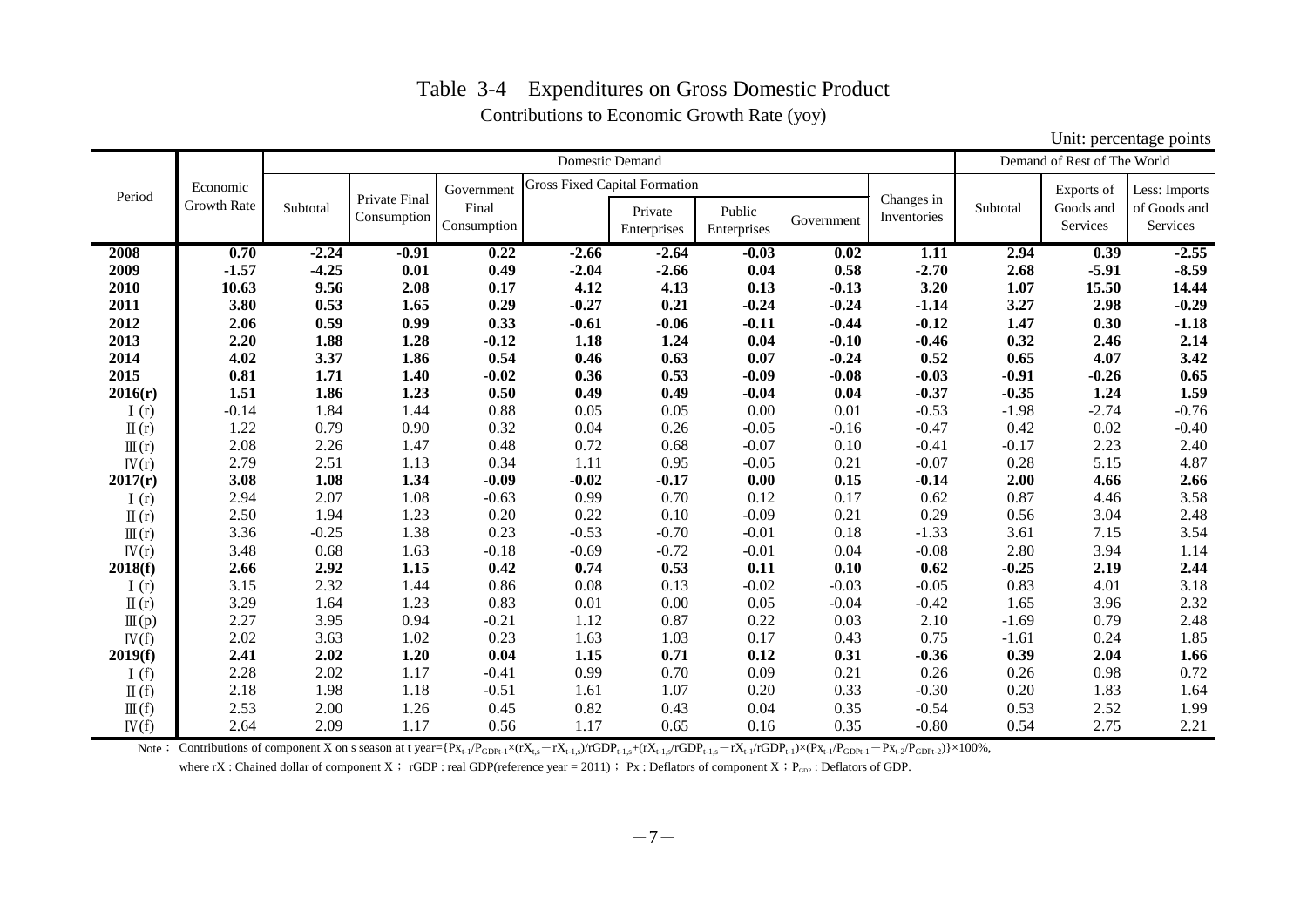### Table 4-1 Gross Domestic Product by Kind of Activity At Current Prices

Unit:Million NT\$

|                  |            |                                                                 | Industry  |                            |                    |                                  |                                                       |                   | Service    |                                  |                                    |                                          |                             |                                                               |                                                                           |               |                                 |
|------------------|------------|-----------------------------------------------------------------|-----------|----------------------------|--------------------|----------------------------------|-------------------------------------------------------|-------------------|------------|----------------------------------|------------------------------------|------------------------------------------|-----------------------------|---------------------------------------------------------------|---------------------------------------------------------------------------|---------------|---------------------------------|
| Period           | <b>GDP</b> | Agriculture,<br>Forestry,<br>Fishing and<br>Animal<br>Husbandry |           | Mining<br>and<br>Quarrying | Manufac-<br>turing | Electricity<br>and Gas<br>Supply | Water<br>Supply and<br>Remediation<br><b>Services</b> | Construc-<br>tion |            | Wholesale<br>and Retail<br>Trade | Fransporta-<br>tion and<br>Storage | Information<br>and<br>Communi-<br>cation | Finance<br>and<br>Insurance | <b>Real Estate</b><br>and<br>Ownership<br>of Dwellings<br>(1) | Public<br>Administration<br>and Defence;<br>Compulsory<br>Social Security | Others<br>(2) | Statistical<br>Discre-<br>pancy |
| 2008             | 13,150,950 | 201,656                                                         | 4,073,510 | 23,564                     | 3,567,420          | 39,959                           | 87,167                                                | 355,400           | 8,737,654  | 2,319,485                        | 388,038                            | 454,657                                  | 912,828                     | 1,108,305                                                     | 988.665                                                                   | 2,565,676     | 138,130                         |
| 2009             | 12,961,656 | 215,109                                                         | 4,034,619 | 18,030                     | 3,422,636          | 187,971                          | 86,432                                                | 319,550           | 8,556,951  | 2,223,440                        | 363,325                            | 453,945                                  | 797,576                     | 1,148,078                                                     | 994,245                                                                   | 2,576,342     | 154,977                         |
| 2010             | 14,119,213 | 224,828                                                         | 4,754,052 | 19,008                     | 4,090,594          | 182,902                          | 94,504                                                | 367,044           | 9,095,867  | 2,367,946                        | 427,866                            | 465,419                                  | 871,705                     | 1,188,787                                                     | 1,034,284                                                                 | 2,739,860     | 44,466                          |
| 2011             | 14,312,200 | 245,783                                                         | 4,725,408 | 17.174                     | 4,102,225          | 126,013                          | 96,943                                                | 383,053           | 9.341,009  | 2,443,613                        | 398,441                            | 461,781                                  | 915,039                     | 1,211,679                                                     | 1.054.319                                                                 | 2,856,137     | $\bf{0}$                        |
| 2012             | 14,686,917 | 242,400                                                         | 4,756,737 | 15,500                     | 4,120,882          | 134,895                          | 100.937                                               | 384,523           | 9,525,363  | 2,451,902                        | 416,669                            | 462,034                                  | 932,853                     | 1,241,814                                                     | 1.076.339                                                                 | 2,943,752     | 162,417                         |
| 2013             | 15,230,739 | 255,728                                                         | 5,074,385 | 15.471                     | 4,360,226          | 202,292                          | 100.484                                               | 395,912           | 9,835,454  | 2,574,104                        | 422,738                            | 467,449                                  | 972,520                     | 1,288,289                                                     | 1.062.983                                                                 | 3,047,371     | 65,172                          |
| 2014             | 16,111,867 | 289,642                                                         | 5,606,981 | 16,766                     | 4,833,196          | 242,194                          | 101,907                                               | 412,918           | 10,217,854 | 2,644,209                        | 461,755                            | 477,521                                  | 1,052,708                   | 1,321,159                                                     | 1.071.007                                                                 | 3,189,495     | $-2,610$                        |
| 2015             | 16,770,671 | 282,034                                                         | 5,894,602 | 16,597                     | 5,047,452          | 307,961                          | 102,462                                               | 420,130           | 10,534,792 | 2,729,062                        | 507,161                            | 490,276                                  | 1,093,645                   | 1,359,802                                                     | 1,067,504                                                                 | 3,287,342     | 59,243                          |
| 2016(r)          | 17,176,300 | 306,601                                                         | 6,091,008 | 15,018                     | 5,259,217          | 296,052                          | 111,415                                               | 409,306           | 10,742,711 | 2,763,763                        | 500,178                            | 499,556                                  | 1,119,611                   | 1,388,617                                                     | 1,082,437                                                                 | 3,388,549     | 35,980                          |
| I(r)             | 4,272,853  | 77.048                                                          | 1,462,712 | 3,841                      | 1,257,090          | 69,637                           | 22,689                                                | 109,455           | 2,716,630  | 673,838                          | 131,254                            | 124,295                                  | 267,881                     | 335,665                                                       | 321,393                                                                   | 862,304       | 16,463                          |
| $\Pi(r)$         | 4,155,308  | 79,216                                                          | 1,495,760 | 3.853                      | 1,286,005          | 72,747                           | 29,914                                                | 103,241           | 2,596,319  | 658,558                          | 111,786                            | 121,582                                  | 299,947                     | 344,541                                                       | 256,986                                                                   | 802,919       | $-15,987$                       |
| $\mathbb{II}(r)$ | 4,298,475  | 62,958                                                          | 1,607,134 | 3,281                      | 1,383,218          | 92,588                           | 30,044                                                | 98,003            | 2,637,532  | 661,805                          | 124,824                            | 125,280                                  | 283,576                     | 334,027                                                       | 260,857                                                                   | 847,163       | $-9,149$                        |
| IV(r)            | 4,449,664  | 87,379                                                          | 1,525,402 | 4,043                      | 1,332,904          | 61,080                           | 28,768                                                | 98,607            | 2,792,230  | 769,562                          | 132,314                            | 128,399                                  | 268,207                     | 374,384                                                       | 243,201                                                                   | 876,163       | 44,653                          |
| 2017(r)          | 17,501,181 | 310,457                                                         | 6,235,524 | 14,140                     | 5,444,163          | 240,782                          | 119,683                                               | 416,756           | 11,002,833 | 2,844,617                        | 533,371                            | 497,835                                  | 1,172,150                   | 1,425,831                                                     | 1,084,624                                                                 | 3,444,405     | $-47,633$                       |
| I(r)             | 4,319,537  | 77.491                                                          | 1,514,387 | 3.455                      | 1,335,063          | 43,487                           | 24,891                                                | 107,491           | 2,754,626  | 688,781                          | 129,142                            | 124,047                                  | 279,266                     | 343,306                                                       | 323,491                                                                   | 866,593       | $-26,967$                       |
| $\Pi(r)$         | 4.190.093  | 85,658                                                          | 1,479,313 | 3.485                      | 1,288,182          | 52,258                           | 32.099                                                | 103,289           | 2,640,951  | 673,669                          | 120,956                            | 121,259                                  | 305,281                     | 354,094                                                       | 254,159                                                                   | 811.533       | $-15,829$                       |
| $\mathbb{II}(r)$ | 4,436,866  | 65.875                                                          | 1,671,360 | 3,303                      | 1,449,238          | 84,603                           | 32,130                                                | 102,086           | 2,724,033  | 685,187                          | 141,401                            | 124,333                                  | 302,472                     | 344,018                                                       | 262,742                                                                   | 863,880       | $-24,402$                       |
| IV(r)            | 4,554,685  | 81.433                                                          | 1,570,464 | 3.897                      | 1,371,680          | 60,434                           | 30,563                                                | 103,890           | 2,883,223  | 796,980                          | 141,872                            | 128,196                                  | 285,131                     | 384,413                                                       | 244,232                                                                   | 902,399       | 19,565                          |
| 2018             |            |                                                                 |           |                            |                    |                                  |                                                       |                   |            |                                  |                                    |                                          |                             |                                                               |                                                                           |               |                                 |
| I(r)             | 4,388,994  | 69,799                                                          | 1,491,151 | 3,581                      | 1,308,230          | 38,324                           | 26,108                                                | 114,908           | 2,826,395  | 715,299                          | 130,685                            | 121,551                                  | 301,209                     | 350,213                                                       | 323,473                                                                   | 883,965       | 1,649                           |
| $\Pi(r)$         | 4,342,607  | 71,030                                                          | 1,540,187 | 3,553                      | 1,341,324          | 51,575                           | 32,155                                                | 111,580           | 2,742,713  | 699,895                          | 113,340                            | 115,002                                  | 324,763                     | 361,761                                                       | 270,132                                                                   | 857,820       | $-11,323$                       |
| $\mathbb{II}(p)$ | 4,456,667  | 65.257                                                          | 1.691.809 | 3.224                      | 1,468,220          | 78.947                           | 31.932                                                | 109.486           | 2,756,296  | 703.857                          | 132,707                            | 118,910                                  | 306,188                     | 354,010                                                       | 254,492                                                                   | 886.132       | $-56.695$                       |

Note: (1) Real Estate and Ownership of Dwellings consists of real estate development, operation, related activities and dwellings services. The dwellings services (including those rental and owner-occupied imputed) accounted for about 80% of total real estate and dwellings services.

(2) Include accommodation and food services, professional, scientific and technical services, support services, education, human health and social work services, arts, entertainment and recreation, other services, import duties and value-added tax.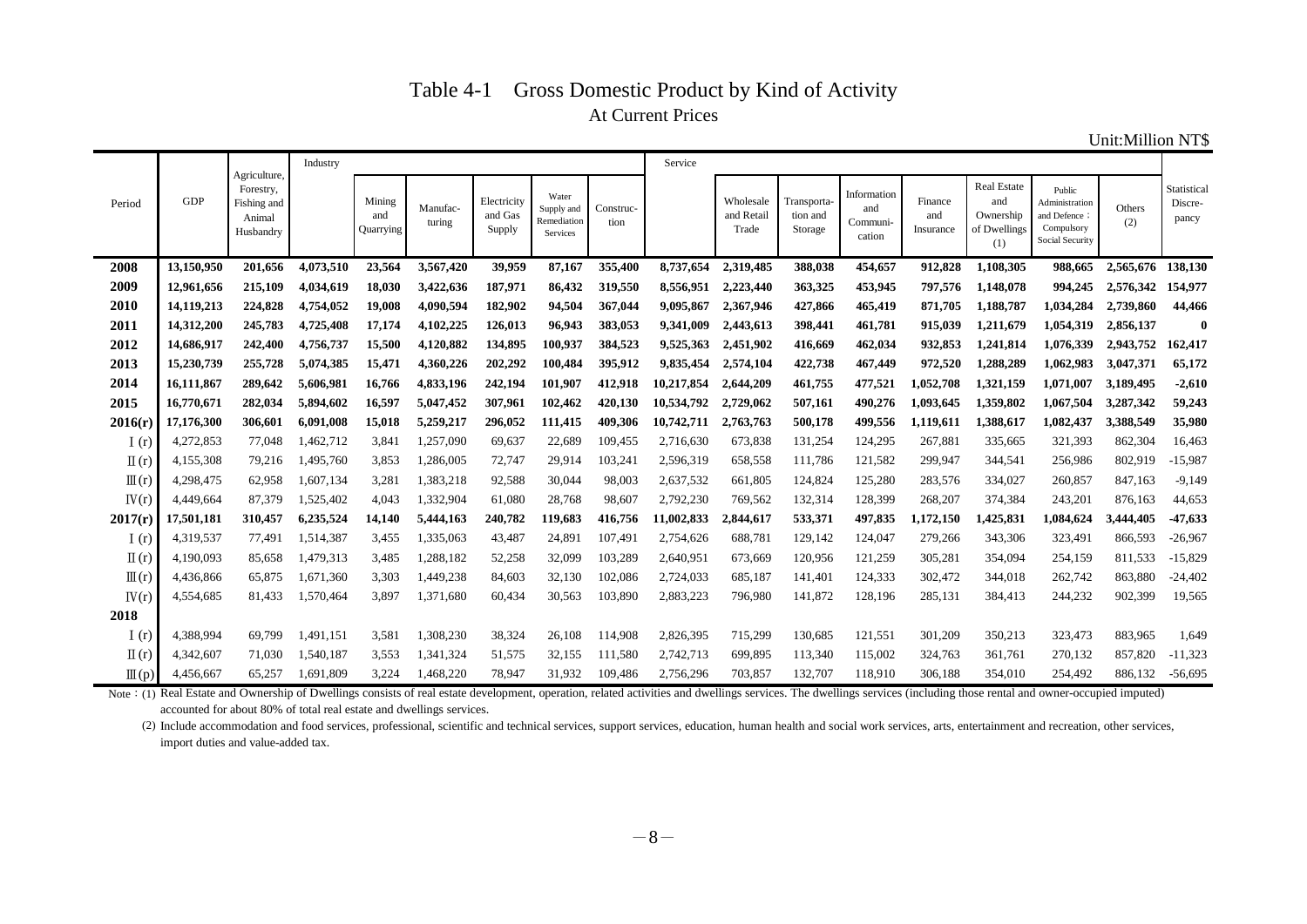# Table 4-2 Gross Domestic Product by Kind of Activity Composition at Current Prices

Unit:%

|                  |              |                                                                 | Industry |                            |                    |                                  |                                                |                   | Service |                                  |                                    |                                          |                             |                                                        |                                                                           |               |
|------------------|--------------|-----------------------------------------------------------------|----------|----------------------------|--------------------|----------------------------------|------------------------------------------------|-------------------|---------|----------------------------------|------------------------------------|------------------------------------------|-----------------------------|--------------------------------------------------------|---------------------------------------------------------------------------|---------------|
| Period           | Total<br>(1) | Agriculture,<br>Forestry,<br>Fishing and<br>Animal<br>Husbandry |          | Mining<br>and<br>Quarrying | Manufac-<br>turing | Electricity<br>and Gas<br>Supply | Water<br>Supply and<br>Remediation<br>Services | Construc-<br>tion |         | Wholesale<br>and Retail<br>Trade | Transporta-<br>tion and<br>Storage | Information<br>and<br>Communi-<br>cation | Finance<br>and<br>Insurance | Real Estate<br>and<br>Ownership<br>of Dwellings<br>(2) | Public<br>Administration<br>and Defence;<br>Compulsory<br>Social Security | Others<br>(3) |
| 2008             | 100.00       | 1.55                                                            | 31.30    | 0.18                       | 27.41              | 0.31                             | 0.67                                           | 2.73              | 67.15   | 17.82                            | 2.98                               | 3.49                                     | 7.01                        | 8.52                                                   | 7.60                                                                      | 19.72         |
| 2009             | 100.00       | 1.68                                                            | 31.50    | 0.14                       | 26.73              | 1.47                             | 0.67                                           | 2.50              | 66.82   | 17.36                            | 2.84                               | 3.54                                     | 6.23                        | 8.96                                                   | 7.76                                                                      | 20.12         |
| 2010             | 100.00       | 1.60                                                            | 33.78    | 0.14                       | 29.06              | 1.30                             | 0.67                                           | 2.61              | 64.63   | 16.82                            | 3.04                               | 3.31                                     | 6.19                        | 8.45                                                   | 7.35                                                                      | 19.47         |
| 2011             | 100.00       | 1.72                                                            | 33.02    | 0.12                       | 28.66              | 0.88                             | 0.68                                           | 2.68              | 65.27   | 17.07                            | 2.78                               | 3.23                                     | 6.39                        | 8.47                                                   | 7.37                                                                      | 19.96         |
| 2012             | 100.00       | 1.67                                                            | 32.75    | 0.11                       | 28.37              | 0.93                             | 0.69                                           | 2.65              | 65.58   | 16.88                            | 2.87                               | 3.18                                     | 6.42                        | 8.55                                                   | 7.41                                                                      | 20.27         |
| 2013             | 100.00       | 1.69                                                            | 33.46    | 0.10                       | 28.75              | 1.33                             | 0.66                                           | 2.61              | 64.85   | 16.97                            | 2.79                               | 3.08                                     | 6.41                        | 8.49                                                   | 7.01                                                                      | 20.09         |
| 2014             | 100.00       | 1.80                                                            | 34.79    | 0.10                       | 29.99              | 1.50                             | 0.63                                           | 2.56              | 63.41   | 16.41                            | 2.87                               | 2.96                                     | 6.53                        | 8.20                                                   | 6.65                                                                      | 19.79         |
| 2015             | 100.00       | 1.69                                                            | 35.27    | 0.10                       | 30.20              | 1.84                             | 0.61                                           | 2.51              | 63.04   | 16.33                            | 3.03                               | 2.93                                     | 6.54                        | 8.14                                                   | 6.39                                                                      | 19.67         |
| 2016(r)          | 100.00       | 1.79                                                            | 35.54    | 0.09                       | 30.68              | 1.73                             | 0.65                                           | 2.39              | 62.68   | 16.12                            | 2.92                               | 2.91                                     | 6.53                        | 8.10                                                   | 6.32                                                                      | 19.77         |
| I(r)             | 100.00       | 1.81                                                            | 34.37    | 0.09                       | 29.53              | 1.64                             | 0.53                                           | 2.57              | 63.82   | 15.83                            | 3.08                               | 2.92                                     | 6.29                        | 7.89                                                   | 7.55                                                                      | 20.26         |
| $\Pi(r)$         | 100.00       | 1.90                                                            | 35.86    | 0.09                       | 30.83              | 1.74                             | 0.72                                           | 2.48              | 62.24   | 15.79                            | 2.68                               | 2.91                                     | 7.19                        | 8.26                                                   | 6.16                                                                      | 19.25         |
| $\mathbb{II}(r)$ | 100.00       | 1.46                                                            | 37.31    | 0.08                       | 32.11              | 2.15                             | 0.70                                           | 2.28              | 61.23   | 15.36                            | 2.90                               | 2.91                                     | 6.58                        | 7.75                                                   | 6.06                                                                      | 19.67         |
| IV(r)            | 100.00       | 1.98                                                            | 34.63    | 0.09                       | 30.26              | 1.39                             | 0.65                                           | 2.24              | 63.39   | 17.47                            | 3.00                               | 2.91                                     | 6.09                        | 8.50                                                   | 5.52                                                                      | 19.89         |
| 2017(r)          | 100.00       | 1.77                                                            | 35.53    | 0.08                       | 31.02              | 1.37                             | 0.68                                           | 2.37              | 62.70   | 16.21                            | 3.04                               | 2.84                                     | 6.68                        | 8.12                                                   | 6.18                                                                      | 19.63         |
| I(r)             | 100.00       | 1.78                                                            | 34.84    | 0.08                       | 30.72              | 1.00                             | 0.57                                           | 2.47              | 63.38   | 15.85                            | 2.97                               | 2.85                                     | 6.43                        | 7.90                                                   | 7.44                                                                      | 19.94         |
| $\Pi(r)$         | 100.00       | 2.04                                                            | 35.17    | 0.08                       | 30.63              | 1.24                             | 0.76                                           | 2.46              | 62.79   | 16.02                            | 2.88                               | 2.88                                     | 7.26                        | 8.42                                                   | 6.04                                                                      | 19.30         |
| $\mathbb{II}(r)$ | 100.00       | 1.48                                                            | 37.46    | 0.07                       | 32.48              | 1.90                             | 0.72                                           | 2.29              | 61.06   | 15.36                            | 3.17                               | 2.79                                     | 6.78                        | 7.71                                                   | 5.89                                                                      | 19.36         |
| IV(r)            | 100.00       | 1.80                                                            | 34.63    | 0.09                       | 30.25              | 1.33                             | 0.67                                           | 2.29              | 63.58   | 17.57                            | 3.13                               | 2.83                                     | 6.29                        | 8.48                                                   | 5.39                                                                      | 19.90         |
| 2018             |              |                                                                 |          |                            |                    |                                  |                                                |                   |         |                                  |                                    |                                          |                             |                                                        |                                                                           |               |
| I(r)             | 100.00       | 1.59                                                            | 33.99    | 0.08                       | 29.82              | 0.87                             | 0.60                                           | 2.62              | 64.42   | 16.30                            | 2.98                               | 2.77                                     | 6.87                        | 7.98                                                   | 7.37                                                                      | 20.15         |
| $\Pi(r)$         | 100.00       | 1.63                                                            | 35.37    | 0.08                       | 30.81              | 1.18                             | 0.74                                           | 2.56              | 62.99   | 16.08                            | 2.60                               | 2.64                                     | 7.46                        | 8.31                                                   | 6.20                                                                      | 19.70         |
| $\mathbb{II}(p)$ | 100.00       | 1.45                                                            | 37.48    | 0.07                       | 32.53              | 1.75                             | 0.71                                           | 2.43              | 61.07   | 15.59                            | 2.94                               | 2.63                                     | 6.78                        | 7.84                                                   | 5.64                                                                      | 19.63         |

Note: (1) Statistical Discrepancy is not included.

(2) Real Estate and Ownership of Dwellings consists of real estate development, operation, related activities and dwellings services. The dwellings services (including those rental and owner-occupied imputed) accounted for about 80% of total real estate and dwellings services.

(3) Include accommodation and food services, professional, scientific and technical services, support services, education, human health and social work services, arts, entertainment and recreation, other services, import d and value-added tax.

 $-9-$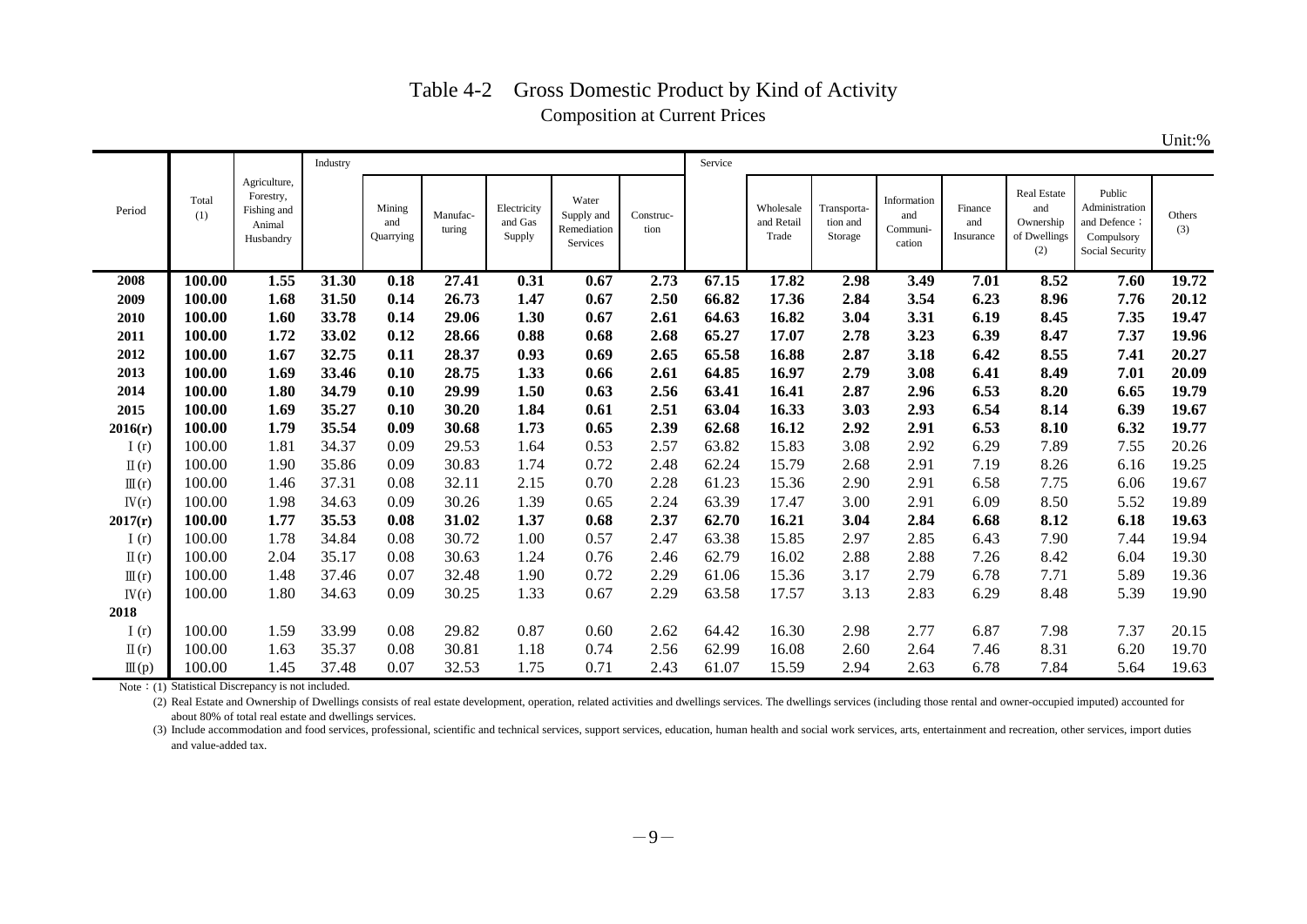|                  |                            |                                                 |          |                            |                    |                                  |                                                |                   |         |                                  |                                    |                                          |                             |                                                        |                                                                           | Unit:%        |
|------------------|----------------------------|-------------------------------------------------|----------|----------------------------|--------------------|----------------------------------|------------------------------------------------|-------------------|---------|----------------------------------|------------------------------------|------------------------------------------|-----------------------------|--------------------------------------------------------|---------------------------------------------------------------------------|---------------|
|                  |                            | Agriculture,                                    | Industry |                            |                    |                                  |                                                |                   | Service |                                  |                                    |                                          |                             |                                                        |                                                                           |               |
| Period           | Economic<br>Growth<br>Rate | Forestry,<br>Fishing and<br>Animal<br>Husbandry |          | Mining<br>and<br>Quarrying | Manufac-<br>turing | Electricity<br>and Gas<br>Supply | Water<br>Supply and<br>Remediation<br>Services | Construc-<br>tion |         | Wholesale<br>and Retail<br>Trade | Transporta-<br>tion and<br>Storage | Information<br>and<br>Communi-<br>cation | Finance<br>and<br>Insurance | Real Estate<br>and<br>Ownership<br>of Dwellings<br>(1) | Public<br>Administration<br>and Defence;<br>Compulsory<br>Social Security | Others<br>(2) |
| 2008             | 0.70                       | 0.02                                            | $-0.37$  | $-9.20$                    | 0.42               | $-1.03$                          | 4.59                                           | $-9.12$           | 0.41    | 0.84                             | $-1.15$                            | 3.83                                     | $-3.58$                     | 1.52                                                   | 0.97                                                                      | 0.46          |
| 2009             | $-1.57$                    | $-2.60$                                         | $-2.86$  | $-10.07$                   | $-2.51$            | 26.63                            | 1.24                                           | $-10.16$          | $-1.02$ | $-1.88$                          | $-4.99$                            | 2.61                                     | $-7.49$                     | 2.26                                                   | 0.82                                                                      | $-0.13$       |
| 2010             | 10.63                      | 2.25                                            | 20.83    | 44.39                      | 22.66              | 4.80                             | 4.43                                           | 13.68             | 6.28    | 6.31                             | 7.55                               | 9.42                                     | 8.43                        | 4.54                                                   | 3.10                                                                      | 6.85          |
| 2011             | 3.80                       | 4.52                                            | 5.98     | $-4.80$                    | 6.79               | 2.79                             | $-1.73$                                        | 0.99              | 3.07    | 3.74                             | 2.10                               | 3.56                                     | 4.22                        | 1.68                                                   | 0.03                                                                      | 3.96          |
| 2012             | 2.06                       | $-3.20$                                         | 3.29     | $-1.01$                    | 3.72               | 1.69                             | 6.38                                           | $-1.39$           | 1.27    | 1.10                             | 1.83                               | 3.05                                     | 1.09                        | 1.81                                                   | 0.70                                                                      | 1.11          |
| 2013             | 2.20                       | 1.35                                            | 1.67     | $-4.18$                    | 1.70               | 3.12                             | 2.26                                           | 0.93              | 2.29    | 1.61                             | 7.64                               | 3.39                                     | 4.00                        | 2.95                                                   | $-0.65$                                                                   | 2.17          |
| 2014             | 4.02                       | 1.55                                            | 7.23     | $-4.35$                    | 8.17               | 1.87                             | 4.62                                           | 0.76              | 3.25    | 4.23                             | 0.86                               | 3.16                                     | 7.62                        | 2.06                                                   | $-0.24$                                                                   | 3.10          |
| 2015             | 0.81                       | $-8.42$                                         | $-0.54$  | $-6.59$                    | $-0.27$            | $-5.36$                          | 0.08                                           | $-0.88$           | 1.24    | 0.35                             | $-0.56$                            | 5.44                                     | 3.79                        | 2.02                                                   | 0.05                                                                      | 0.83          |
| 2016(r)          | 1.51                       | $-10.11$                                        | 2.79     | $-7.44$                    | 3.06               | 4.53                             | 3.33                                           | $-1.50$           | 1.34    | 0.96                             | 2.92                               | 3.72                                     | 2.35                        | 0.84                                                   | $-0.07$                                                                   | 1.39          |
| I(r)             | $-0.14$                    | $-10.09$                                        | $-1.84$  | $-13.82$                   | $-1.81$            | $-0.04$                          | 0.67                                           | $-3.16$           | 0.58    | $-1.31$                          | $-1.70$                            | 4.98                                     | 2.90                        | 0.23                                                   | $-0.09$                                                                   | 1.50          |
| $\Pi(r)$         | 1.22                       | $-12.82$                                        | 1.18     | $-3.37$                    | 0.95               | 15.80                            | 2.26                                           | $-0.95$           | 1.06    | $-0.43$                          | 1.56                               | 4.17                                     | 2.27                        | 1.24                                                   | 0.05                                                                      | 1.66          |
| $\mathbb{II}(r)$ | 2.08                       | $-12.72$                                        | 4.67     | $-2.67$                    | 5.31               | 3.61                             | 4.68                                           | $-1.24$           | 1.54    | 1.83                             | 5.36                               | 3.13                                     | 3.23                        | 1.36                                                   | $-0.19$                                                                   | 0.74          |
| IV(r)            | 2.79                       | $-5.38$                                         | 6.80     | $-8.99$                    | 7.39               | 1.71                             | 5.24                                           | $-0.40$           | 2.14    | 3.68                             | 6.58                               | 2.74                                     | 0.98                        | 0.57                                                   | $-0.04$                                                                   | 1.70          |
| 2017(r)          | 3.08                       | 8.35                                            | 4.59     | $-0.62$                    | 5.33               | $-0.38$                          | 2.81                                           | $-0.57$           | 2.54    | 3.78                             | 5.87                               | 3.40                                     | 5.09                        | 1.62                                                   | 0.92                                                                      | 0.95          |
| I(r)             | 2.94                       | 10.87                                           | 6.38     | 1.31                       | 7.76               | $-4.08$                          | 3.17                                           | $-1.25$           | 2.44    | 3.59                             | 7.91                               | 3.40                                     | 4.10                        | 1.94                                                   | 1.10                                                                      | 0.64          |
| $\Pi(r)$         | 2.50                       | 7.23                                            | 3.01     | $-3.99$                    | 3.58               | $-1.83$                          | 3.68                                           | $-1.49$           | 1.75    | 2.90                             | 3.01                               | 3.44                                     | 1.91                        | 1.64                                                   | 0.79                                                                      | 0.71          |
| $\mathbb{II}(r)$ | 3.36                       | 10.46                                           | 5.10     | 2.74                       | 5.64               | 2.10                             | 1.84                                           | 0.49              | 2.98    | 4.45                             | 7.56                               | 3.32                                     | 7.30                        | 1.43                                                   | 0.68                                                                      | 1.07          |
| IV(r)            | 3.48                       | 5.79                                            | 4.00     | $-1.90$                    | 4.54               | 1.36                             | 2.70                                           | 0.07              | 2.94    | 4.16                             | 5.12                               | 3.43                                     | 7.30                        | 1.47                                                   | 1.13                                                                      | 1.35          |
| 2018             |                            |                                                 |          |                            |                    |                                  |                                                |                   |         |                                  |                                    |                                          |                             |                                                        |                                                                           |               |
| I(r)             | 3.15                       | 2.40                                            | 3.24     | 0.63                       | 3.26               | 2.93                             | 3.13                                           | 2.31              | 3.09    | 4.38                             | 6.76                               | 2.19                                     | 7.19                        | 1.18                                                   | 1.01                                                                      | 1.71          |
| $\Pi(r)$         | 3.29                       | 4.16                                            | 4.90     | 3.39                       | 5.03               | 2.36                             | 3.44                                           | 3.33              | 2.90    | 4.56                             | 4.27                               | 0.00                                     | 5.79                        | 1.33                                                   | 0.86                                                                      | 2.03          |
| $\mathbb{II}(p)$ | 2.27                       | 0.76                                            | 2.42     | 3.14                       | 2.34               | 2.03                             | 3.29                                           | 2.80              | 2.31    | 3.55                             | 3.85                               | 2.03                                     | 0.75                        | 1.86                                                   | 0.42                                                                      | 2.49          |

### Table 4-3 Gross Domestic Product by Kind of Activity Growth Rates in Chained Volume Indexes (yoy)

 $\blacksquare$ 

Note: (1) Real Estate and Ownership of Dwellings consists of real estate development, operation, related activities and dwellings services. The dwellings services (including those rental and owner-occupied imputed) account about 80% of total real estate and dwellings services.

(2) Include accommodation and food services, professional, scientific and technical services, support services, education, human health and social work services, arts, entertainment and recreation, other services, import duties and value-added tax.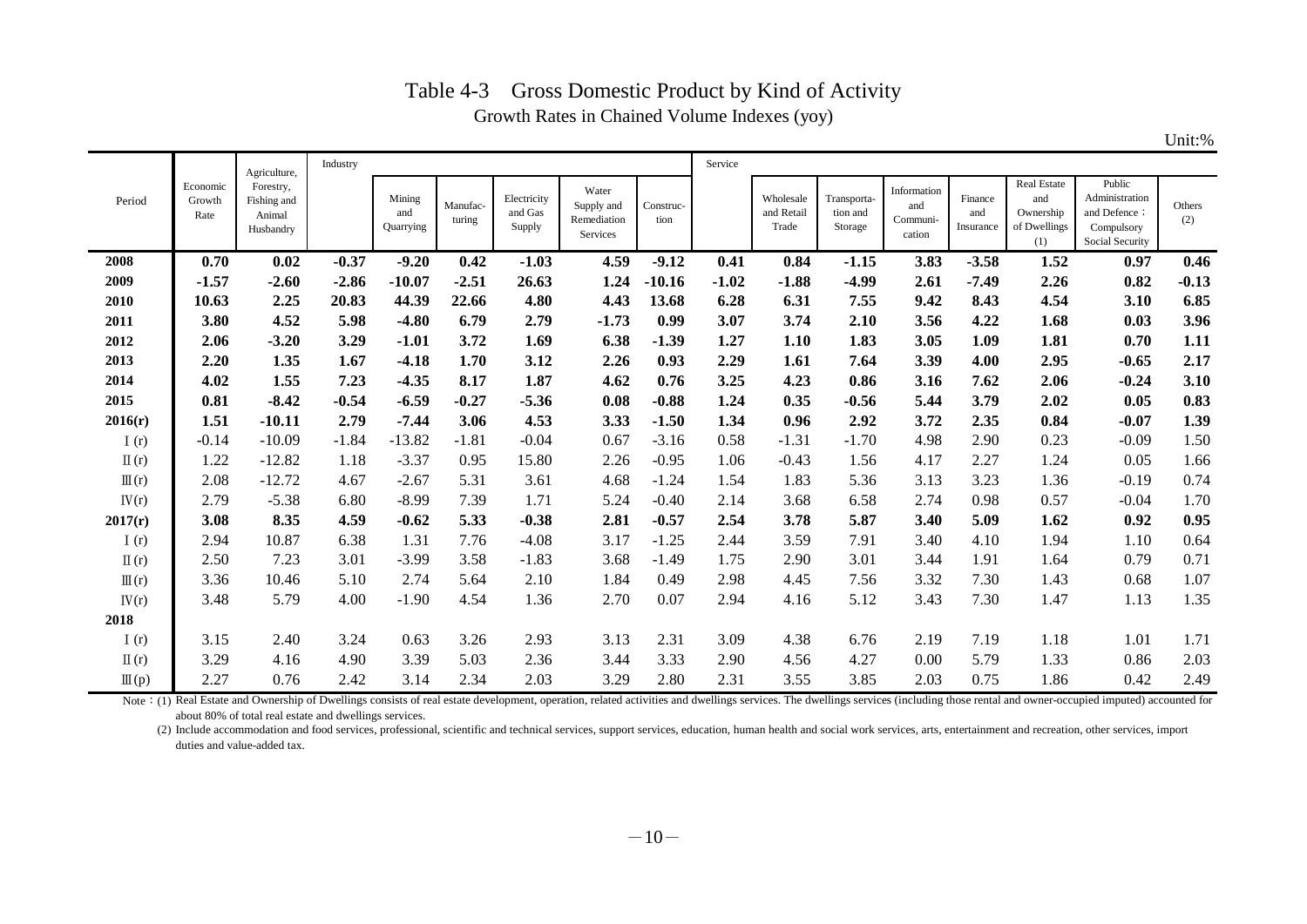|                  |                            |                                                 |          |                            |                    |                                  |                                                |                   |         |                                  |                                    |                                          |                             |                                                               | -- <i>------</i> 0- r                                                     |               |
|------------------|----------------------------|-------------------------------------------------|----------|----------------------------|--------------------|----------------------------------|------------------------------------------------|-------------------|---------|----------------------------------|------------------------------------|------------------------------------------|-----------------------------|---------------------------------------------------------------|---------------------------------------------------------------------------|---------------|
|                  |                            | Agriculture,                                    | Industry |                            |                    |                                  |                                                |                   | Service |                                  |                                    |                                          |                             |                                                               |                                                                           |               |
| Period           | Economic<br>Growth<br>Rate | Forestry,<br>Fishing and<br>Animal<br>Husbandry |          | Mining<br>and<br>Quarrying | Manufac-<br>turing | Electricity<br>and Gas<br>Supply | Water<br>Supply and<br>Remediation<br>Services | Construc-<br>tion |         | Wholesale<br>and Retail<br>Trade | Transporta-<br>tion and<br>Storage | Information<br>and<br>Communi-<br>cation | Finance<br>and<br>Insurance | <b>Real Estate</b><br>and<br>Ownership<br>of Dwellings<br>(1) | Public<br>Administration<br>and Defence;<br>Compulsory<br>Social Security | Others<br>(2) |
| 2008             | 0.70                       | 0.00                                            | $-0.13$  | $-0.02$                    | 0.12               | $-0.02$                          | 0.03                                           | $-0.24$           | 0.28    | 0.15                             | $-0.04$                            | 0.13                                     | $-0.26$                     | 0.13                                                          | 0.07                                                                      | 0.10          |
| 2009             | $-1.57$                    | $-0.04$                                         | $-0.89$  | $-0.02$                    | $-0.69$            | 0.09                             | 0.01                                           | $-0.28$           | $-0.69$ | $-0.33$                          | $-0.15$                            | 0.09                                     | $-0.53$                     | 0.19                                                          | 0.06                                                                      | $-0.02$       |
| 2010             | 10.63                      | 0.04                                            | 6.56     | 0.06                       | 6.06               | 0.07                             | 0.03                                           | 0.34              | 4.19    | 1.10                             | 0.21                               | 0.33                                     | 0.53                        | 0.41                                                          | 0.24                                                                      | 1.37          |
| 2011             | 3.80                       | 0.07                                            | 2.03     | $-0.01$                    | 1.97               | 0.05                             | $-0.01$                                        | 0.03              | 1.98    | 0.63                             | 0.06                               | 0.12                                     | 0.26                        | 0.14                                                          | 0.00                                                                      | 0.77          |
| 2012             | 2.06                       | $-0.05$                                         | 1.07     | 0.00                       | 1.07               | 0.00                             | 0.04                                           | $-0.04$           | 0.84    | 0.19                             | 0.05                               | 0.10                                     | 0.07                        | 0.15                                                          | 0.05                                                                      | 0.23          |
| 2013             | 2.20                       | 0.02                                            | 0.55     | 0.00                       | 0.48               | 0.03                             | 0.02                                           | 0.02              | 1.50    | 0.27                             | 0.22                               | 0.11                                     | 0.26                        | 0.25                                                          | $-0.05$                                                                   | 0.44          |
| 2014             | 4.02                       | 0.03                                            | 2.40     | 0.00                       | 2.35               | 0.00                             | 0.03                                           | 0.02              | 2.12    | 0.72                             | 0.02                               | 0.10                                     | 0.49                        | 0.17                                                          | $-0.02$                                                                   | 0.64          |
| 2015             | 0.81                       | $-0.15$                                         | $-0.21$  | $-0.01$                    | $-0.08$            | $-0.10$                          | 0.00                                           | $-0.02$           | 0.80    | 0.06                             | $-0.02$                            | 0.16                                     | 0.25                        | 0.17                                                          | 0.00                                                                      | 0.18          |
| 2016(r)          | 1.51                       | $-0.17$                                         | 0.99     | $-0.01$                    | 0.92               | 0.10                             | 0.02                                           | $-0.04$           | 0.84    | 0.16                             | 0.09                               | 0.11                                     | 0.15                        | 0.07                                                          | 0.00                                                                      | 0.26          |
| I(r)             | $-0.14$                    | $-0.16$                                         | $-0.67$  | $-0.01$                    | $-0.54$            | $-0.04$                          | 0.01                                           | $-0.09$           | 0.38    | $-0.23$                          | $-0.05$                            | 0.15                                     | 0.19                        | 0.02                                                          | $-0.01$                                                                   | 0.31          |
| $\Pi(r)$         | 1.22                       | $-0.23$                                         | 0.44     | 0.00                       | 0.29               | 0.17                             | 0.01                                           | $-0.03$           | 0.65    | $-0.07$                          | 0.05                               | 0.12                                     | 0.14                        | 0.10                                                          | 0.00                                                                      | 0.31          |
| $\mathbb{II}(r)$ | 2.08                       | $-0.20$                                         | 1.74     | 0.00                       | 1.68               | 0.06                             | 0.03                                           | $-0.03$           | 0.97    | 0.28                             | 0.15                               | 0.09                                     | 0.21                        | 0.11                                                          | $-0.02$                                                                   | 0.15          |
| IV(r)            | 2.79                       | $-0.09$                                         | 2.33     | $-0.01$                    | 2.18               | 0.14                             | 0.03                                           | $-0.01$           | 1.36    | 0.62                             | 0.19                               | 0.08                                     | 0.07                        | 0.04                                                          | 0.02                                                                      | 0.34          |
| 2017(r)          | 3.08                       | 0.15                                            | 1.64     | 0.00                       | 1.64               | $-0.01$                          | 0.02                                           | $-0.01$           | 1.58    | 0.61                             | 0.17                               | 0.10                                     | 0.33                        | 0.13                                                          | 0.06                                                                      | 0.18          |
| I(r)             | 2.94                       | 0.18                                            | 2.18     | 0.00                       | 2.25               | $-0.05$                          | 0.02                                           | $-0.04$           | 1.56    | 0.61                             | 0.23                               | 0.10                                     | 0.27                        | 0.16                                                          | 0.08                                                                      | 0.11          |
| $\Pi(r)$         | 2.50                       | 0.16                                            | 1.06     | 0.00                       | 1.09               | $-0.01$                          | 0.02                                           | $-0.04$           | 1.10    | 0.46                             | 0.09                               | 0.10                                     | 0.13                        | 0.13                                                          | 0.05                                                                      | 0.14          |
| $\mathbb{II}(r)$ | 3.36                       | 0.11                                            | 1.90     | 0.00                       | 1.84               | 0.04                             | 0.01                                           | 0.01              | 1.83    | 0.66                             | 0.22                               | 0.10                                     | 0.48                        | 0.11                                                          | 0.04                                                                      | 0.22          |
| IV(r)            | 3.48                       | 0.15                                            | 1.42     | 0.00                       | 1.39               | 0.00                             | 0.02                                           | 0.01              | 1.84    | 0.70                             | 0.15                               | 0.10                                     | 0.44                        | 0.12                                                          | 0.06                                                                      | 0.27          |
| 2018             |                            |                                                 |          |                            |                    |                                  |                                                |                   |         |                                  |                                    |                                          |                             |                                                               |                                                                           |               |
| I(r)             | 3.15                       | 0.04                                            | 1.12     | 0.00                       | 0.97               | 0.06                             | 0.02                                           | 0.07              | 2.00    | 0.75                             | 0.21                               | 0.06                                     | 0.47                        | 0.10                                                          | 0.07                                                                      | 0.34          |
| $\Pi(r)$         | 3.29                       | 0.07                                            | 1.71     | 0.00                       | 1.53               | 0.06                             | 0.03                                           | 0.09              | 1.84    | 0.73                             | 0.13                               | 0.00                                     | 0.42                        | 0.11                                                          | 0.06                                                                      | 0.39          |
| $\mathbb{II}(p)$ | 2.27                       | 0.03                                            | 0.89     | 0.00                       | 0.77               | 0.03                             | 0.02                                           | 0.07              | 1.39    | 0.53                             | 0.11                               | 0.06                                     | 0.05                        | 0.13                                                          | 0.03                                                                      | 0.48          |

## Table 4-4 Gross Domestic Product by Kind of Activity Contributions to Economic Growth Rate

Unit: percentage points

Note: 1. Contributions of component X on s season at t year={ $P_{X_{t-1}}P_{GDP_{t-1}} \times (TX_{t,s} - rX_{t-1,s})/rGDP_{t-1,s} + (rX_{t-1,s}rGDP_{t-1,s} - rX_{t-1,s}rGDP_{t-1}) \times (P_{X_{t-1}}P_{GDP_{t-1}}) + P_{X_{t-2}}P_{GDP_{t-2}})$  > 100%, where rX : Chained dollar of  $2011$ ); Px : Deflators of component X; P<sub>GDP</sub> : Deflators of GDP.

2. (1) Real Estate and Ownership of Dwellings consists of real estate development, operation, related activities and dwellings services. The dwellings services (including those rental and owner-occupied imputed) accounted real estate and dwellings services.

(2) Include accommodation and food services, professional, scientific and technical services, support services, education, human health and social work services, arts, entertainment and recreation, other services, import d

tax.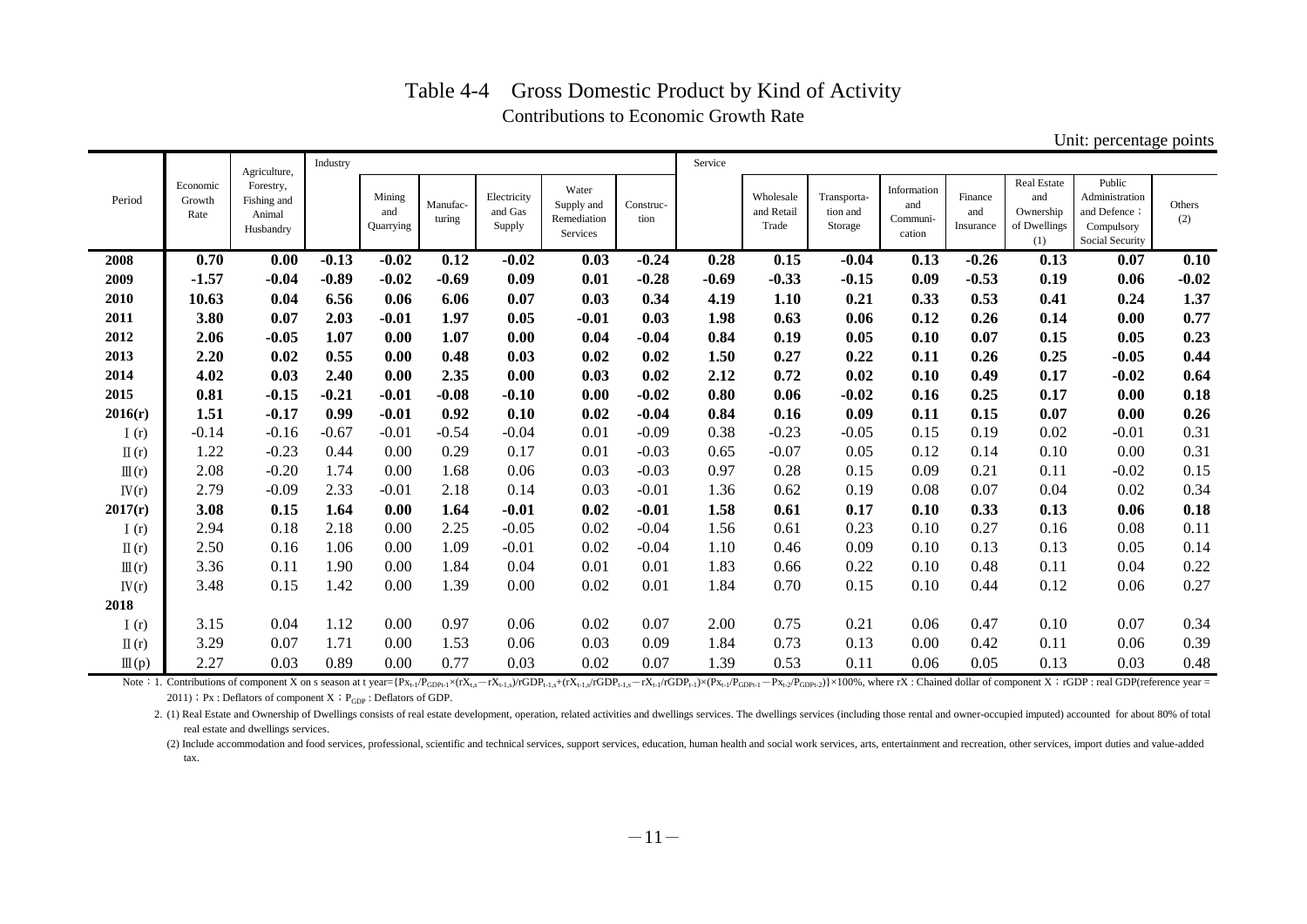|                  | <b>Gross National Savings</b> |                 |                | <b>Gross Domestic Investment</b> | Difference between Savings and Investment |                |                         |                       |  |  |
|------------------|-------------------------------|-----------------|----------------|----------------------------------|-------------------------------------------|----------------|-------------------------|-----------------------|--|--|
| Period           | Amount                        | Percent of GNI  | Amount         | Percent of GNI                   | Amount                                    | Percent of GNI | Percent of Gross        | Percent of            |  |  |
|                  |                               | (Savings Ratio) |                | (Investment Ratio)               |                                           |                | <b>National Savings</b> | <b>Gross Domestic</b> |  |  |
|                  |                               |                 |                |                                  |                                           |                |                         | Investment            |  |  |
|                  | (Million NT\$)                | (%)             | (Million NT\$) | (% )                             | (Million NT\$)                            | (%)            | (% )                    | (% )                  |  |  |
| 2008             | 3,987,872                     | 29.62           | 3,217,027      | 23.89                            | 770,845                                   | 5.72           | 19.33                   | 23.96                 |  |  |
| 2009             | 3,918,237                     | 29.29           | 2,580,249      | 19.29                            | 1,337,988                                 | 10.00          | 34.15                   | 51.85                 |  |  |
| 2010             | 4,821,815                     | 33.14           | 3,524,645      | 24.23                            | 1,297,170                                 | 8.92           | 26.90                   | 36.80                 |  |  |
| 2011             | 4,624,899                     | 31.46           | 3,382,866      | 23.01                            | 1,242,033                                 | 8.45           | 26.86                   | 36.72                 |  |  |
| 2012             | 4,611,020                     | 30.45           | 3,304,160      | 21.82                            | 1,306,860                                 | 8.63           | 28.34                   | 39.55                 |  |  |
| 2013             | 5,008,844                     | 32.00           | 3,360,196      | 21.46                            | 1,648,648                                 | 10.53          | 32.91                   | 49.06                 |  |  |
| 2014             | 5,569,084                     | 33.58           | 3,521,157      | 21.23                            | 2,047,927                                 | 12.35          | 36.77                   | 58.16                 |  |  |
| 2015             | 6,033,122                     | 34.87           | 3,513,112      | 20.31                            | 2,520,010                                 | 14.57          | 41.77                   | 71.73                 |  |  |
| 2016(r)          | 6,070,719                     | 34.29           | 3,562,189      | 20.12                            | 2,508,530                                 | 14.17          | 41.32                   | 70.42                 |  |  |
| I(r)             | 1,509,068                     | 33.89           | 828,672        | 18.61                            | 680,396                                   | 15.28          | 45.09                   | 82.11                 |  |  |
| $\Pi(r)$         | 1,463,780                     | 34.32           | 877,330        | 20.57                            | 586,450                                   | 13.75          | 40.06                   | 66.84                 |  |  |
| $\mathbb{II}(r)$ | 1,528,876                     | 34.54           | 933,894        | 21.10                            | 594,982                                   | 13.44          | 38.92                   | 63.71                 |  |  |
| IV(r)            | 1,568,995                     | 34.40           | 922,293        | 20.22                            | 646,702                                   | 14.18          | 41.22                   | 70.12                 |  |  |
| 2017(r)          | 6,161,104                     | 34.29           | 3,543,176      | 19.72                            | 2,617,928                                 | 14.57          | 42.49                   | 73.89                 |  |  |
| I(r)             | 1,527,379                     | 34.22           | 889,453        | 19.93                            | 637,926                                   | 14.29          | 41.77                   | 71.72                 |  |  |
| $\Pi(r)$         | 1,430,460                     | 33.35           | 884,972        | 20.63                            | 545,488                                   | 12.72          | 38.13                   | 61.64                 |  |  |
| $\mathbb{II}(r)$ | 1,536,660                     | 34.12           | 870,390        | 19.32                            | 666,270                                   | 14.79          | 43.36                   | 76.55                 |  |  |
| IV(r)            | 1,666,605                     | 35.40           | 898,361        | 19.08                            | 768,244                                   | 16.32          | 46.10                   | 85.52                 |  |  |
| 2018(f)          | 5,971,106                     | 32.93           | 3,823,325      | 21.09                            | 2,147,781                                 | 11.84          | 35.97                   | 56.18                 |  |  |
| I(r)             | 1,480,766                     | 32.54           | 899,760        | 19.77                            | 581,006                                   | 12.77          | 39.24                   | 64.57                 |  |  |
| $\Pi(r)$         | 1,384,907                     | 31.55           | 891,535        | 20.31                            | 493,372                                   | 11.24          | 35.62                   | 55.34                 |  |  |
| $\mathbb{II}(p)$ | 1,517,236                     | 33.79           | 1,015,916      | 22.62                            | 501,320                                   | 11.16          | 33.04                   | 49.35                 |  |  |
| IV(f)            | 1,588,197                     | 33.78           | 1,016,114      | 21.61                            | 572,083                                   | 12.17          | 36.02                   | 56.30                 |  |  |
| 2019(f)          | 6,178,368                     | 33.04           | 3,994,228      | 21.36                            | 2,184,140                                 | 11.68          | 35.35                   | 54.68                 |  |  |
| I $(f)$          | 1,493,417                     | 32.41           | 962,796        | 20.89                            | 530,621                                   | 11.51          | 35.53                   | 55.11                 |  |  |
| $\Pi(f)$         | 1,459,907                     | 32.29           | 956,851        | 21.17                            | 503,056                                   | 11.13          | 34.46                   | 52.57                 |  |  |
| $\mathbb{II}(f)$ | 1,561,147                     | 33.32           | 1,034,852      | 22.09                            | 526,295                                   | 11.23          | 33.71                   | 50.86                 |  |  |
| IV(f)            | 1,663,897                     | 34.07           | 1,039,729      | 21.29                            | 624,168                                   | 12.78          | 37.51                   | 60.03                 |  |  |

# Table 5 Gross National Savings and Gross Domestic Investment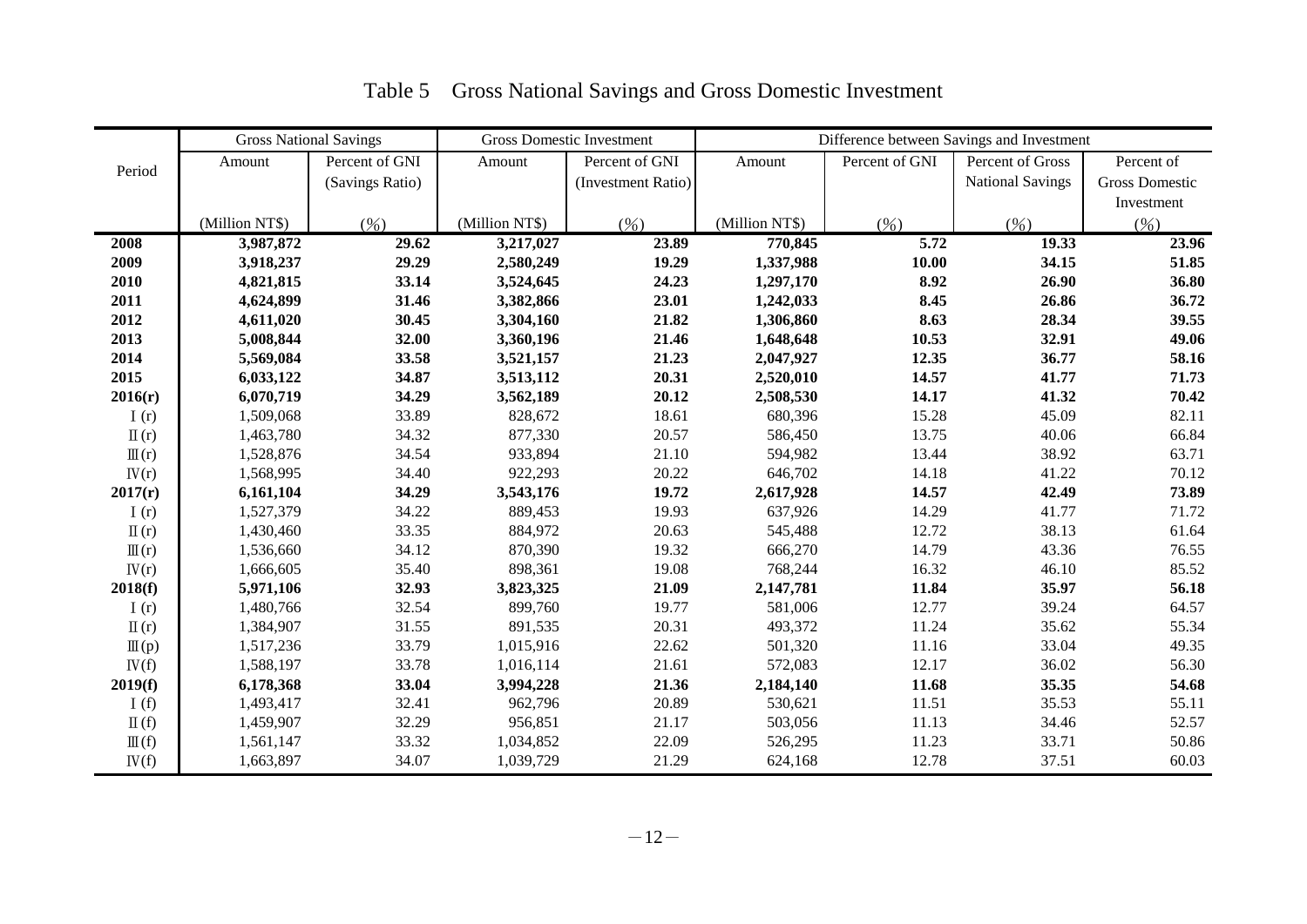Table 6 Exports and Imports

Unit:Million US\$,%

|                  |         | Exports and Imports of Goods and Services (National Accounts) |         |             | Custom Exports and Imports of Merchandise |               |             |         |               |                |
|------------------|---------|---------------------------------------------------------------|---------|-------------|-------------------------------------------|---------------|-------------|---------|---------------|----------------|
| Period           |         | <b>Exports</b>                                                |         | Imports     |                                           | Exports (FOB) |             |         | Imports (CIF) |                |
|                  |         | Annual Rate                                                   |         | Annual Rate | Balance                                   |               | Annual Rate |         | Annual Rate   | <b>Balance</b> |
|                  | Amount  | of Increase                                                   | Amount  | of Increase |                                           | Amount        | of Increase | Amount  | of Increase   |                |
|                  |         | (% )                                                          |         | (% )        |                                           |               | (% )        |         | (% )          |                |
| 2008             | 294,572 | 3.31                                                          | 272,201 | 8.08        | 22,371                                    | 258,051       | 3.72        | 244,467 | 9.57          | 13,585         |
| 2009             | 237,630 | $-19.33$                                                      | 202,234 | $-25.70$    | 35,396                                    | 205,663       | $-20.30$    | 177,598 | $-27.35$      | 28,065         |
| 2010             | 317,636 | 33.67                                                         | 285,134 | 40.99       | 32,502                                    | 278,008       | 35.18       | 256,274 | 44.30         | 21,734         |
| 2011             | 355,243 | 11.84                                                         | 321,424 | 12.73       | 33,819                                    | 312,923       | 12.56       | 288,062 | 12.40         | 24,861         |
| 2012             | 350,094 | $-1.45$                                                       | 311,967 | $-2.94$     | 38,127                                    | 306,409       | $-2.08$     | 277,324 | $-3.73$       | 29,085         |
| 2013             | 357,353 | 2.07                                                          | 309,787 | $-0.70$     | 47,566                                    | 311,428       | 1.64        | 278,010 | 0.25          | 33,418         |
| 2014             | 372,013 | 4.10                                                          | 317,229 | 2.40        | 54,784                                    | 320,092       | 2.78        | 281,850 | 1.38          | 38,242         |
| 2015             | 340,040 | $-8.59$                                                       | 272,110 | $-14.22$    | 67,930                                    | 285,344       | $-10.86$    | 237,219 | $-15.83$      | 48,124         |
| 2016(r)          | 334,225 | $-1.71$                                                       | 268,591 | $-1.29$     | 65,634                                    | 280,321       | $-1.76$     | 230,568 | $-2.80$       | 49,753         |
| I(r)             | 75,816  | $-10.69$                                                      | 59,666  | $-11.02$    | 16,150                                    | 62,656        | $-12.13$    | 50,416  | $-14.16$      | 12,240         |
| $\Pi(r)$         | 80,660  | $-6.58$                                                       | 65,590  | $-7.24$     | 15,070                                    | 68,629        | $-6.26$     | 56,759  | $-7.68$       | 11,870         |
| $\mathbb{II}(r)$ | 84,637  | $-0.07$                                                       | 69,329  | 1.67        | 15,308                                    | 71,274        | 0.07        | 59,227  | $-0.35$       | 12,048         |
| IV(r)            | 93,112  | 10.69                                                         | 74,006  | 11.87       | 19,106                                    | 77,762        | 11.72       | 64,167  | 11.45         | 13,596         |
| 2017(r)          | 373,025 | 11.61                                                         | 299,616 | 11.55       | 73,409                                    | 317,249       | 13.17       | 259,266 | 12.45         | 57,983         |
| I(r)             | 85,622  | 12.93                                                         | 69,652  | 16.74       | 15,970                                    | 72,080        | 15.04       | 61,245  | 21.48         | 10,835         |
| $\Pi(r)$         | 88,473  | 9.69                                                          | 73,141  | 11.51       | 15,332                                    | 75,613        | 10.18       | 63,535  | 11.94         | 12,078         |
| $\mathbb{II}(r)$ | 97,442  | 15.13                                                         | 77,172  | 11.31       | 20,270                                    | 83,711        | 17.45       | 65,920  | 11.30         | 17,790         |
| IV(r)            | 101,488 | 9.00                                                          | 79,651  | 7.63        | 21,837                                    | 85,845        | 10.39       | 68,566  | 6.86          | 17,279         |
| 2018(f)          | 394,033 | 5.63                                                          | 332,500 | 10.98       | 61,533                                    | 336,921       | 6.20        | 287,830 | 11.02         | 49,091         |
| I(r)             | 93,865  | 9.63                                                          | 78,608  | 12.86       | 15,257                                    | 79,733        | 10.62       | 67,968  | 10.98         | 11,765         |
| $\Pi(r)$         | 97,370  | 10.06                                                         | 81,937  | 12.03       | 15,433                                    | 84,092        | 11.21       | 70,306  | 10.66         | 13,785         |
| $\mathbb{II}(p)$ | 100,400 | 3.04                                                          | 86,166  | 11.65       | 14,234                                    | 86,263        | 3.05        | 75,122  | 13.96         | 11,141         |
| IV(f)            | 102,398 | 0.90                                                          | 85,789  | 7.71        | 16,609                                    | 86,833        | 1.15        | 74,434  | 8.56          | 12,399         |
| 2019(f)          | 402,414 | 2.13                                                          | 341,000 | 2.56        | 61,414                                    | 343,515       | 1.96        | 295,430 | 2.64          | 48,085         |
| I(f)             | 94,158  | 0.31                                                          | 79,994  | 1.76        | 14,164                                    | 80,024        | 0.37        | 69,260  | 1.90          | 10,764         |
| $\Pi(f)$         | 98,182  | 0.83                                                          | 83,391  | 1.77        | 14,791                                    | 84,896        | 0.96        | 72,495  | 3.11          | 12,401         |
| $\mathbb{II}(f)$ | 103,689 | 3.28                                                          | 88,534  | 2.75        | 15,155                                    | 89,114        | 3.30        | 76,590  | 1.95          | 12,524         |
| IV(f)            | 106,385 | 3.89                                                          | 89,081  | 3.84        | 17,304                                    | 89,481        | 3.05        | 77,085  | 3.56          | 12,396         |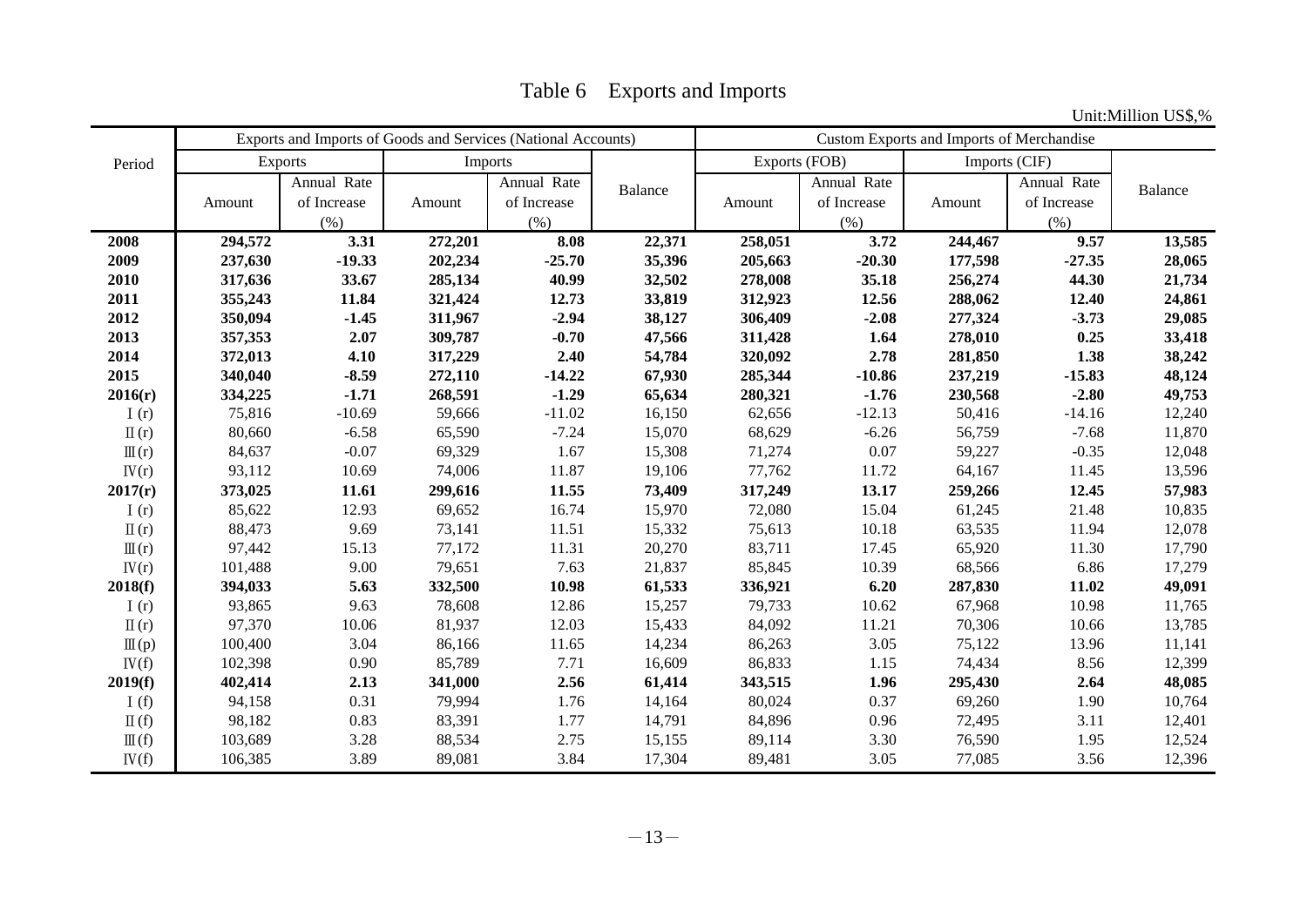## Table7-1 Gross Domestic Product and Factor Incomes

#### At Current Prices

Unit : Million NT\$

| Year    | <b>GDP</b> | Taxes on Production and    |                                 |                              |                          |
|---------|------------|----------------------------|---------------------------------|------------------------------|--------------------------|
|         |            | Imports<br>Less: Subsidies | Consumption of Fixed<br>Capital | Compensation of<br>Employees | <b>Operating Surplus</b> |
| 2008    | 13,012,820 | 669,188                    | 2,165,597                       | 6,025,652                    | 4,152,383                |
| 2009    | 12,806,679 | 609,613                    | 2,235,344                       | 5,779,248                    | 4,182,474                |
| 2010    | 14,074,747 | 728,339                    | 2,309,958                       | 6,165,437                    | 4,871,013                |
| 2011    | 14,312,200 | 775,113                    | 2,409,901                       | 6,463,779                    | 4,663,407                |
| 2012    | 14,524,500 | 774,575                    | 2,485,583                       | 6,610,923                    | 4,653,419                |
| 2013    | 15,165,567 | 819,349                    | 2,473,986                       | 6,716,450                    | 5,155,782                |
| 2014    | 16,114,477 | 876,923                    | 2,566,074                       | 7,059,410                    | 5,612,070                |
| 2015    | 16,711,428 | 900,703                    | 2,589,440                       | 7,334,998                    | 5,886,287                |
| 2016(r) | 17,140,320 | 956,926                    | 2,673,532                       | 7,512,059                    | 5,997,803                |
| 2017(p) | 17,548,814 | 977,477                    | 2,733,050                       | 7,752,744                    | 6,085,543                |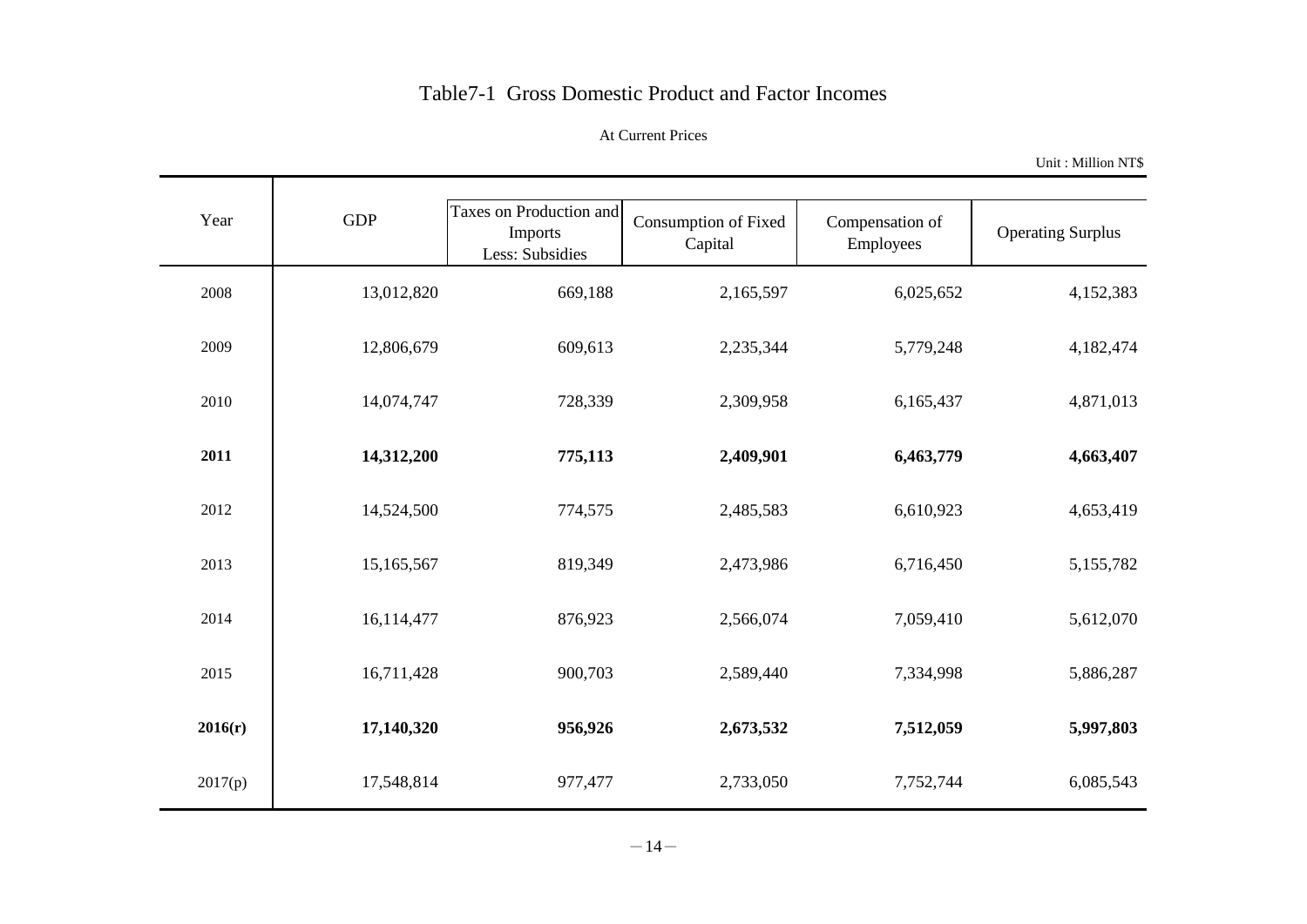## Table7-2 Growth Rates in Gross Domestic Product and Factor Incomes

#### At Current Prices

Unit : %

| Year    | GDP     | Taxes on Production and<br>Imports<br>Less: Subsidies | Consumption of Fixed<br>Capital | Compensation of<br>Employees | <b>Operating Surplus</b> |
|---------|---------|-------------------------------------------------------|---------------------------------|------------------------------|--------------------------|
| 2009    | $-1.58$ | $-8.90$                                               | 3.22                            | $-4.09$                      | 0.72                     |
| 2010    | 9.90    | 19.48                                                 | 3.34                            | 6.68                         | 16.46                    |
| 2011    | 1.69    | 6.42                                                  | 4.33                            | 4.84                         | $-4.26$                  |
| 2012    | 1.48    | $-0.07$                                               | 3.14                            | 2.28                         | $-0.21$                  |
| 2013    | 4.41    | 5.78                                                  | $-0.47$                         | 1.60                         | 10.80                    |
| 2014    | 6.26    | 7.03                                                  | 3.72                            | 5.11                         | 8.85                     |
| 2015    | 3.70    | 2.71                                                  | 0.91                            | 3.90                         | 4.89                     |
| 2016(r) | 2.57    | 6.24                                                  | 3.25                            | 2.41                         | 1.89                     |
| 2017(p) | 2.38    | 2.15                                                  | 2.23                            | 3.20                         | 1.46                     |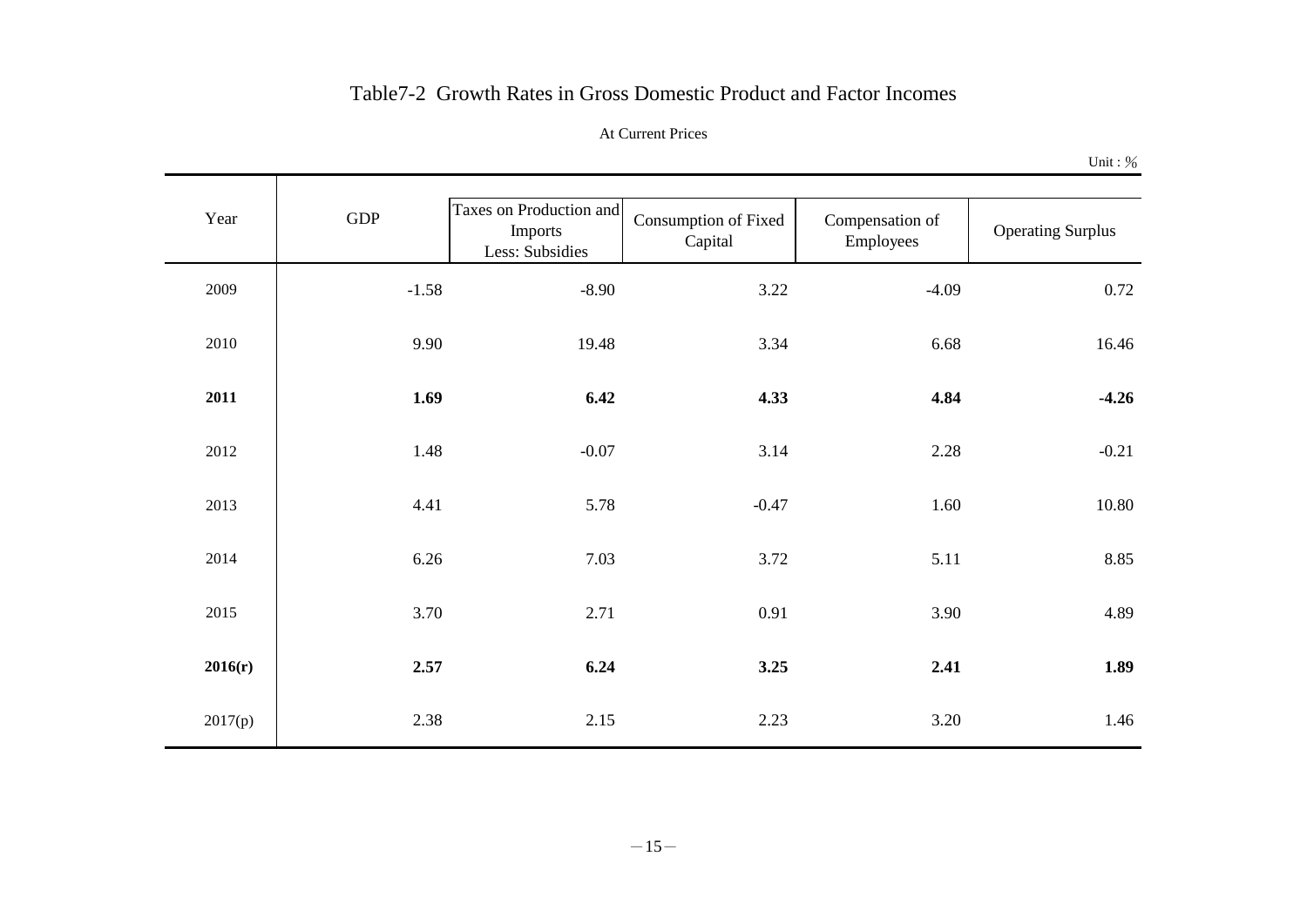# Table7-3 Composition of Gross Domestic Product and Factor Incomes

#### At Current Prices

Unit : %

| Year    | <b>GDP</b> | Taxes on Production and<br>Imports<br>Less: Subsidies | Consumption of Fixed<br>Capital | Compensation of<br>Employees | <b>Operating Surplus</b> |
|---------|------------|-------------------------------------------------------|---------------------------------|------------------------------|--------------------------|
| 2008    | 100.00     | 5.14                                                  | 16.64                           | 46.31                        | 31.91                    |
| 2009    | 100.00     | 4.76                                                  | 17.45                           | 45.13                        | 32.66                    |
| 2010    | 100.00     | 5.17                                                  | 16.41                           | 43.80                        | 34.61                    |
| 2011    | 100.00     | 5.42                                                  | 16.84                           | 45.16                        | 32.58                    |
| 2012    | 100.00     | 5.33                                                  | 17.11                           | 45.52                        | 32.04                    |
| 2013    | 100.00     | 5.40                                                  | 16.31                           | 44.29                        | 34.00                    |
| 2014    | 100.00     | 5.44                                                  | 15.92                           | 43.81                        | 34.83                    |
| 2015    | 100.00     | 5.39                                                  | 15.50                           | 43.89                        | 35.22                    |
| 2016(r) | 100.00     | 5.58                                                  | 15.60                           | 43.83                        | 34.99                    |
| 2017(p) | 100.00     | 5.57                                                  | 15.57                           | 44.18                        | 34.68                    |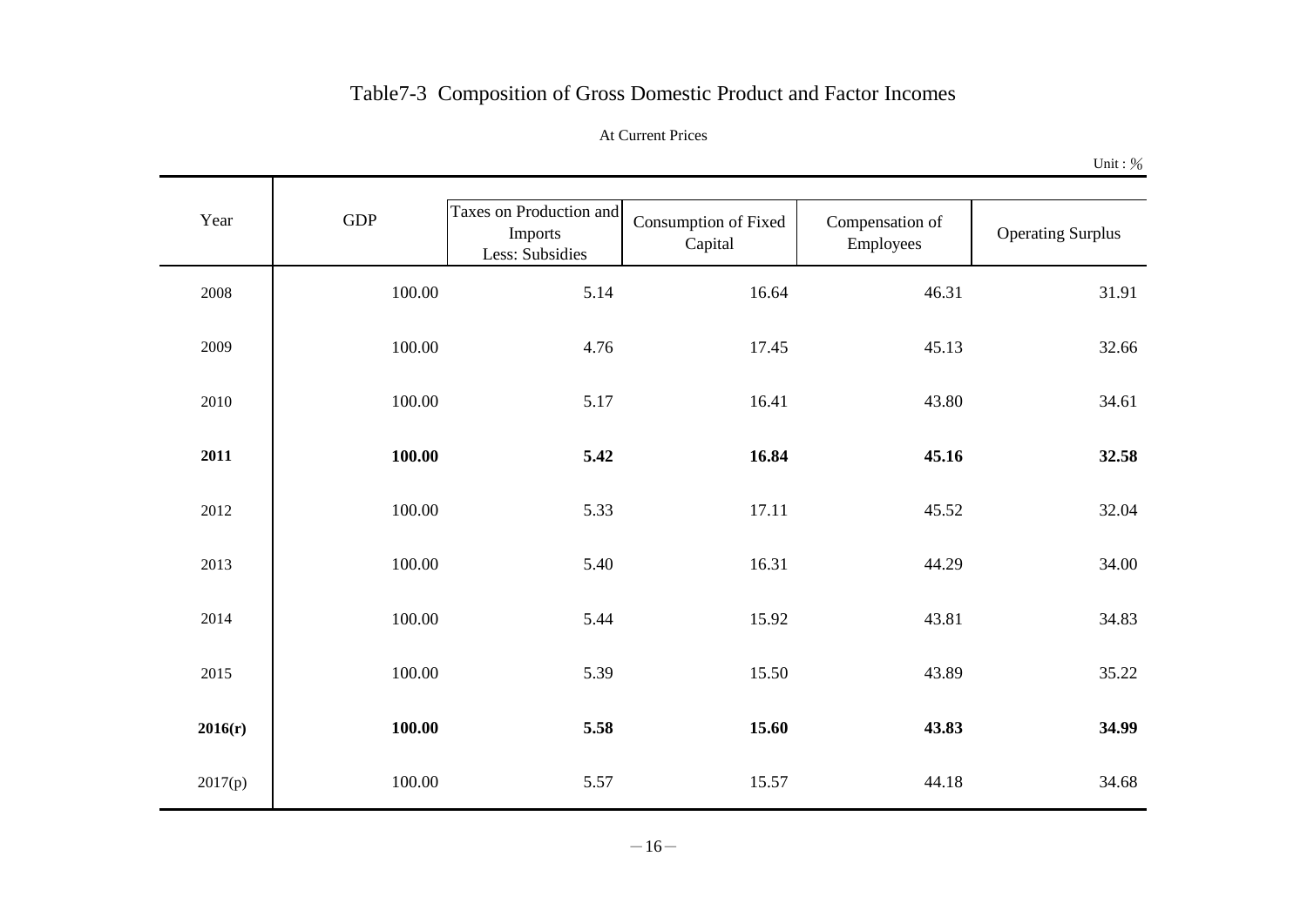# Table 8 Gross Domestic Product and Gross Fixed Captial Formation of the ICT Industry

Unit: Million NT\$; %

| Item    |                          |                      | Gross Domestic Product of ICT                                |                        |                                           | Gross Fixed Captial Formation of ICT |                      |                                                                          |                        |                                           |  |  |  |
|---------|--------------------------|----------------------|--------------------------------------------------------------|------------------------|-------------------------------------------|--------------------------------------|----------------------|--------------------------------------------------------------------------|------------------------|-------------------------------------------|--|--|--|
|         | <b>At Current Prices</b> |                      |                                                              | Chained (2011) Dollars |                                           | <b>At Current Prices</b>             |                      |                                                                          | Chained (2011) Dollars |                                           |  |  |  |
| Year    |                          | Rates of<br>Increase | Percentage<br>Distribution of<br>GDP(production<br>approach) |                        | Percent<br>Change<br>from One<br>Year Ago |                                      | Rates of<br>Increase | Percentage<br>Distribution of<br><b>Gross Fixed Captial</b><br>Formation |                        | Percent<br>Change<br>from One<br>Year Ago |  |  |  |
| 2008    | 1,978,087                | 1.47                 | 15.20                                                        | 1,492,700              | 8.07                                      | 904,124                              | $-12.83$             | 29.69                                                                    | 943,539                | $-17.46$                                  |  |  |  |
| 2009    | 1,841,564                | $-6.90$              | 14.38                                                        | 1,530,497              | 2.53                                      | 728,436                              | $-19.43$             | 26.38                                                                    | 740,139                | $-21.56$                                  |  |  |  |
| 2010    | 2,111,024                | 14.63<br>15.00       |                                                              | 1,892,263              | 23.64                                     | 1,081,962                            | 48.53                | 32.43                                                                    | 1,089,573              | 47.21                                     |  |  |  |
| 2011    | 2,128,517                | 0.83                 | 14.87                                                        | 2,128,517              | 12.49                                     | 1,047,955                            | $-3.14$              | 31.31                                                                    | 1,047,955              | $-3.82$                                   |  |  |  |
| 2012    | 2,210,375                | 3.85                 | 15.22                                                        | 2,321,037              | 9.04                                      | 988,450                              | $-5.68$              | 30.12                                                                    | 980,212                | $-6.46$                                   |  |  |  |
| 2013    | 2,363,581                | 6.93                 | 15.59                                                        | 2,362,584              | 1.79                                      | 1,084,686                            | 9.74                 | 32.10                                                                    | 1,110,096              | 13.25                                     |  |  |  |
| 2014    | 2,724,755                | 15.28                | 16.91                                                        | 2,657,893              | 12.50                                     | 1,107,051                            | 2.06                 | 31.69                                                                    | 1,114,497              | 0.40                                      |  |  |  |
| 2015    | 2,787,754                | 2.31                 | 16.68                                                        | 2,725,455              | 2.54                                      | 1,153,604                            | 4.21                 | 33.02                                                                    | 1,177,321              | 5.64                                      |  |  |  |
| 2016(r) | 2,860,098                | 2.60                 | 16.69                                                        | 2,857,859              | 4.86                                      | 1,251,946                            | 8.52                 | 34.88                                                                    | 1,263,742              | 7.34                                      |  |  |  |
| 2017(p) | 2,969,074                | 3.81                 | 16.92                                                        | 3,049,363              | 6.70                                      | 1,188,934                            | $-5.03$              | 33.17                                                                    | 1,205,004              | $-4.65$                                   |  |  |  |

Explanation: The ICT Industry consists of Electronic Parts and Components Manufacturing, Computers, Electronic and Optical Products Manufacturing, Telecommunications, IT and Other.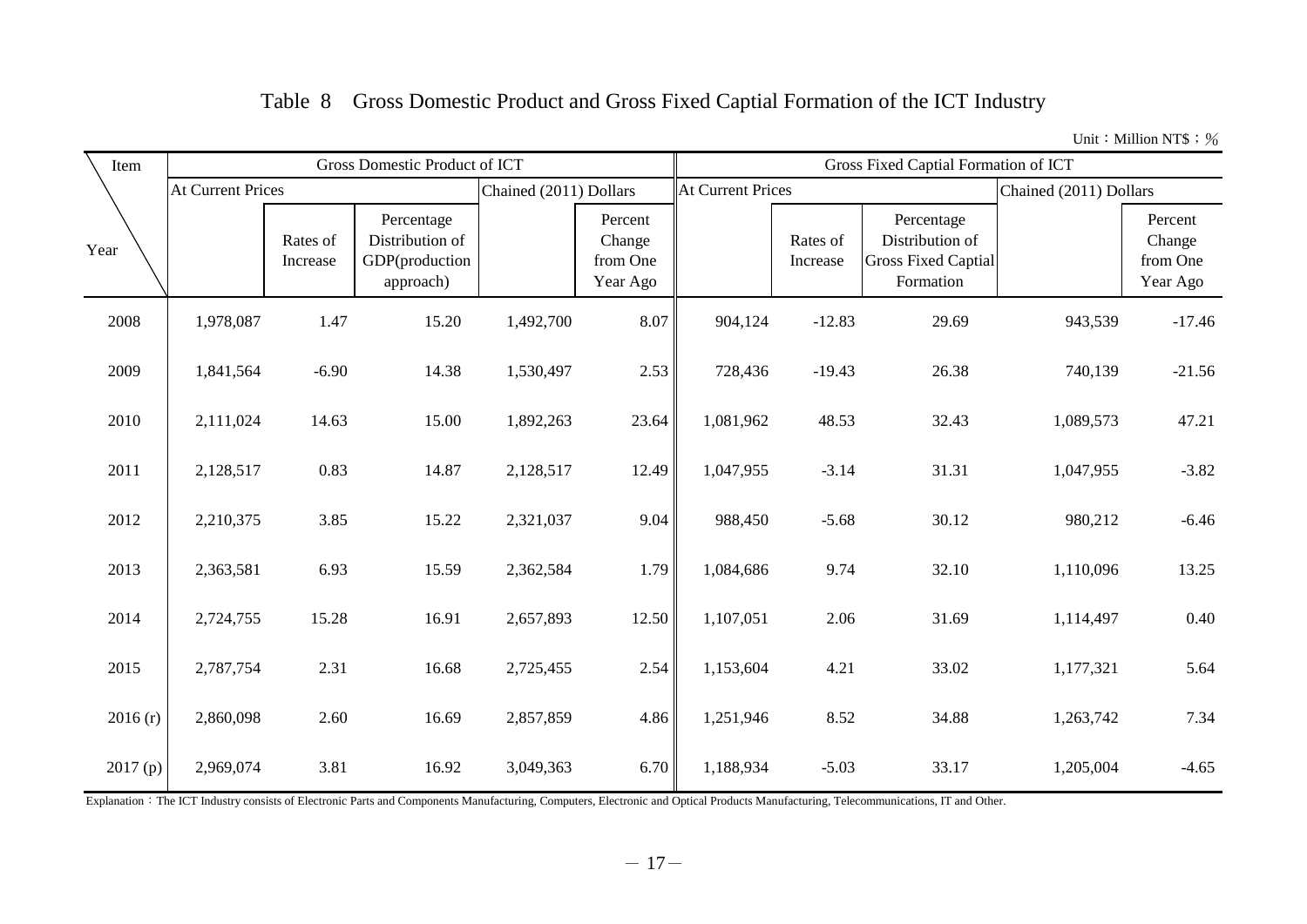|                                 | Real GDP  |                 |                              |                                        |                                   |                             |                                         |                                         |
|---------------------------------|-----------|-----------------|------------------------------|----------------------------------------|-----------------------------------|-----------------------------|-----------------------------------------|-----------------------------------------|
|                                 |           | Domestic Demand |                              |                                        |                                   | Demand of Rest of the World |                                         |                                         |
| Period                          |           |                 | Private Final<br>Consumption | <b>Government Final</b><br>Consumption | <b>Gross Capital</b><br>Formation |                             | <b>Exports of Goods</b><br>and Services | <b>Imports of Goods</b><br>and Services |
| 2015                            |           |                 |                              |                                        |                                   |                             |                                         |                                         |
|                                 | 3,956,043 | 3,578,453       | 2,139,434                    | 562,963                                | 876,065                           | 380,027                     | 2,939,007                               | 2,558,980                               |
| $\rm \Pi$                       | 3,901,943 | 3,655,967       | 2,166,855                    | 569,918                                | 919,850                           | 241,506                     | 2,829,679                               | 2,588,173                               |
| $\rm{I\!I}$                     | 3,897,866 | 3,613,239       | 2,143,072                    | 568,716                                | 901,885                           | 283,151                     | 2,825,288                               | 2,542,137                               |
| $\ensuremath{\text{IV}}\xspace$ | 3,898,983 | 3,639,475       | 2,177,558                    | 573,601                                | 888,249                           | 256,125                     | 2,826,229                               | 2,570,104                               |
| 2016                            |           |                 |                              |                                        |                                   |                             |                                         |                                         |
| I(r)                            | 3,929,558 | 3,649,562       | 2,195,433                    | 596,625                                | 855,733                           | 282,100                     | 2,814,055                               | 2,531,955                               |
| $\Pi(r)$                        | 3,966,281 | 3,688,838       | 2,204,255                    | 580,283                                | 904,239                           | 275,003                     | 2,869,023                               | 2,594,020                               |
| $\mathbb{II}(r)$                | 3,980,903 | 3,712,571       | 2,210,016                    | 589,086                                | 913,445                           | 261,355                     | 2,899,875                               | 2,638,520                               |
| IV(r)                           | 4,014,772 | 3,745,660       | 2,221,243                    | 591,056                                | 933,814                           | 245,500                     | 3,056,836                               | 2,811,336                               |
| 2017                            |           |                 |                              |                                        |                                   |                             |                                         |                                         |
| I(r)                            | 4,046,250 | 3,732,115       | 2,237,884                    | 571,191                                | 923,665                           | 306,607                     | 3,026,935                               | 2,720,328                               |
| $\Pi(r)$                        | 4,067,834 | 3,771,857       | 2,255,731                    | 588,160                                | 928,179                           | 286,005                     | 3,024,497                               | 2,738,492                               |
| $\mathbb{II}(r)$                | 4,116,729 | 3,706,646       | 2,272,840                    | 599,479                                | 831,269                           | 406,898                     | 3,214,045                               | 2,807,147                               |
| IV(r)                           | 4,149,999 | 3,768,792       | 2,289,093                    | 583,477                                | 895,414                           | 370,305                     | 3,238,827                               | 2,868,522                               |
| 2018                            |           |                 |                              |                                        |                                   |                             |                                         |                                         |
| I(r)                            | 4,180,481 | 3,833,159       | 2,296,841                    | 609,977                                | 925,596                           | 333,131                     | 3,224,565                               | 2,891,434                               |
| $\Pi(r)$                        | 4,192,275 | 3,839,459       | 2,307,010                    | 619,792                                | 911,157                           | 341,987                     | 3,212,380                               | 2,870,393                               |
| $\mathbb{II}(p)$                | 4,208,151 | 3,879,945       | 2,315,541                    | 589,219                                | 976,475                           | 309,572                     | 3,237,837                               | 2,928,265                               |
| IV(f)                           | 4,236,283 | 3,927,755       | 2,332,927                    | 592,431                                | 1,004,323                         | 285,318                     | 3,251,327                               | 2,966,009                               |
| 2019                            |           |                 |                              |                                        |                                   |                             |                                         |                                         |
| I(f)                            | 4,272,355 | 3,916,376       | 2,343,872                    | 593,677                                | 979,983                           | 342,704                     | 3,276,924                               | 2,934,220                               |
| $\Pi(f)$                        | 4,283,726 | 3,925,402       | 2,357,432                    | 598,340                                | 970,316                           | 344,164                     | 3,302,101                               | 2,957,937                               |
| $\mathbb{II}(f)$                | 4,317,952 | 3,968,879       | 2,371,187                    | 610,230                                | 988,236                           | 330,490                     | 3,356,369                               | 3,025,879                               |
| IV(f)                           | 4,348,499 | 4,019,311       | 2,385,998                    | 615,432                                | 1,019,328                         | 305,590                     | 3,386,782                               | 3,081,192                               |

### Table 9-1 Expenditures on GDP, Seasonally Adjusted Chained dollars (Reference year = 2011)

Unit:Million NT\$

Note: The chained-dollar (reference year=2011) estimates are not additive.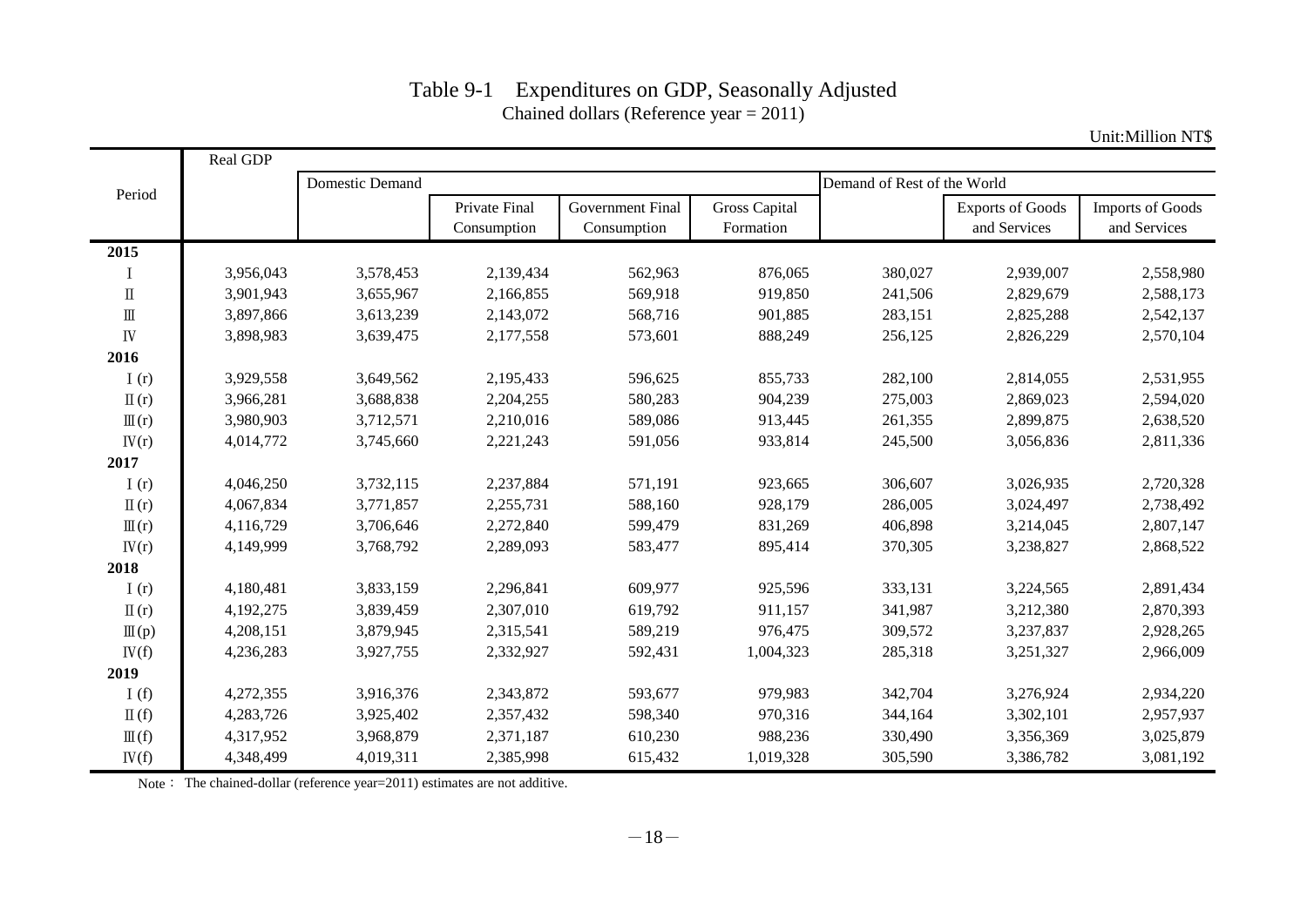|                                       | Growth Rate |                 |                                     |                                 |                                   |                                               |                                         |                                         |
|---------------------------------------|-------------|-----------------|-------------------------------------|---------------------------------|-----------------------------------|-----------------------------------------------|-----------------------------------------|-----------------------------------------|
| Period                                | (saar)      | Domestic Demand |                                     |                                 |                                   | Demand of Rest of the World                   |                                         |                                         |
|                                       |             |                 | <b>Private Final</b><br>Consumption | Government Final<br>Consumption | <b>Gross Capital</b><br>Formation |                                               | <b>Exports of Goods</b><br>and Services | <b>Imports of Goods</b><br>and Services |
| 2015                                  |             |                 |                                     |                                 |                                   |                                               |                                         |                                         |
| $\bf{I}$                              | 2.59        | $-1.96$         | 2.01                                | $-7.72$                         | $-7.48$                           | $\overline{a}$                                | 3.37                                    | $-3.27$                                 |
| $\rm \Pi$                             | $-5.36$     | 8.95            | 5.23                                | 5.03                            | 21.54                             | $\overline{\phantom{m}}$                      | $-14.07$                                | 4.64                                    |
| $\rm I\hspace{-.1em}I\hspace{-.1em}I$ | $-0.42$     | $-4.59$         | $-4.32$                             | $-0.84$                         | $-7.59$                           | $\mathbf{u}$                                  | $-0.62$                                 | $-6.93$                                 |
| ${\rm IV}$                            | 0.11        | 2.94            | 6.59                                | 3.48                            | $-5.91$                           | $\overline{\phantom{m}}$                      | 0.13                                    | 4.47                                    |
| 2016                                  |             |                 |                                     |                                 |                                   |                                               |                                         |                                         |
| I(r)                                  | 3.17        | 1.11            | 3.32                                | 17.05                           | $-13.86$                          | $\overline{\phantom{m}}$                      | $-1.71$                                 | $-5.81$                                 |
| $\Pi(r)$                              | 3.79        | 4.37            | 1.62                                | $-10.51$                        | 24.68                             | $\overline{\phantom{m}}$                      | 8.05                                    | 10.17                                   |
| $\mathbb{II}(r)$                      | 1.48        | 2.60            | 1.05                                | 6.21                            | 4.13                              | $\overline{a}$                                | 4.37                                    | 7.04                                    |
| IV(r)                                 | 3.45        | 3.61            | 2.05                                | 1.34                            | 9.22                              | $\sim$ $\sim$                                 | 23.47                                   | 28.89                                   |
| 2017                                  |             |                 |                                     |                                 |                                   |                                               |                                         |                                         |
| I $(r)$                               | 3.17        | $-1.44$         | 3.03                                | $-12.78$                        | $-4.28$                           | $\overline{a}$                                | $-3.86$                                 | $-12.33$                                |
| $\Pi(r)$                              | 2.15        | 4.33            | 3.23                                | 12.42                           | 1.97                              | $\overline{a}$                                | $-0.32$                                 | 2.70                                    |
| $\mathbb{II}(r)$                      | 4.90        | $-6.74$         | 3.07                                | 7.92                            | $-35.67$                          | $\overline{\phantom{m}}$                      | 27.52                                   | 10.41                                   |
| IV(r)                                 | 3.27        | 6.88            | 2.89                                | $-10.26$                        | 34.63                             | $\mathord{\hspace{1pt}\text{--}\hspace{1pt}}$ | 3.12                                    | 9.04                                    |
| 2018                                  |             |                 |                                     |                                 |                                   |                                               |                                         |                                         |
| I(r)                                  | 2.97        | 7.01            | 1.36                                | 19.44                           | 14.18                             | $\overline{a}$                                | $-1.75$                                 | 3.23                                    |
| $\Pi(r)$                              | 1.13        | 0.66            | 1.78                                | 6.59                            | $-6.10$                           | $\overline{\phantom{m}}$                      | $-1.50$                                 | $-2.88$                                 |
| $\mathbb{II}(p)$                      | 1.52        | 4.29            | 1.49                                | $-18.32$                        | 31.91                             | $- -$                                         | 3.21                                    | 8.31                                    |
| IV(f)                                 | 2.70        | 5.02            | 3.04                                | 2.20                            | 11.90                             | $-$                                           | 1.68                                    | 5.26                                    |
| 2019                                  |             |                 |                                     |                                 |                                   |                                               |                                         |                                         |
| I(f)                                  | 3.45        | $-1.15$         | 1.89                                | 0.84                            | $-9.35$                           | $\mathbf{u}$                                  | 3.19                                    | $-4.22$                                 |
| $\Pi(f)$                              | 1.07        | 0.93            | 2.33                                | 3.18                            | $-3.89$                           | $\overline{a}$                                | 3.11                                    | 3.27                                    |
| $\mathbb{II}(f)$                      | 3.23        | 4.50            | 2.35                                | 8.19                            | 7.59                              | $\mathord{\hspace{1pt}\text{--}\hspace{1pt}}$ | 6.74                                    | 9.51                                    |
| IV(f)                                 | 2.86        | 5.18            | 2.52                                | 3.45                            | 13.19                             | --                                            | 3.67                                    | 7.51                                    |

# Table 9-2 Expenditures on GDP, Seasonally Adjusted Growth Rates

Unit:%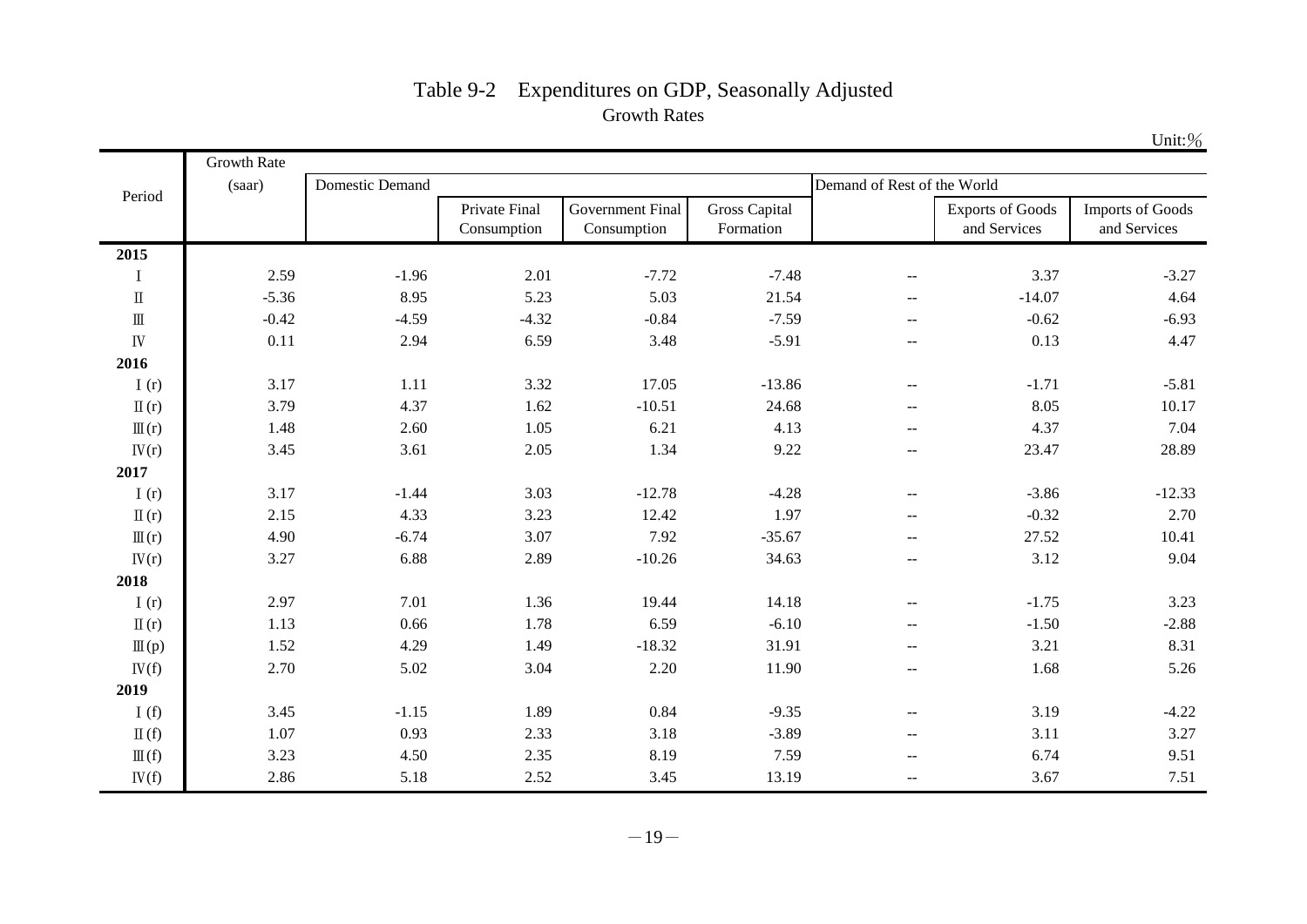| Period                                | <b>Annual Rate</b><br>of the Sales | Trade and Eating-Drinking places Activity Surveys<br>Annual Rate of | Annual rate<br>of the Sales<br>of Eating- | Production<br>Indexes of<br>Domestic<br>Consumer<br>Goods | <b>Stock Trading</b><br>on TSEC and<br><b>GTSM</b> Market | Number of New<br>Registered<br>Automobile | Outbound<br>Departure of<br>Nationals of<br>the R.O.C | <b>Retail Sales</b><br>Volume of<br>Credit Cards | People Aged 65<br>and above as<br>the Percentage of<br><b>Total Population</b> |
|---------------------------------------|------------------------------------|---------------------------------------------------------------------|-------------------------------------------|-----------------------------------------------------------|-----------------------------------------------------------|-------------------------------------------|-------------------------------------------------------|--------------------------------------------------|--------------------------------------------------------------------------------|
|                                       | of Retail Trade                    | Non-specialized<br><b>Retail Sales</b>                              | Drinking places                           | <b>Annual Rate</b>                                        | <b>Annual Rate</b>                                        | <b>Annual Rate</b>                        | <b>Annual Rate</b>                                    | Annual Rate                                      | (End of Period)                                                                |
| 2010                                  | 6.3                                | 7.0                                                                 | 7.6                                       | 25.0                                                      | $-3.1$                                                    | 11.3                                      | 15.6                                                  | 12.7                                             | 10.74                                                                          |
| 2011                                  | 6.3                                | 6.6                                                                 | 8.4                                       | 14.9                                                      | $-10.8$                                                   | 15.5                                      | 1.8                                                   | 8.5                                              | 10.89                                                                          |
| 2012                                  | 2.4                                | 5.1                                                                 | 3.6                                       | $-7.0$                                                    | $-23.2$                                                   | $-3.3$                                    | 6.8                                                   | 5.6                                              | 11.15                                                                          |
| 2013                                  | 2.0                                | 2.9                                                                 | 1.6                                       | 0.0                                                       | $-0.9$                                                    | 3.4                                       | 7.9                                                   | 8.5                                              | 11.53                                                                          |
| 2014                                  | 3.9                                | 5.1                                                                 | 3.1                                       | 2.8                                                       | 23.0                                                      | 12.0                                      | 7.2                                                   | 8.1                                              | 11.99                                                                          |
| 2015                                  | 0.3                                | 4.0                                                                 | 2.7                                       | $-1.3$                                                    | $-8.4$                                                    | $-0.7$                                    | 11.3                                                  | 7.9                                              | 12.51                                                                          |
| 2016                                  | 1.9                                | 4.7                                                                 | 3.6                                       | 1.8                                                       | $-15.7$                                                   | 4.5                                       | 10.7                                                  | 8.5                                              | 13.20                                                                          |
| $\mathbf I$                           | 2.8                                | 7.0                                                                 | 3.2                                       | $-2.7$                                                    | $-3.7$                                                    | $-0.2$                                    | 13.7                                                  | 10.5                                             | 12.69                                                                          |
| $\rm \Pi$                             | 1.2                                | 4.0                                                                 | $2.5$                                     | 1.6                                                       | $-22.8$                                                   | 4.7                                       | 10.5                                                  | 9.3                                              | 12.83                                                                          |
| $\rm{I\!I}$                           | 1.9                                | 4.6                                                                 | 3.4                                       | 1.9                                                       | $-9.3$                                                    | 6.8                                       | 11.9                                                  | 8.1                                              | 12.99                                                                          |
| $\ensuremath{\text{IV}}\xspace$       | 1.7                                | 3.2                                                                 | 5.4                                       | 6.1                                                       | $-25.0$                                                   | 6.7                                       | 6.6                                                   | 6.6                                              | 13.20                                                                          |
| 2017                                  | 1.2                                | 2.1                                                                 | 2.9                                       | 3.4                                                       | 45.1                                                      | 1.1                                       | 7.3                                                   | 8.3                                              | 13.86                                                                          |
| $\bf{l}$                              | $-0.6$                             | $-0.8$                                                              | 2.8                                       | 11.0                                                      | 8.6                                                       | $1.0\,$                                   | 6.6                                                   | 7.9                                              | 13.39                                                                          |
| $\rm \Pi$                             | $-0.4$                             | 2.1                                                                 | 2.6                                       | 6.9                                                       | 26.3                                                      | $-5.3$                                    | 7.0                                                   | 7.1                                              | 13.52                                                                          |
| $\rm I\hspace{-.1em}I\hspace{-.1em}I$ | 2.0                                | 1.3                                                                 | 2.7                                       | 2.0                                                       | 57.3                                                      | 7.8                                       | 4.3                                                   | 9.9                                              | 13.66                                                                          |
| $\ensuremath{\text{IV}}\xspace$       | 3.6                                | 5.3                                                                 | 3.7                                       | $-4.8$                                                    | 93.0                                                      | 1.9                                       | 11.7                                                  | 8.3                                              | 13.86                                                                          |
| 2018                                  |                                    |                                                                     |                                           |                                                           |                                                           |                                           |                                                       |                                                  |                                                                                |
| I                                     | 4.8                                | 5.5                                                                 | 4.0                                       | $-4.7$                                                    | 46.7                                                      | 6.0                                       | 7.6                                                   | 12.8                                             | 14.05                                                                          |
| $\rm \Pi$                             | 4.6                                | 4.5                                                                 | 5.4                                       | $-1.5$                                                    | 56.6                                                      | $-1.3$                                    | 8.9                                                   | 8.7                                              | 14.18                                                                          |
| $\rm I\hspace{-.1em}I\hspace{-.1em}I$ | 2.4                                | 4.8                                                                 | 5.7                                       | 3.4                                                       | 8.3                                                       | $-8.6$                                    | 6.2                                                   | 8.7                                              | 14.35                                                                          |
| Jul.                                  | 3.6                                | 4.1                                                                 | 3.5                                       | 12.3                                                      | 49.9                                                      | 4.0                                       | 6.4                                                   | 16.5                                             | 14.22                                                                          |
| Aug.                                  | 0.6                                | 7.1                                                                 | 5.2                                       | 1.9                                                       | 3.6                                                       | $-28.8$                                   | 7.2                                                   | 8.0                                              | 14.28                                                                          |
| Sep.                                  | 3.0                                | 3.3                                                                 | 8.5                                       | $-3.3$                                                    | $-17.6$                                                   | $-1.8$                                    | 4.9                                                   | 2.2                                              | 14.35                                                                          |

Table 10 Indicators for Private Final Consumption Expenditure

Unit:%

Sources: Ministry of Economic Affairs, Ministry of Transportation and Communications, Banking Bureau and Securities and Futures Bureau, Financial Supervisory Commission, Ministry of Interior.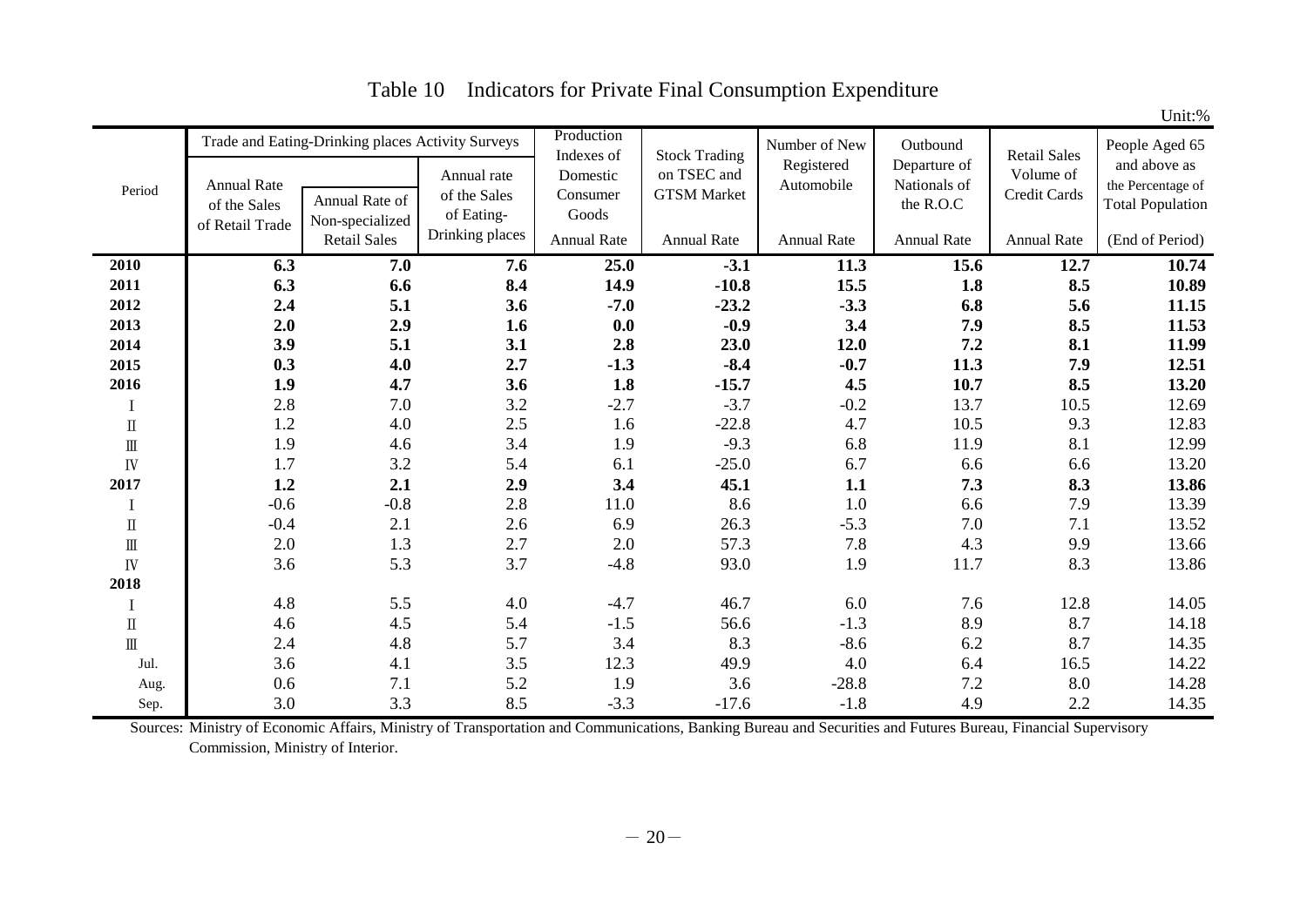# Table 11 Indicators for Private Gross Fixed Capital Formation

|                                       | Production Index of                      | Total Floor Area of          |                   | <b>Import of Capital Goods</b> |                   |                 |                           |  |  |  |  |  |  |  |
|---------------------------------------|------------------------------------------|------------------------------|-------------------|--------------------------------|-------------------|-----------------|---------------------------|--|--|--|--|--|--|--|
| Period                                | Manufacturing<br><b>Investment Goods</b> | Construction<br>Commencement | NT dollars        |                                | <b>US</b> dollars |                 | Loans for<br>Construction |  |  |  |  |  |  |  |
|                                       | Annual Rate (%)                          | Annual Rate (%)              | (NT\$100 Million) | Annual Rate (%)                | (US\$100 Million) | Annual Rate (%) | Annual Rate (%)           |  |  |  |  |  |  |  |
| 2010                                  | 29.3                                     | 34.5                         | 12,345            | 58.0                           | 391               | 65.1            | 23.0                      |  |  |  |  |  |  |  |
| 2011                                  | 10.0                                     | 9.2                          | 11,009            | $-10.8$                        | 375               | $-4.2$          | 10.5                      |  |  |  |  |  |  |  |
| 2012                                  | $-2.4$                                   | 6.4                          | 10,338            | $-6.1$                         | 349               | $-6.9$          | 7.3                       |  |  |  |  |  |  |  |
| 2013                                  | 0.0                                      | 6.7                          | 10,893            | 5.4                            | 367               | 5.2             | 1.8                       |  |  |  |  |  |  |  |
| 2014                                  | 6.9                                      | 9.3                          | 11,641            | 6.9                            | 385               | 4.7             | 8.7                       |  |  |  |  |  |  |  |
| 2015                                  | 1.3                                      | $-19.1$                      | 12,054            | 3.5                            | 381               | $-1.1$          | $-1.0$                    |  |  |  |  |  |  |  |
| 2016                                  | $-2.7$                                   | $-17.9$                      | 13,738            | 14.0                           | 427               | 12.1            | 2.5                       |  |  |  |  |  |  |  |
|                                       | $-3.6$                                   | $-16.8$                      | 2,903             | 8.7                            | 88                | 3.7             | $-0.9$                    |  |  |  |  |  |  |  |
| $\rm{I\hspace{-.1em}I}$               | $-2.1$                                   | $-21.6$                      | 3,401             | 13.6                           | 105               | 8.0             | $-2.8$                    |  |  |  |  |  |  |  |
| $\rm I\hspace{-.1em}I\hspace{-.1em}I$ | $-5.2$                                   | $-19.3$                      | 3,527             | 7.1                            | 111               | 6.5             | $-1.8$                    |  |  |  |  |  |  |  |
| $\overline{N}$                        | $-0.2$                                   | $-14.0$                      | 3,907             | 26.2                           | 123               | 29.8            | 2.5                       |  |  |  |  |  |  |  |
| 2017                                  | 5.2                                      | 11.6                         | 12,942            | $-5.8$                         | 425               | $-0.4$          | 5.5                       |  |  |  |  |  |  |  |
|                                       | 4.4                                      | $-12.5$                      | 3,296             | 13.5                           | 105               | 20.3            | 2.1                       |  |  |  |  |  |  |  |
| $\rm I\hspace{-0.04cm}I$              | $-0.2$                                   | 15.6                         | 3,133             | $-7.9$                         | 104               | $-1.1$          | 3.4                       |  |  |  |  |  |  |  |
| $\rm I\hspace{-.1em}I\hspace{-.1em}I$ | 10.8                                     | 30.7                         | 3,056             | $-13.3$                        | 101               | $-8.8$          | 4.1                       |  |  |  |  |  |  |  |
| IV                                    | 5.9                                      | 17.3                         | 3,457             | $-11.5$                        | 115               | $-7.0$          | 5.5                       |  |  |  |  |  |  |  |
| 2018                                  |                                          |                              |                   |                                |                   |                 |                           |  |  |  |  |  |  |  |
|                                       | 5.7                                      | 6.8                          | 3,094             | $-6.1$                         | 105               | $-0.2$          | 4.5                       |  |  |  |  |  |  |  |
| $\rm I\hspace{-0.04cm}I$              | 9.7                                      | 18.9                         | 3,081             | $-1.7$                         | 104               | 0.4             | 6.2                       |  |  |  |  |  |  |  |
| $\rm I\hspace{-.1em}I\hspace{-.1em}I$ | 3.7                                      | 16.1                         | 3,573             | 16.9                           | 117               | 15.4            | 6.3                       |  |  |  |  |  |  |  |
| Jul.                                  | 5.7                                      | 23.5                         | 1,174             | 17.9                           | 38                | 17.6            | 6.2                       |  |  |  |  |  |  |  |
| Aug.                                  | 4.5                                      | $-4.3$                       | 1,160             | 20.8                           | 38                | 19.1            | 5.9                       |  |  |  |  |  |  |  |
| Sep.                                  | 0.8                                      | 34.5                         | 1,240             | 12.6                           | 40                | 10.2            | 6.3                       |  |  |  |  |  |  |  |

Sources: Ministry of Economic Affairs, Ministry of Interior, Ministry of Finance, Central Bank.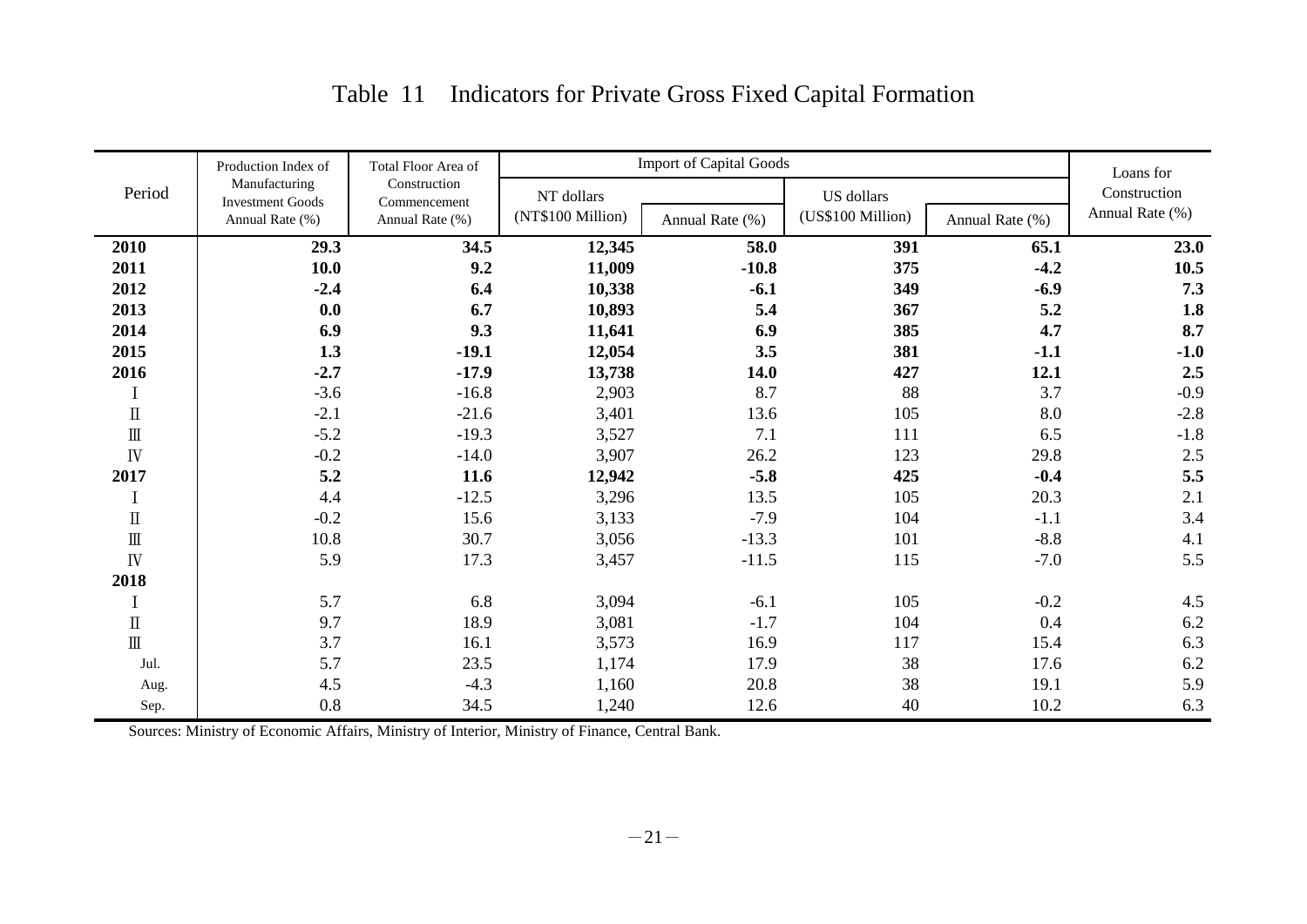|                                       |         |                                   |        |                          |        |                          |                 |         |        |     |       |                                 |           |     |                          |           | Unit:%                   |
|---------------------------------------|---------|-----------------------------------|--------|--------------------------|--------|--------------------------|-----------------|---------|--------|-----|-------|---------------------------------|-----------|-----|--------------------------|-----------|--------------------------|
| Period                                |         | ROC(Taiwan)                       | $US^*$ |                          | Japan  |                          | $\mathrm{EU}^*$ |         |        |     | China |                                 | <b>HK</b> |     | South Korea              | Singapore |                          |
|                                       | yoy     | saar                              | yoy(1) | saar                     | yoy    | saar                     | (1)             | Germany | France | UK  | yoy   | saar                            |           | yoy | saar                     | yoy       | saar                     |
| 2010                                  | 10.63   | $\overline{\phantom{0}}$          | 2.6    | $\overline{\phantom{0}}$ | 4.2    | $\overline{\phantom{0}}$ | 2.1             | 4.1     | 1.9    | 1.7 | 10.6  | $\overline{\phantom{m}}$        | 6.8       | 6.5 | $\overline{\phantom{0}}$ | 15.2      | $\overline{\phantom{0}}$ |
| 2011                                  | 3.80    | $\overline{\phantom{0}}$          | 1.6    | $\overline{\phantom{0}}$ | $-0.1$ | —                        | 1.8             | 3.7     | 2.2    | 1.6 | 9.5   | $\hspace{0.1mm}-\hspace{0.1mm}$ | 4.8       | 3.7 | —                        | 6.4       |                          |
| 2012                                  | 2.06    | $\overbrace{\phantom{13333}}$     | 2.2    | $\qquad \qquad -$        | 1.5    | $\qquad \qquad$          | $-0.4$          | 0.5     | 0.3    | 1.4 | 7.9   | $\overline{\phantom{0}}$        | 1.7       | 2.3 | $\overline{\phantom{m}}$ | 4.1       | —                        |
| 2013                                  | 2.20    | $\overline{\phantom{0}}$          | 1.8    | $\overline{\phantom{m}}$ | 2.0    | —                        | 0.3             | 0.5     | 0.6    | 2.0 | 7.8   | $\hspace{0.1mm}-\hspace{0.1mm}$ | 3.1       | 2.9 | —                        | 5.1       | —                        |
| 2014                                  | 4.02    |                                   | 2.5    | $\overline{\phantom{m}}$ | 0.4    | —                        | 1.8             | 2.2     | 1.0    | 2.9 | 7.3   | $\hspace{0.1mm}-\hspace{0.1mm}$ | 2.8       | 3.3 | $\overline{\phantom{0}}$ | 3.9       | —                        |
| 2015                                  | 0.81    | —                                 | 2.9    | —                        | 1.4    | —                        | 2.3             | 1.7     | 1.1    | 2.3 | 6.9   | $\overline{\phantom{m}}$        | 2.4       | 2.8 | —                        | 2.2       |                          |
| 2016                                  | 1.51    | $\qquad \qquad$                   | 1.6    | $\qquad \qquad$          | 1.0    | —                        | 2.0             | 2.2     | 1.2    | 1.8 | 6.7   | $\overline{\phantom{m}}$        | 2.2       | 2.9 | $\overline{\phantom{0}}$ | 2.4       | —                        |
| I                                     | $-0.14$ | 3.17                              | 1.6    | 1.5                      | 0.5    | 3.0                      | 2.1             | 2.4     | 1.3    | 2.1 | 6.7   | 5.7                             | 1.1       | 3.0 | 2.4                      | 2.1       | 2.9                      |
| $\rm I\hspace{-.1em}I$                | 1.22    | 3.79                              | 1.3    | 2.3                      | 0.8    | 1.0                      | 2.0             | 2.2     | 1.1    | 1.7 | 6.7   | 7.8                             | 1.8       | 3.5 | 3.2                      | 2.0       | 1.5                      |
| $\rm I\hspace{-.1em}I\hspace{-.1em}I$ | 2.08    | 1.48                              | 1.5    | 1.9                      | 1.0    | 1.1                      | 1.9             | 2.1     | 0.9    | 1.7 | 6.7   | 7.0                             | 2.2       | 2.7 | 1.6                      | 1.7       | 0.8                      |
| IV                                    | 2.79    | 3.45                              | 1.9    | 1.8                      | 1.6    | 0.9                      | 2.1             | 1.9     | 1.2    | 1.7 | 6.8   | 6.6                             | 3.4       | 2.6 | 2.8                      | 3.7       | 9.7                      |
| 2017                                  | 3.08    | $\overbrace{\phantom{123221111}}$ | 2.2    | $\overline{\phantom{m}}$ | 1.7    | $\overline{\phantom{m}}$ | 2.4             | 2.2     | 2.2    | 1.7 | 6.9   | $\overline{\phantom{m}}$        | 3.8       | 3.1 | $\overline{\phantom{m}}$ | 3.6       | $\overline{\phantom{m}}$ |
| I                                     | 2.94    | 3.17                              | 1.9    | 1.8                      | 1.4    | 2.3                      | 2.2             | 2.1     | 1.4    | 1.8 | 6.9   | 6.1                             | 4.4       | 2.9 | 4.1                      | 2.5       | $-1.5$                   |
| $\rm I\hspace{-.1em}I$                | 2.50    | 2.15                              | 2.1    | 3.0                      | 1.5    | 1.9                      | 2.5             | 2.2     | 2.3    | 1.9 | 6.9   | 7.4                             | 3.9       | 2.8 | 2.4                      | 2.8       | 2.8                      |
| $\rm I\hspace{-.1em}I\hspace{-.1em}I$ | 3.36    | 4.90                              | 2.3    | 2.8                      | 2.0    | 2.9                      | 2.8             | 2.7     | 2.7    | 1.8 | 6.8   | 7.4                             | 3.6       | 3.8 | 5.7                      | 5.5       | 11.2                     |
| IV                                    | 3.48    | 3.27                              | 2.5    | 2.3                      | 1.9    | 0.8                      | 2.6             | 2.8     | 2.8    | 1.4 | 6.8   | 6.1                             | 3.4       | 2.8 | $-0.8$                   | 3.6       | 2.1                      |
| 2018                                  |         |                                   |        |                          |        |                          |                 |         |        |     |       |                                 |           |     |                          |           |                          |
| I                                     | 3.15    | 2.97                              | 2.6    | 2.2                      | 1.1    | $-1.1$                   | 2.3             | 2.0     | 2.2    | 1.1 | 6.8   | 6.1                             | 4.6       | 2.8 | 4.1                      | 4.6       | 2.4                      |
| $\rm \Pi$                             | 3.29    | 1.13                              | 2.9    | 4.2                      | 1.4    | 3.0                      | 2.1             | 1.9     | 1.6    | 1.2 | 6.7   | 7.0                             | 3.5       | 2.8 | 2.4                      | 4.1       | 1.0                      |
| $\rm I\hspace{-.1em}I\hspace{-.1em}I$ | 2.27    | 1.52                              | 3.0    | 3.5                      | 0.3    | $-1.2$                   | 1.9             | 1.2     | 1.4    | 1.5 | 6.5   | 6.6                             | 2.9       | 2.0 | 2.4                      | 2.2       | 3.0                      |

Table 12 Economic Growth Rates of Major Countries

Source: Eurostat and official websites.

Note: 1.yoy (year on year) means the growth rates to the correspondent quarter of previous year; saar (seasonally adjusted annualized rate) means the annualized growth rate of seasonally adjusted value compared to the previous quarter.

2.\*Seasonal adjusted annualized rate (quarter on quarter).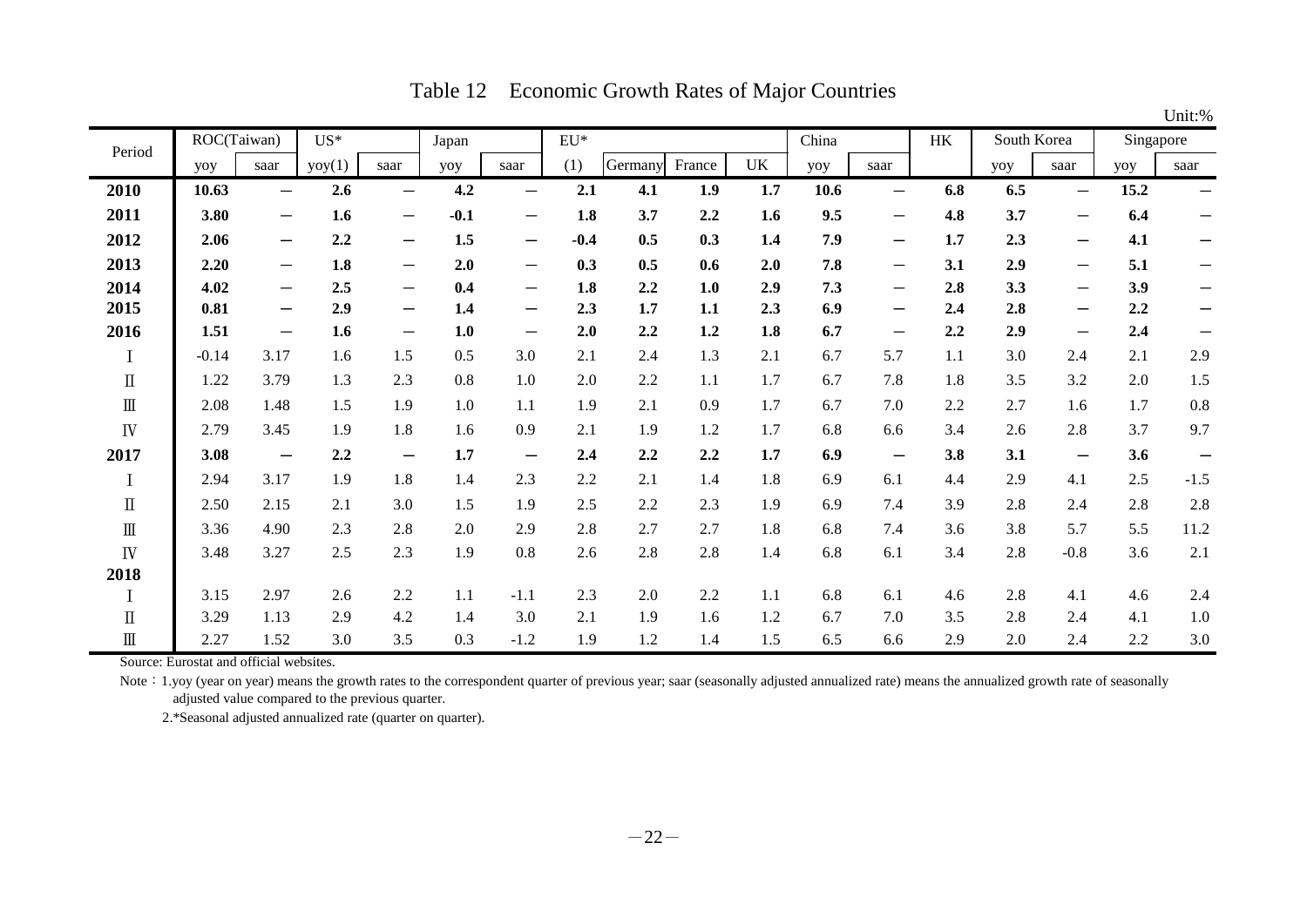Table 13 The Changes of Consumer Price Indices for Major Countries

|                |             |         |           |      |        |        |       |        |             |        |        |           |     |      |           |             |     |         |             | Unit:%   |
|----------------|-------------|---------|-----------|------|--------|--------|-------|--------|-------------|--------|--------|-----------|-----|------|-----------|-------------|-----|---------|-------------|----------|
| Period         | ROC(Taiwan) |         | <b>US</b> |      | Japan  |        | China |        | South Korea |        |        | Singapore | HK  |      | Indonesia |             |     | Germany | Philippines |          |
|                |             | Food    |           | Food |        | Food   |       | Food   |             | Food   |        | Food      |     | Food |           | Food        |     | Food    |             | Food     |
| 2010           | 0.97        | 0.62    | 1.6       | 0.8  | $-0.7$ | $-0.3$ | 3.2   | 7.2    | 2.9         | 6.4    | 2.8    | 1.4       | 2.3 | 2.4  | 5.1       | 9.4         | 1.1 | 1.2     | 3.8         | $\cdots$ |
| 2011           | 1.42        | 2.26    | 3.2       | 3.7  | $-0.3$ | $-0.4$ | 5.6   | 11.8   | 4.0         | 8.1    | 5.2    | 3.0       | 5.3 | 7.0  | 5.4       | 8.7         | 2.1 | 2.8     | 4.7         | $\cdots$ |
| 2012           | 1.93        | 4.17    | 2.1       | 2.6  | $-0.1$ | 0.1    | 2.6   | 4.8    | 2.2         | 4.0    | 4.6    | 2.3       | 4.1 | 5.8  | 4.3       | 5.9         | 2.0 | 3.4     | 3.0         | $\cdots$ |
| 2013           | 0.79        | 1.25    | 1.5       | 1.4  | 0.3    | $-0.1$ | 2.6   | 4.7    | 1.3         | 0.9    | 2.4    | 2.1       | 4.3 | 4,4  | 6.4       | <b>11.9</b> | 1.5 | 3.9     | 2.6         | 2.5      |
| 2014           | 1.20        | 3.75    | 1.6       | 2.4  | 2.8    | 3.8    | 1.9   | 3.1    | 1.3         | 0.3    | 1.0    | 2.9       | 4,4 | 4.1  | 6.4       | 6.8         | 0.9 | 1.0     | 3.6         | 5.9      |
| 2015           | $-0.30$     | 3.13    | 0.1       | 1.9  | 0.8    | 3.1    | 1.4   | 2.3    | 0.7         | 1.6    | $-0.5$ | 1.9       | 3.0 | 4.0  | 6.4       | 7.2         | 0.2 | 0.7     | 0.7         | 1.8      |
| 2016           | 1.39        | 5.23    | 1.3       | 0.3  | $-0.1$ | 1.7    | 2.0   | 3.8    | 1.0         | 2.3    | $-0.5$ | 2.1       | 2.4 | 3.4  | 3.5       | 7.2         | 0.5 | 0.8     | 1.3         | 1.6      |
| 2017           | 0.62        | $-0.37$ | 2.1       | 0.9  | 0.5    | 0.7    | 1.6   | $-0.4$ | 1.9         | 3.4    | 0.6    | 1.4       | 1.5 | 2.2  | 3.8       | 2.1         | 1.7 | 2.8     | 2.9         | 3.0      |
| Sep.           | 0.49        | $-0.20$ | 2.2       | 1.2  | 0.7    | 1.0    | 1.7   | $-0.4$ | 2.1         | 3.3    | 0.4    | 1.2       | 1.5 | 2.4  | 3.7       | 1.0         | 1.8 | 3.2     | 3.0         | 3.3      |
| Oct.           | $-0.33$     | $-3.86$ | 2.0       | 1.3  | 0.2    | $-1.3$ | 1.9   | 0.3    | 1.8         | 1.7    | 0.4    | 1.5       | 1.5 | 2.9  | 3.6       | 0.8         | 1.6 | 3.8     | 3.1         | 3.2      |
| Nov.           | 0.34        | $-2.68$ | 2.2       | 1.4  | 0.5    | $-0.1$ | 1.8   | $-0.2$ | 1.3         | 0.5    | 0.6    | 1.5       | 1.5 | 2.3  | 3.3       | $-0.5$      | 1.8 | 2.8     | 3.0         | 3.0      |
| Dec.           | 1.22        | 0.06    | 2.1       | 1.6  | 1.1    | 1.8    | 1.9   | 0.3    | 1.5         | 0.2    | 0.4    | 1.4       | 1.7 | 2.4  | 3.6       | 1.3         | 1.7 | 2.9     | 2.9         | 3.5      |
| 2018 Jan.~Oct. | 1.60        | 1.31    | 2.5       | 1.4  | 1.1    | 1.7    | 2.1   | 1.7    | 1.5         | 2.6    | 0.5    | 1.4       | 2.3 | 3.4  | 3.2       | 4.3         | 1.9 | 2.6     | 5.1         | 6.7      |
| Jan.           | 0.89        | 0.82    | 2.1       | 1.7  | 1.3    | 3.2    | 1.4   | 0.2    | 1.0         | $-0.3$ | 0.0    | 1.1       | 1.6 | 2.3  | 3.3       | 3.0         | 1.6 | 2.9     | 3.4         | 4.4      |
| Feb.           | 2.20        | 0.96    | 2.2       | 1.4  | 1.5    | 3.0    | 2.9   | 3.6    | 1.4         | 2.2    | 0.5    | 1.5       | 3.1 | 3.9  | 3.2       | 3.4         | 1.4 | 1.1     | 3.8         | 4.8      |
| Mar.           | 1.59        | 1.32    | 2.4       | 1.3  | 1.1    | 1.9    | 2.0   | 2.0    | 1.3         | 1.5    | 0.2    | 1.4       | 2.6 | 3.7  | 3.4       | 4.2         | 1.6 | 2.8     | 4.3         | 5.9      |
| Apr.           | 2.00        | 2.70    | 2.5       | 1.4  | 0.6    | 0.7    | 1.8   | 1.1    | 1.6         | 2.9    | 0.1    | 1.4       | 1.9 | 3.5  | 3.4       | 5.2         | 1.6 | 3.3     | 4.5         | 5.9      |
| May            | 1.75        | 1.78    | 2.8       | 1.2  | 0.6    | 0.8    | 1.8   | 0.7    | 1.5         | 2.5    | 0.4    | 1.3       | 2.1 | 3.6  | 3.2       | 4.5         | 2.2 | 3.4     | 4.6         | 5.7      |
| Jun.           | 1.40        | $-0.13$ | 2.9       | 1.4  | 0.7    | 0.4    | 1.9   | 0.8    | 1.5         | 1.8    | 0.6    | 1.5       | 2.4 | 3.7  | 3.1       | 4.7         | 2.1 | 3.2     | 5.2         | 6.1      |
| Jul.           | 1.76        | 0.90    | 2.9       | 1.4  | 0.9    | 1.4    | 2.1   | 1.0    | 1.5         | 1.5    | 0.6    | 1.5       | 2.4 | 3.6  | 3.2       | 5.4         | 2.0 | 2.5     | 5.7         | 7.1      |
| Aug.           | 1.54        | 0.76    | 2.7       | 1.4  | 1.3    | 2.1    | 2.3   | 1.9    | 1.4         | 3.0    | 0.7    | 1.7       | 2.3 | 3.5  | 3.2       | 4.9         | 2.0 | 2.4     | 6.4         | 8.5      |
| Sep.           | 1.72        | 2.47    | 2.3       | 1.4  | 1.2    | 1.8    | 2.5   | 3.0    | 1.9         | 5.2    | 0.7    | 1.6       | 2.7 | 3.6  | 2.9       | 3.8         | 2.3 | 2.8     | 6.7         | 9.7      |
| Oct.           | 1.17        | 1.49    | 2.5       | 1.2  | 1.4    | 2.4    | 2.5   | 2.9    | 2.0         | 5.6    | 0.7    | 1.4       | 2.7 | 3.1  | 3.2       | 4.4         | 2.5 | 1.9     | 6.7         | 9.4      |

Source: International Financial Statistics (IMF) and official websites.

Note: 1. The CPIs of Taiwan source from official websites, others source from IMF.

2. Change rates of food source from official websites.